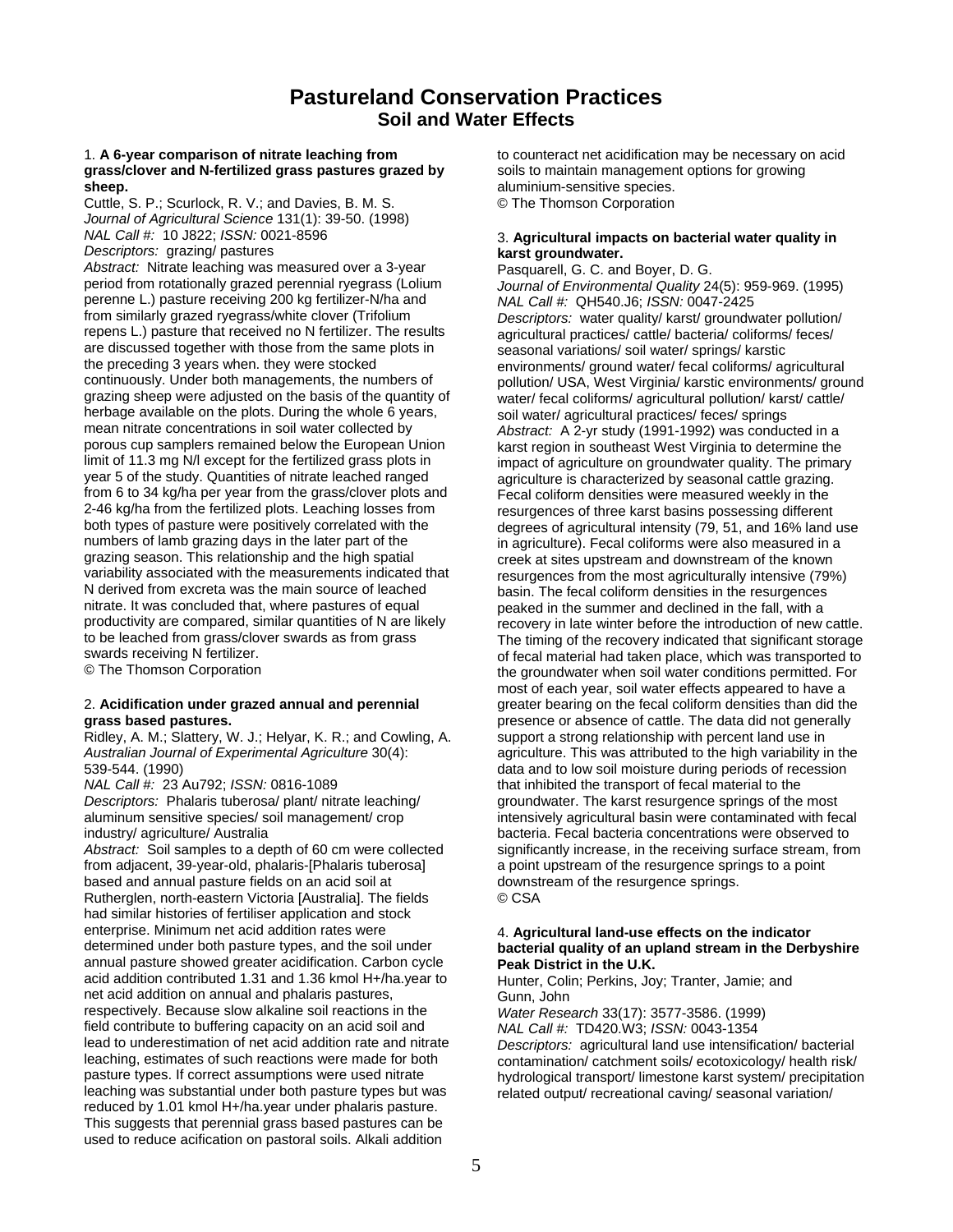sheep grazing/ spatial changes/ stream channel/ 9% (range: -4 to 25%) and depended largely on the streamwater quality/ survival/ upland stream/ water inflow efficiency of animal excreta use. On farms where an

*Abstract:* Concentrations of indicator bacteria - faecal return on capital was 17% (range: 2 to 50%). Based on the coliforms (FC) and faecal streptococci (FS) - were farmlet study, the cost/benefit analysis of both grazing monitored at stream and water inflow sampling sites over a systems suggested a small negative return on capital, 21 month period within a small upland catchment in north except when the costs of an effluent application system Derbyshire, England. Agricultural land-use within the were excluded. It is concluded that a restricted grazing catchment included rough, semi-improved and improved system for the average New Zealand dairy farm is likely to<br>pastures for sheep grazing. During its passage through the be economically viable, on farms where an effluent pastures for sheep grazing. During its passage through the catchment, the stream became significantly contaminated application system or a feed pad is already in place. by faecal bacteria, suggesting the existence of a semi- © The Thomson Corporation permanent store of faecal bacteria in catchment soils, combined with hydrological transport mechanisms capable 6. An analysis of the physical condition of two of moving bacteria from the land to the stream channel. **intensively grazed Southland soils.**  Spatial changes in the bacterial quality of streamwater Greenwood, P. B. and McNamara, R. M.<br>
could be explained by the influence of a number of France Proceedings of the New Zealand Grassla monitored water inflows to the stream, although a clear and <br>consistent relationship between the bacterial quality of MAL Call #: 60.19 N48; ISSN: 0369-3902 consistent relationship between the bacterial quality of *catchment waters and the intensity of adjacent agricultural* catchment waters and the intensity of adjacent agricultural *Descriptors:* bulk density/ porosity/ macropores/ hydraulic land-use was not apparent. This is explained in terms of a conductivity/ permeability/ resistance to penetration/<br>trade-off between practices which allow land-use example or azing/ physical properties/ soil compaction/ tra intensification and a consequent reduction in the potential degradation/ silt loam soils/ soil physical properties/ soil/<br>for bacterial survival in soils and efficient hydrological physics for bacterial survival in soils and efficient hydrological<br>transport via surface-water flows. A consistent seasonal transport via surface-water flows. A consistent seasonal *Abstract:* The physical properties of two Southland, New pattern of bacterial concentration change was observed, <br>with the highest concentrations occurring during summer<br>brown earth) with histories of high and low winter stocking months as stocking density increased and the bacterial land densities of sheep were compared. Assessments were<br>store recovered from high precipitation-related outputs made of mechanical impedance, bulk density, porosity, store recovered from high precipitation-related outputs made of mechanical impedance, bulk density, porosity, air<br>during the winter. The extent of faecal bacterial states of the mermeability and hydraulic conductivity. Res contamination of the stream, particularly during summer<br>months, may constitute a real health risk to recreational systems (800-2000 sheep/ha) caused significant so months, may constitute a real health risk to recreational systems (800-2000 sheep/ha) caused significant soil<br>cavers using parts of the limestone karst system into which by polysical degradation by reducing hydraulically cavers using parts of the limestone karst system into which physical degradation by reducing hydraulically effective soil<br>macroporosity restricting the transmission of water through

## 5. **An analysis of environmental and economic** the full depth of the A horizon probably as a result of **designed to reduce nitrate leaching from New Zealand** impedance and bulk density were insensitive to small **dairy farms: Pasture production and cost/benefit** changes in soil porosity. Air permeability and hydraulic **analysis.** conductivity were good indicators of the relative degree of

*New Zealand Journal of Agricultural Research* 44(2-3): effective macroporosity. 217-235. (2001) © CAB International/CABI Publishing

*NAL Call #:* 23 N4892; *ISSN:* 0028-8233

*Descriptors:* cost/ benefit analysis/ grazing systems: dairy 7. **Animal trampling effects on soil physical properties**  farms, economic aspects, environmental aspects/ nitrogen **of two Southeastern U.S. Ultisols.**<br>
loss/ pasture production **of the Southeastern U.S. Ultisols.**<br>
Tollner F. W.: Calvert G. V.: and La

*Abstract:* Nitrate leaching from animal urine is perceived to *Agriculture, Ecosystems & Environment* 33(1): be a serious consequence of dairy farming. Previous 75-87. (1990) results suggested that nil and restricted grazing systems *NAL Call #:* S601 .A34; *ISSN:* 0167-8809 could reduce nitrate leaching by up to 50%. It is likely that *Descriptors:* soil physics/ physical properties/ grazing/ such systems may also increase pasture production. <br>However, potential disadvantages include reduction in the *Abstract:* Several selected soil physical propertion However, potential disadvantages include reduction in the *Abstract:* Several selected soil physical properties and clover content of pastures and increase in capital and/or plant growth indicators thought to be affected by animal<br>operating costs. This paper examines the economic<br>trampling were measurd in three experiments ranging ov operating costs. This paper examines the economic experiments ranging over implications of nil and restricted grazing systems based on a same a vegas Crops studied included lucerne (Medicago sativa) data from an average New Zealand dairy farm and from a Bermudagrass (Cynodon dactylon), and soyabeans<br>Iong-term farmlet study. The analyses suggested that (Glycine max) following wheat (Triticum aestivum) o long-term farmlet study. The analyses suggested that (Glycine max) following wheat (Triticum aestivum) or rye<br>pasture production increased by about 20% and 2-8%, (Secale cereale). Stocking rates for the experiments rang respectively, compared with a conventional grazing system.<br>Based on the average New Zealand dairy farm, the measurements were consistently higher in gr Based on the average New Zealand dairy farm, the measurements were consistently higher in grazed areas<br>costs/benefit analysis of the nil grazing system suggested a than in areas protected from grazing. Other physical costs/benefit analysis of the nil grazing system suggested a than in areas protected from grazing. Other physical<br>negative return on capital of about-10%. For the restricted hard programeters (infiltration rate, bulk densi negative return on capital of about-10%. For the restricted parameters (infiltration rate, bulk density, water release<br>grazing system, the average return on capital was about curve) measurements were sometimes significantl

sampling sites effluent application system is already in place, the average

Proceedings of the New Zealand Grassland Association 54:

grazing/ physical properties/ soil compaction/ trampling/ soil

brown earth) with histories of high and low winter stocking permeability and hydraulic conductivity. Results showed the stream drains.<br>
© The Thomson Corporation<br>
© The Thomson Corporation external structure through the topsoil This led to waterlogging and root-zone oxygen the topsoil. This led to waterlogging and root-zone oxygen deficiencies after rain. Soil compaction occurred to nearly **implications of nil and restricted grazing systems** damage over several winters. Measurements of mechanical De Klein, C. A. M. and Ledgard, S. F. compactness and both were sensitive to small changes in

Tollner, E. W.; Calvert, G. V.; and Langdale, G.

8 years. Crops studied included lucerne (Medicago sativa), (Secale cereale). Stocking rates for the experiments ranged curve) measurements were sometimes significantly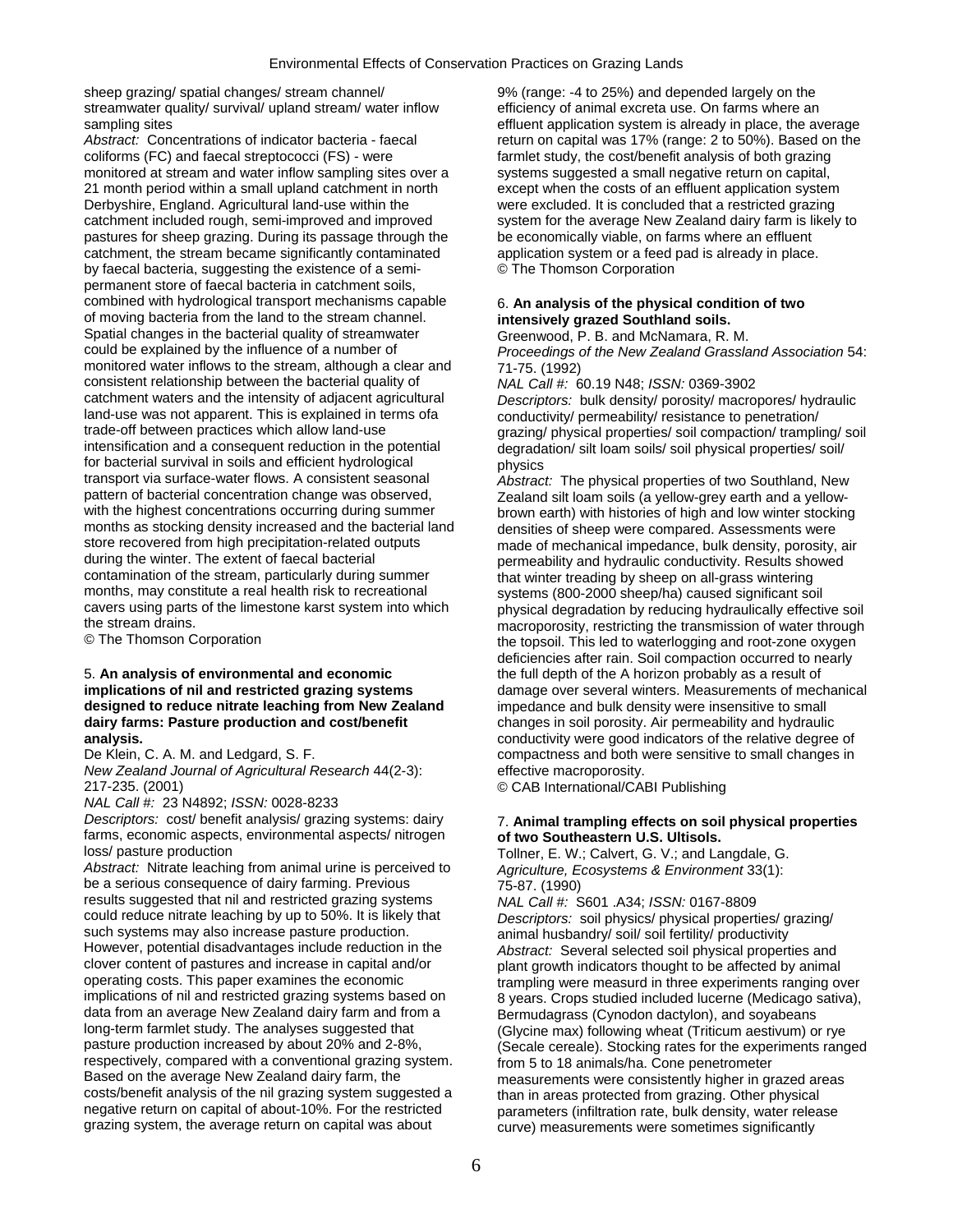influenced by trampling. Natural densification explained *Descriptors:* soil conservation/ erosion control/ Zea mays/ increased bulk densities within protected areas. Trampling crop residues/ surface layers/ cattle/ grazing/ no-tillage/ altered surface soil structure; however, productivity (root fertilizers/ application methods/ sowing/ planters/ crop biomass, forage growth) was not significantly reduced. The residue management/ Nebraska © CAB International/CABI Publishing This citation is from AGRICOLA.

## grazing on water quality in the Northeast US.

Stout, W. L.; Fales, S. L.; Muller, L. D.; Schnabel, R. R.; Mcdowell, R. W.; Drewry, J. J.; Muirhead, R. W.; and Elwinger, G. F.; and Weaver, S. R. Paton, R. J. Paton, R. J. *Journal of Soil and Water Conservation* 55(2): *Australian Journal of Soil Research* 41(8): 238-243. (2000) 1521-1532. (2003) *NAL Call #:* 56.8 J822; *ISSN:* 0022-4561 *NAL Call #:* 56.8 Au7; *ISSN:* 0004-9573 *Descriptors:* grazing/ animal husbandry/ water quality/ *Descriptors:* cattle dung/ cattle treading/ cultivated environmental impact/ stocking rate/ dairy farming/ paddocks/ cultivated soil/ dairy cow treading/ grazed erosion/ groundwater/ leachates/ Pennsylvania concentration/ overland flow volume/ pasture/ sediment

Murphy, W. M.; Mena Barreto, A. D.; Silman, J. P.; and

*Grass and Forage Science* 50(3): 191-194. (1995) *Descriptors:* Poa pratensis/ Trifolium repens/ cattle/ sheep/ overland flow in the cultivated + trodden treatment (2.6 g/L<br>
rotational grazing/ pastures/ range management/ forbs/ soil compared with ungrazed pasture (0.44 rotational grazing/ pastures/ range management/ forbs/ soil compared with ungrazed pasture (0.44 g/L) and ungrazed<br>fertility/ soil compaction/ free-living nematodes/ Rotifera/ cultivated (0.98 g/L) treatments over 2 slope earthworms/ nitrogen/ potassium/ phosphorus/ topping/ Vermont 25% more sediment was lost in subsequent overland flow

## 10. Cattle grazing impact on surface water quality in a

Descriptors: grazing/environmental impact/ surface water/ Increases the risk of losing m<br>water quality/streams/microbial pollution/ freshwater form.<br>pollution/agriculture/microbial contamination/ USA, <br>
© The Thomson Corpo Colorado/ cattle/ microbial contamination/ streams/ microbial pollution 13. **Change in the balance of ammonium-N and nitrate-**

*Abstract:* Cattle grazing in pastures bisected by a small **N content in soil under grazed grass swards over 7** *N* **personial in central Colorado had only minor effects on <b>years.** perennial in central Colorado had only minor effects on **years.**  water quality during two years of study. Suspended solids Watson, C. J. and Poland, P.<br>
and pitrate pitrogen did not increase significantly, and Grass and Forage Science 54(3): 248-254. (1999) and nitrate nitrogen did not increase significantly, and *Grass and Forage Science* 54(3): 248-254. (1999) ammonia nitrogen increased significantly only once under *NAL Call #:* 60.19 B773; *ISSN:* 0142-5242 moderate rates of grazing. Indicator bacteria densities in *Descriptors:* sward/ ammonium nitrogen/ nitrate nitrog<br>the stream water significantly higher when at least 150 soil fertility/ grazing/ range management/ nitrific the stream water significantly higher when at least 150 soil fertility/ grazing/ range management/ nitrification/<br>cattle were grazing. After removal of cattle or when 40 head Lolium perenne/ Trifolium repens/ calcium ammon cattle were grazing. After removal of cattle or when 40 head Lolium perenne/ Trifolium repens/ calcium ammonium<br>Colium perenne/ Saltle were grazing bacterial counts dropped to levels and tright in trate/ steers/ soil micro of cattle were grazing, bacterial counts dropped to levels nitrate/ steers/ soil microorganisms/ microorganis<br>similar to those in an adiacent, ungrazed pasture, About 5 grassland soils/ application rate/ Northern Ireland similar to those in an adjacent, ungrazed pasture. About 5 grassland soils/ application rate/ Northern Ireland<br>percent of the total manure produced by cattle contributed Abstract: The pool of nitrate-N (NO3(-)-N) in the so percent of the total manure produced by cattle contributed to pollution and/or enrichment of the stream. more prone to losses than that of ammonium-N (NH4+ -N) © CSA so any shift towards NO3(-)-N dominance in the soil pools,

## 8. **Assessing the effect of management intensive** 12. **Cattle treading and phosphorus and sediment loss**

profitability/ nitrates/ leaching/ pastures/ excretion/ soil cropland/ overland flow: events, mean suspended sediment This citation is from AGRICOLA. loss/ slope positions/ soil disturbance/ soil macroporosity/ soil physical properties

9. **Cattle and sheep grazing effects on soil organisms,** *Abstract:* This 1-year study investigated the effect of dairy **fertility and compaction in a smooth-stalked** cow treading on soil physical properties and sediment and **meadowgrass-dominant white clover sward.** <br>Murphy, W. M.: Mena Barreto, A. D.: Silman, J. P.: and cultivated soil used for wintering dairy cows in southern Dindal, D. L.<br>
Crass and Forage Science 50(3): 191-194 (1995) Risat, and increased overland flow volumes. Treading<br>
Ksat, and increased overland flow volumes. Treading *NAL Call #:* 60.19 B773; *ISSN:* 0142-5242 increased mean suspended sediment concentration in<br>Descriptors: Poa pratensis/ Trifolium repens/ cattle/ sheep/ overland flow in the cultivated + trodden treatment (2.6 g/L) fertility/ soil compaction/ free-living nematodes/ Rotifera/ cultivated (0.98 g/L) treatments over 2 slope positions.<br>
earthworms/ nitrogen/ potassium/ phosphorus/ topping/ Following grazing in the cultivated + trodden tre This citation is from AGRICOLA. events (2.09 and 2.63 g before and after grazing, respectively), and mean total P (TP) losses increased by<br>>250% (from 0.7 to 2.5 mg P). Meanwhile in the cultivated **Colorado front range stream.** but ungrazed treatment, sediment and TP loss decreased. Gary, H. L.; Johnson, S. R.; and Ponce, S. L. The increased loss of sediment and P following grazing in Gary, H. L.; Johnson, S. R.; and Ponce, S. L. The increased loss of sediment and P following grazing in the cultivated Journal of Soil and Water Conservation 38(2):<br>
124-126. (1983)<br>
MAL Call #: 56.8 J822; ISSN: 0022-4561<br>
MAL Call #: 56.8 J822; ISSN: 0022-4561<br>
MAL Call #: 56.8 J822; ISSN: 0022-4561<br>
MAL Call #: 56.8 J822; ISSN: 0022-4561

caused by management intensity, could have 11. **Cattle grazing influences on percentage corn** environmental implications. The change in the balance of **11. Cattle grazing influences on percentage corn** soil NH4+ -N and NO3(-)-N content with time was studied **resid** Shelton, D. P.; Schroeder, M. A.; Kachman, S. D.; Gosey,<br>
J. A.; and Jasa, P. J.<br>
J. A.; and Jasa, P. J.<br>
J. A.; and Jasa, P. J.<br>
J. A.; and Jasa, P. J.<br>
J. A.; and Jasa, P. J.<br>
Journal of Soil and Water Conservation 52(3)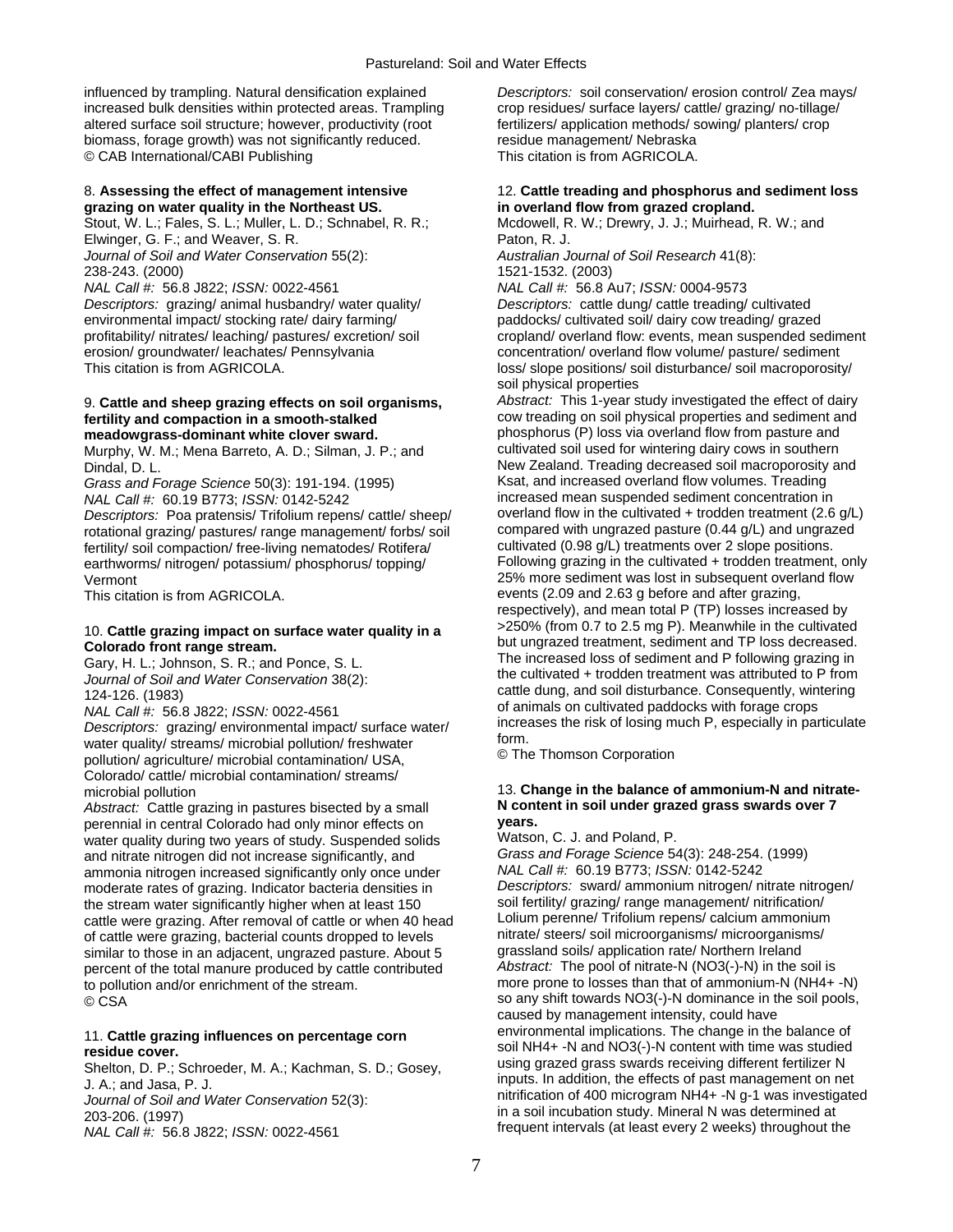year in the top 5 or 7.5 cm of a sandy clay-loam soil at the *Descriptors:* soil fungi/ soil bacteria/ biomass/ grassland Agricultural Research Institute of Northern Ireland at soils/ upland soils/ range management/ soil management/ Hillsborough, County Down, for a 7-year period (1989-90 to sheep/ grazing/ NPK fertilizers/ liming/ soil pH/ community 1995-96). The treatments were a perennial ryegrass-white ecology/ biological activity in soil/ estimation/ methodology/ clover sward receiving no fertilizer N, together with community structure perennial ryegrass swards receiving 100, 200, 300, 400 or *Abstract:* In this study we examined the effect on soil 500 kg N ha-1 year-1 as calcium ammonium nitrate. The fungal:bacterial biomass ratios of withholding fertiliser, lime, plots were continuously grazed by beef steers from April to and sheep-grazing from reseeded upland grassland. The October to maintain a constant sward height of 7 cm. There cessation of fertiliser applications on limed and grazed was little or no change in average soil NO3(-)-N and NH4+ grassland resulted in a reduction in soil pH from 5.4 to 5.1. -N content from 1989-90 to 1995-96 on the grass-clover The cessation of fertiliser applications and liming on grazed sward and plots receiving 100 and 200 kg N ha-1 year-1. grassland resulted in a fall in pH from 5.4 to 4.7, whereas However, with the plots receiving 300, 400 and 500 kg N withholding fertiliser and lime and the removal of grazing ha-1 year-1 NO3(-)-N became progressively more dominant resulted in a further reduction to pH 4.5. Substrate-induced with time. The incubation study confirmed that this was due respiration was reduced in the unfertilised grazed (21%; to an increase in net nitrification rate. There was evidence  $P<0.01$  and unfertilised ungrazed (36%; P<0.001)<br>
that rapid microbial assimilation of NO3(-)-N occurred treatments. Bacterial substrate-induced respiration an that rapid microbial assimilation of NO3(-)-N occurred during the soil incubations. Past management history can bacterial fatty acids were unaffected by the treatments. The play an important role in determining soil NO3(-)-N content relative abundance of the fungal fatty acid 18:2 omega 6 and hence potential losses of N to the environment. increased by 39 and 72% (P<0.05) in the limed grazed and This citation is from AGRICOLA. This citation is from AGRICOLA. Unfertilised grazed treatments, respectively. Fungal

## **conditions following livestock exclusion.** The ratio of 18:2 omega 6: bacterial fatty acids was

*Transactions of the ASAE* 46(2): 287-293. (2003) induced respiration (r=0.69; P<0.<br>
MAL Call #: 290.9 Am32T: ISSN: 0001-2351. In a This citation is from AGRICOLA. *NAL Call #: 290.9 Am32T; ISSN: 0001-2351 Descriptors:* BMP/ fecal coliform/ livestock exclusion/

*Abstract:* Runoff from dairy cow pastures can degrade the **of pastoralism on grazed hilly and steep land, South**  quality of surface waters. Weekly grab samples were **Island, New Zealand.**  collected for 7.5 years from a small stream draining a 56.7- Mcintosh, P. D.; Ogle, G. I.; Patterson, R. G.; Aubrey, B.; ha, mostly dairy cow pasture and analyzed for fecal Morriss, J.; and Giddens, K.<br>
coliform and enterococci (streptococci). In situ Journal of Range Management measurements of pH, dissolved oxygen, temperature, conductivity, and turbidity were made during most grab [http://jrm.library.arizona.edu/data/1996/494/361](http://jrm.library.arizona.edu/data/1996/494/361-367_mcintosh.pdf) sampling events. Fecal coliform and enterococci levels for 367\_mcintosh.pdf samples collected during the 2.25 years prior to the *Descriptors:* sheep/ grazing/ upland soils/ cation exchange installation of livestock exclusion fencing were more than capacity/ topsoil/ pH/ highlands/ New Zealand 300% greater at the downstream monitoring station *Abstract:* Soil nutrients in topsoils (0-7.5 cm) on grazed compared to the upstream station. After fencing, fecal hilly and steep land on 2 high country sheep farms with coliform and enterococci levels decreased 65.9% and contrasting climate in the upper Waitaki district, South significantly different, indicating that livestock exclusion 15 year period. In addition, effects on soils of 2 farm fencing was effective at reducing bacteria levels in the management systems were compared by sampling similar stream. While the levels of dissolved oxygen, pH, soils on adjacent farms. On a farm with mean annual temperature, and specific conductivity downstream relative rainfall of 700-1,000 mm (study area A) that had been to upstream following fencing generally documented fertilised and oversown, and grazed with about 1.6 ewe improved water quality, the changes were not statistically equivalents per hectare for 14 years, levels of significant. Conversely, decreases in turbidity and exchangeable cations (Ca, K, Mg) increased in topsoils on suspended sediment levels following fencing were sunny slopes, but there was little change on shady slopes. significantly different. Levels of most of the physical The Ca increase on sunny slopes was the increase to be parameters and bacteria were not significantly different at expected from the amount of Ca contained in the the upstream monitoring site following the installation of the superphosphate applied but increases of exchangeable K alternate water supply in the pasture upstream. Thus, the and Mg could not be explained by fertiliser additions. There alternate water supply, without fencing, was not effective at was an overall 29% increase of CEC, 7.5% decline of base improving water quality in the upper pasture. Saturation, and decline of soil pH by 0.4 units over the 14

# following reductions in the intensity of management of

*Biology and Fertility of Soils* 22(3): 261-264. (1996)

substrate-induced respiration increased in the limed grazed 14. **Changes in a stream's physical and biological** (18%) and unfertilised grazed (65%; P<0.05) treatments. Line, D. E.<br>
Correlated with the ratio of fungal:bacterial substrate-<br>
Transactions of the ASAE 46(2): 287-293 (2003) induced respiration (r=0.69; P<0.001).

# water quality 16. Changes of surface soil nutrients and sustainability **16.** Changes of surface soil nutrients and sustainability

Journal of Range Management 49(4): 361-367. (1996).<br>NAL Call #: 60.18 J82; ISSN: 0022-409X

57.0%, respectively. The decreased bacteria levels were Island, New Zealand, were compared before and after a 14-© 2006 Elsevier B.V. All rights reserved. year period. On a farm with mean annual rainfall of 500-600 mm (study area B) that had been grazed for 15 years with 15. **Changes in soil fungal:bacterial biomass ratios** about 0.6 ewe equivalents per hectare but not fertilised or **an upland grassland. and the meaning of management of the declined.** Base saturation values declined from 98% to 73% and pH declined by 0.4 units. Losses of Ca and Mg were Bardgett, R. D.: Hobbs. P. J.: and Frostegard. Bardgett, R. D.; Hobbs, P. J.; and Frostegard, A. and and pH declined by 0.4 units. Losses of Ca and Mg were<br>Biology and Fertility of Soils 22(3): 261-264 (1996) greater than could be explained by direct effects of sheep *NAL Call #:* QH84.8.B46; *ISSN:* 0178-2762 grazing and we conclude that processes such as erosion or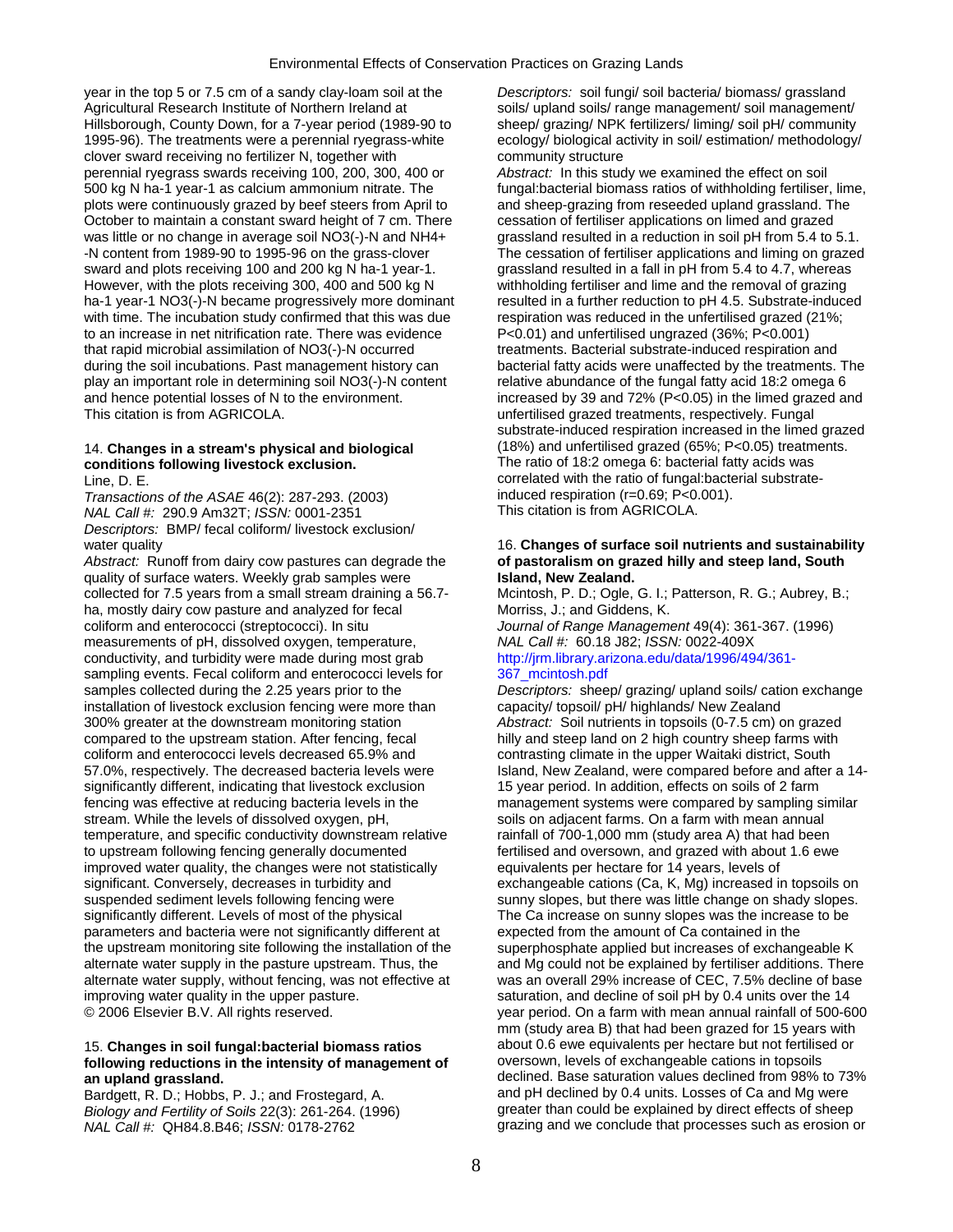removal of vegetation and nutrients by rabbits are important compared in 1986 in grazed reaches and inside a 47-yr.-old loss pathways. In the spatial comparison on land with mean grazing exclosure along Wickiup Creek in eastern Oregon. annual rainfall of approximately 1,000 mm, oversown and Significant differences between grazed and ungrazed hectare) had higher levels of exchangeable cations, organic cross sections placed at a similar spacing inside the C and total N than soils that had neither been oversown or exclosure and in three grazed reaches in order to examine hectare). Questions of ecological and economic significantly different than the ungrazed, in two out of three sustainability arise both on the moister and drier high grazed reaches, the channels showed improvement in all country. On moister land like area A, if lime can be applied parameters since 1985 although not all of these were economically, and fertiliser can continue to be applied with statistically significant at the 90% level. Since 1990, the positive financial returns, oversowing and fertilising may be Wickiup riparian pasture has been managed more sustainable on sunny slopes. The sustainability of exact cautiously than many other streamside pastures in eastern pastoralism on shady slopes is more problematical. If on Oregon and our results indicate that under careful grazing drier land losses of topsoil nutrients such as those management, stream channels may show improvement to be unsustainable. Although the nutrients lost could be readily replenished using modest amounts of fertiliser and measuring channel cross sections that was used in this lime, the changes have occurred concurrently with declines study, we propose a rapid method of measuring stream of organic C and total N. Restoration of organic matter channels that might be more useful in future studies of levels is likely to require either reduced grazing, or riparian grazing impacts. oversowing and application of fertiliser. Because © CSA oversowing and fertilising the drier high country is not financially viable except during periods of high commodity 19. **Chemical water quality of runoff from grazing land**  prices, both these options would require major changes in **in Nebraska: Contributing factors.**<br>
farm management and/or financial assistance with soil **Schepers J. S. Hackes B. L. and F** farm management and/or financial assistance with soil Schepers, J. S.; Hackes, B. L.; and Francis, D. D.<br>Conservation measures. J. Journal of Environmental Quality 11(3): 355-359

## **exclusion.** wastes/ manure/ vegetation/ wildlife/ nutrients/ organic

Soil Use and Management 14(1): 19-24. (1998) **nonpoint pollution sources/ Nebraska** *NAL Call #:* S590.S68; *ISSN:* 0266-0032 *Abstract:* The effects of climatic factors, hydrologic factors, unsaturated hydraulic conductivity/ sheep/ grazing/ stocking from a 32.5 ha cow and calf pasture in Nebraska were rate/ rain/ evaporation/ New South Wales studied in 1976-78. Precipitation and hydrologic *Abstract:* The potential for degraded physical properties of characteristics, stocking rates, and sediment contents in the soil to regenerate naturally after exclusion of grazing runoff were used to predict the average concentrations of animals was examined at a long-term stocking rate trial ammonium-N, nitrate-N, Kjeldahl N, soluble P, total P, total near Armidale, New South Wales, Australia. Unsaturated organic carbon, COD, and chloride. Animal stocking density<br>hydraulic conductivity was measured before grazing was significantly influenced the predicted concentrations hydraulic conductivity was measured before grazing was excluded, and after 7 months and 2.5 years' grazing ammonium-N, nitrate-N, total P, total organic carbon, and exclusion. These data were compared with controls grazed COD in the runoff. However, dilution was the dominant at 10,l5 and 20 sheep/ha. After 2.5 years, there were process. Likely sources of pollutants were standing plant significant increases in unsaturated hydraulic conductivity material and manure. Chloride appeared to be an indicator at 5 and 15 mm tension in the ungrazed treatments of wildlife activity. compared with the grazed controls. The unsaturated © NISC hydraulic conductivities and bulk density of surface soils under pasture which had been ungrazed for 2.5 years were 20. **Chemical water quality of runoff from grazing land**  comparable to those where the pasture had been ungrazed **in Nebraska: Influence of grazing livestock.**  for 27 years. We speculate that the natural amelioration of Schepers, J. S. and Francis, D. D. soil physical properties in these soils was due to biological *Journal of Frigmental Quality* 1 activity and wetting and drying cycles, in the absence of the compactive effect of animal treading. compactive effect of animal treading. *Descriptors:* pastures/ runoff/ water quality/ farm

## 18. **Channel changes over 12 years on grazed and** ammonium/ water pollution sources/ fate of pollutants/ Nagle, G. N. and Clifton, C. F. Nebraska

*Physical Geography* 24(1): 77-95. (2003); *ISSN:* 0272-3646 *Abstract:* The quality of runoff water from a 32.5 ha cow geography/ reach/ livestock 1976-78. Three types of pastures were included: ungrazed

fertilised soils (grazed with about 1.6 ewe equivalents per channels were found at that time. In 1998, we measured 49 fertilised (grazed with about 0.6 ewe equivalents per changes over 12 yr. Although the grazed channels were still measured on area B are widespread, they are considered from destructive past grazing without complete exclusion of<br>to be unsustainable. Although the nutrients lost could be fivestock. As an alternative to the intensive met

conservation measures. *Journal of Environmental Quality* 11(3): 355-359. (1982) This citation is from AGRICOLA. *NAL Call #:* QH540.J6; *ISSN:* 0047-2425 *Descriptors:* farm management/ livestock/ pastures/ 17. **Changes to soil physical properties after grazing** precipitation/ runoff/ agricultural runoff/ water quality/ animal Greenwood, K. L.; MacLeod, D. A.; Scott, J. M.; and matter/ nitrates/ phosphorus/ chlorides/ ammonium/ water Hutchinson, K. J. pollution sources/ fate of pollutants/ grazing/ farm wastes/ *Descriptors:* pastures/ soil degradation/ bulk density/ and management practices on the chemical quality of runoff

Journal of Environmental Quality 11(3): 351-354. (1982)<br>NAL Call #: QH540.J6; ISSN: 0047-2425 management/ animal wastes/ manure/ vegetation/ wildlife/ nutrients/ organic matter/ nitrates/ phosphorus/ chlorides/ **ungrazed reaches of Wickiup Creek in eastern Oregon.** livestock/ grazing/ farm wastes/ nonpoint pollution sources/

and calf pasture in Nebraska was studied for three years, Abstract: Stream channel cross sections were first pasture (control), grazed pasture with livestock actively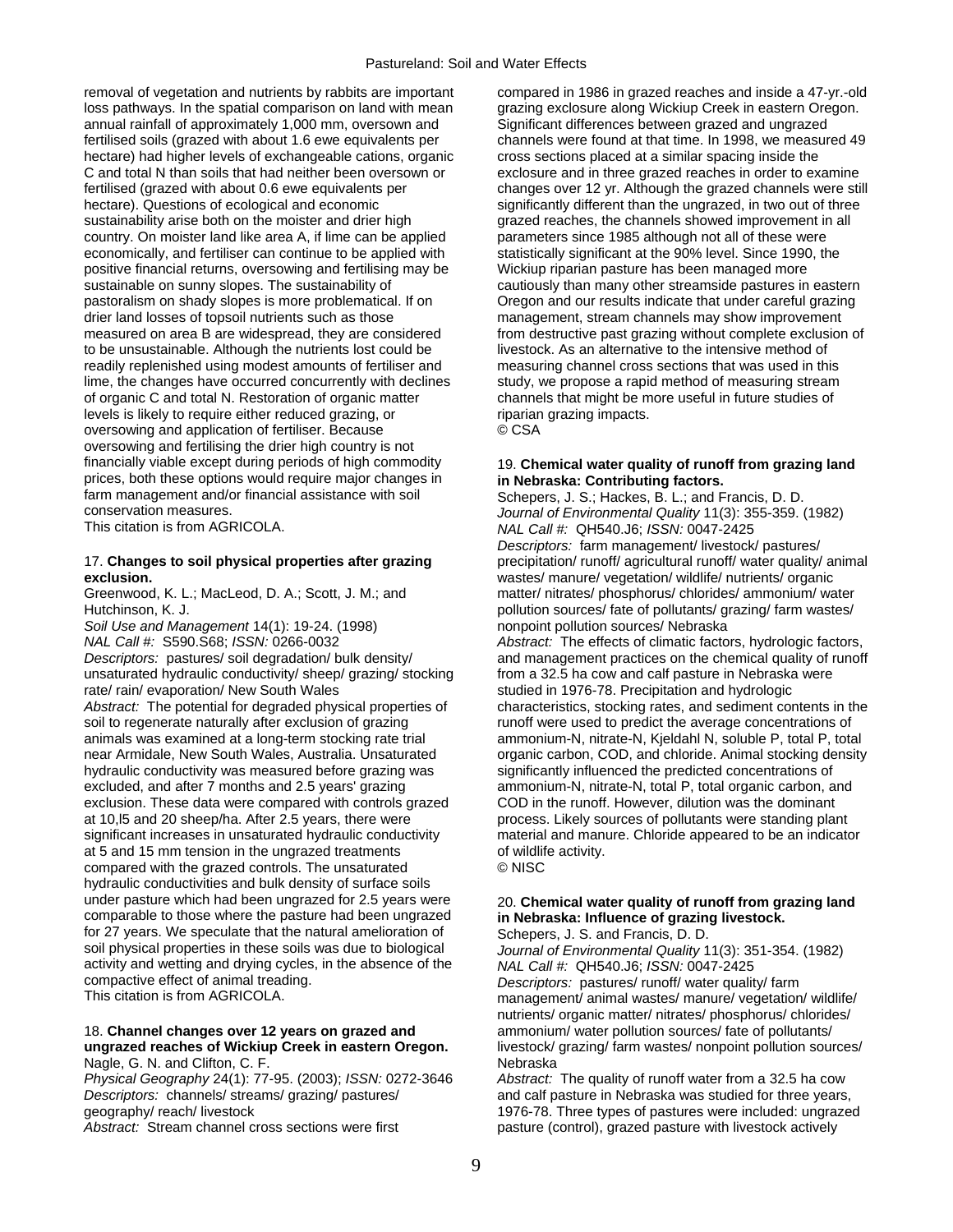grazing, and grazed pasture with livestock absent. The *Abstract:* Eroding slopes within a small catchment in the runoff water from pasture with actively grazing livestock had Peak District, Central England, and its environs have been<br>higher concentrations of all water quality parameters with monitored since 1966. A reduction in sheep higher concentrations of all water quality parameters with respect to the grazed pasture with no livestock present. pressure in the late 1960s, due to a harsh winter and a poor with the exception of Kjeldahl N, which decreased by 19%. crop of lambs, led to colonisation of bare soil on lower The increases were: total solids, 52%; total organic carbon, slopes, but not on higher exposed slopes. Sheep grazing 11%; COD, 7%, ammonium-N, 6%, nitrate-N, 45%; total P, pressure was permanently reduced in the 1980s as part of 37%; soluble P, 48% and chloride, 78%. Runoff from the a new grazing regime. Many formerly eroding sheep scars control area was tea-colored and had the poorest quality, in the small catchment have over time become completely with 1.94 to 10.8 times greater concentrations of pollutants. colonised by vegetation and only those scars still actively This was attributed to wildlife activity and leaching of used by sheep remain. It took two decades before nutrients and organic matter from vegetation. vegetation began to invade the bare soil on the higher © NISC slopes. There, it was not until all the peat and the

# grazing on a red duplex soil: Effects on soil physical

Proffitt, A. P. B.; Bendotti, S.; and Mcgarry, D. exacerbated erosion were a cooling climate in the 1960s<br>Soil and Tillage Research 35(4): 199-210 (1995) and the presence of cattle on the slopes. Temperatures *Soil and Tillage Research* 35(4): 199-210. (1995) *NAL Call #:* S590.S48; *ISSN:* 0167-1987 have risen since then and cattle no longer graze the slopes.<br>Descriptors: controlled grazing/ hardsetting/ no grazing/  $\degree$  2006 Elsevier B.V. All rights reserved. *Descriptors:* controlled grazing/ hardsetting/ no grazing/ plastic limit/ set stocking/ structural deterioration/ trampling *Abstract:* The effect of sheep trampling and grazing 23. **Dissolved organic carbon losses from grazed**  management practice on soil physical characteristics was **grasslands under different management regimes.**  examined over one pasture season. The soil studied was a Mctiernan, K. B.; Jarvis, S. C.; Scholefield, D.; and fragile sandy clay loam (red duplex soil) located in a Hayes, M. H. B. dryland agricultural area (307 mm average annual rainfall) *Water Research* 35(10): 2565-2569. (2001) of Western Australia. The pasture was predominantly *NAL Call #:* TD420.W3; *ISSN:* 0043-1354 Serena medic (Medicago polymorpha). The three grazing *Descriptors:* grasslands/ grazing/ fertilizers/ drainage/ management practices investigated were: (i) traditional set- watershed management/ organic carbon/ on-site stocking (where sheep were grazed continuously for 17 investigations/ dissolved organic matter/ dissolved organic weeks, beginning soon after the start of the early winter carbon/ soils/ drainage water/ nitrogen/ resource rains); (ii) controlled grazing (where sheep were temporarily management/ waterlogged/ land (grass and pasture)/ land/<br>removed from the enclosure when the topsoil was close to organic matter/ biogeochemistry/ soil/ glazed removed from the enclosure when the topsoil was close to its plastic limit); (iii) no grazing (where the pasture was *Abstract:* Dissolved organic matter (DOM) is fundamental structure was assessed in several ways: dry bulk density, waters. Despite the large number of studies reporting on infiltration rate and tensile strength measurements, and DOM losses from forest soils and in surface waters there is image analysis of resin-impregnated soil blocks. At the end little published data on exports from managed grasslands. of the grazing period, all soil structure attributes measured The objective of our study was to determine the extent of showed that topsoil structure under the controlled grazing short-term exports of dissolved organic carbon (DOC) from practice was not only superior to that found under the managed grazed grasslands and to evaluate the influence traditional set-stocking practice, but similar to that found in of fertilizer management and drainage regime. DOC the ungrazed treatment. Soil remoulding appeared to be a discharged from grazed grassland plots, with a range of significant process contributing to the deterioration in management strategies, was determined over 2 months. topsoil structure. The plastic limit was used diagnostically Total export varied from 42 to 118 kg C ha super(-1), and and found to be an important soil property which should be was greater from some plots than literature estimates for routinely determined in order to aid management decisions. annual losses from all catchment types. There was a Continuous (or set-stocking) grazing practices in the significant (P = 0.048) positive correlation between DOC pasture phase of wheat (Triticum aestivum): pasture export and rates of nitrogen application for treatments with rotations can exacerbate the susceptibility of red duplex no artificial drainage. Increased dry matter production soils to structure deterioration and hardsetting. However, arising from increased fertilizer-N inputs is suggested as an the degree of structure deterioration inflicted by stock can important factor in this relationship. DOC export was be minimized by removing stock for brief periods when the significantly  $(P = 0.032)$  reduced by artificial drainage and soil is close to its plastic limit. And is close to its plastic limit. And is close to its plastic limit.

## 22. **Curtailing grazing-induced erosion in a small** © CSA **catchment and its environs, the Peak District, Central England.**

Evans, R.

*Applied Geography* 25(1): 81-95. (2005); *ISSN:* 0143-6228 *Descriptors:* erosion/ grazing/ peat/ sheep/ vegetation colonisation

underlying leached (Ea) soil horizon was stripped off that 21. **A comparison between continuous and controlled** vegetation was re-established. Colonisation is a rapid **characteristics. characteristics. years. Factors other than sheep grazing pressure that**<br>Proffitt A P B · Bendotti S · and Mcgarry D exacerbated erosion were a cooling climate in the 1960s

to many biogeochemical processes in soils and natural management strategies, was determined over 2 months. © The Thomson Corporation due to waterlogging are suggested as two decomposition due to waterlogging are suggested as two possible explanations.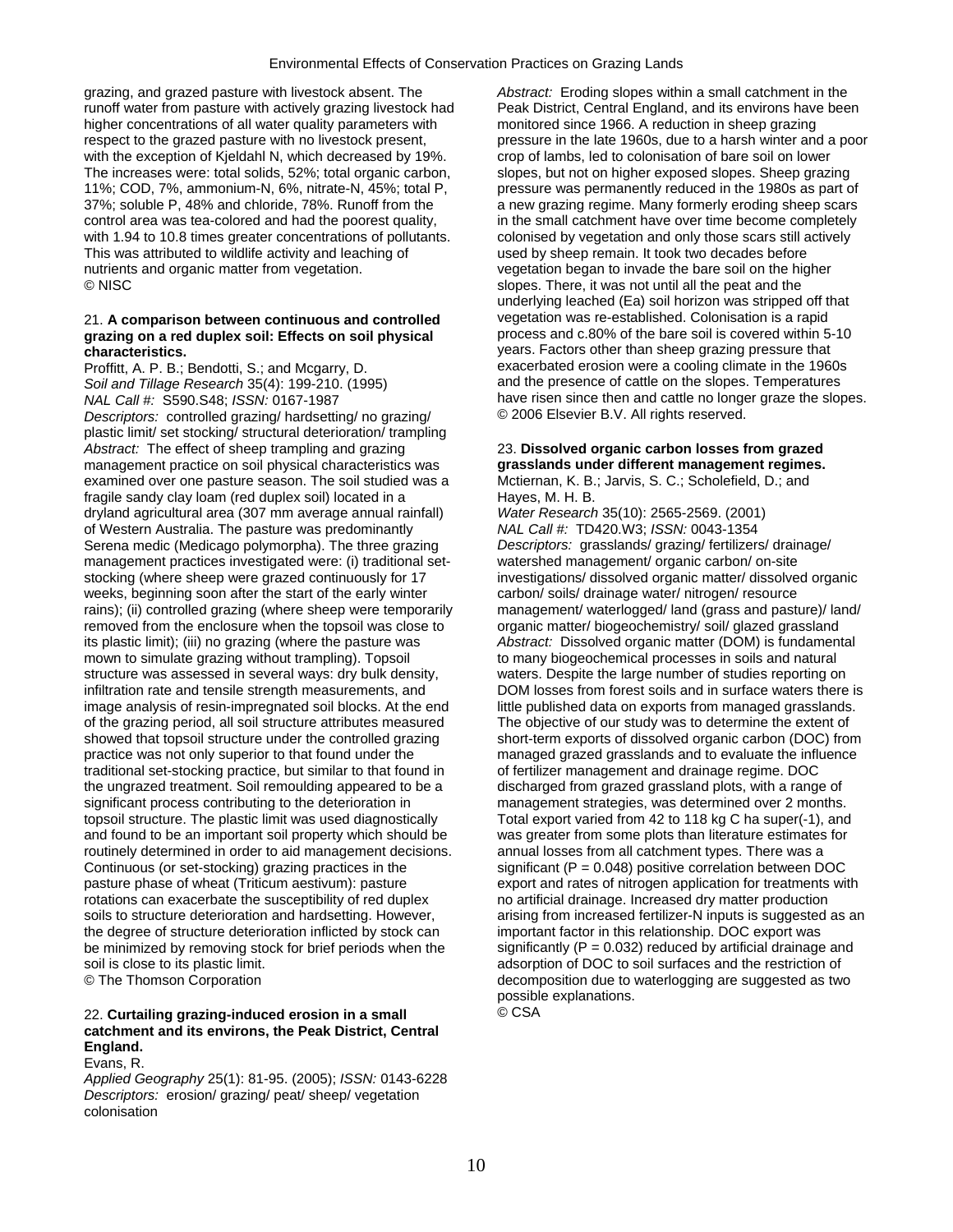## 24. **A drained plot study of the impact of cutting and/or** disturbed soils/ grassland soils/ soil types/ soil compaction/ **grazing management and N fertilization on nitrate** soil physical properties/ upland soils/ livestock/ soil **leaching under grassland. and in the case of the contract of the mechanics/ trampling/ surface roughness**

382-386; 1994. Treatments were stocked at 35 500 kg LW

Osei, E.; Gassman, P. W.; Hauck, L. M.; Neitsch, S.; Jones,

*Journal of Range Management* 56(3): 218-226. (2003) Disturbance was calculated as the change in height (*NAI* Call #: 60.18.182: ISSN: 0022-409X<br>Of soil level at fixed positions along transects within

*Descriptors:* dairy cows/ grazing/ stocking rate/ soil nutrient treatment plots. Both sheep and cattle pastures were<br>balance/ nutrient management/ nitrogen/ phosphorus/<br>affected similarly (P >0.05) in relation to absolute balance/ nutrient management/ nitrogen/ phosphorus/ simulation models/ dairy farm management/ production disturbance of soils. Averaged across both pasture types, costs/ farm size/ fertilizer application/ application rate/ very little absolute surface soil disturbance was measured<br>agricultural runoff/ costs and returns/ pollution control/ on S, whereas cattle-treading caused signifi agricultural runoff/ costs and returns/ pollution control/

*Abstract:* Highly intensive stocking of dairy cattle on continuously grazed pasture coupled with liberal movement on a transect) was greater by cattle (C1, 11.2<br>applications of commercial fertilizer can lead to increased +or-8.1; C2, 9.9 +or-5.0 mm) than by sheep (5.1 +or-1.8 losses of agricultural nutrients, which is a concern for water Integrated economic-environmental model simulations performed for the Lake Fork Reservoir Watershed in  $+$ or-4.0, 1.8 +or-4.0, and 3.0 +or-1.8 mm for C1, C2, and S<br>northeast Texas indicate that appropriate pasture nutrient (P >0.05), respectively, after the first treading a northeast Texas indicate that appropriate pasture nutrient (P > 0.05), respectively, after the first treading and 4.1 +or-<br>management including stocking density adjustments and 3.7 mm for C2 after the second treading. Cumu management including stocking density adjustments and 3.7 mm for C2 after the second treading. Cumulative<br>more efficient commercial fertilizer use could lead to disturbance resulting from C2 on sheep pasture was more efficient commercial fertilizer use could lead to disturbance resulting from C2 on sheep pasture was<br>significant reductions in nutrient losses. Soluble and greater than cattle pasture (P <0.05), especially after the significant reductions in nutrient losses. Soluble and greater than cattle pasture (P <0.05), especially after the<br>organic P losses were predicted to decline by 54 and 13% first treading, which suggested sheep pasture was organic P losses were predicted to decline by 54 and 13% relative to baseline conditions when manure P was susceptible to compaction than the previously damaged<br>assumed totally plant available (I ow P scenario). The cattle pasture. Random roughness and percentage of assumed totally plant available (Low P scenario). The cattle pasture. Random roughness and percentage of soluble and organic P loss reductions declined to 33 and surface soil penetrated by hooves, based on observation, soluble and organic P loss reductions declined to 33 and surface soil penetrated by hooves, based on observat<br>T% when only inorganic P was assumed plant available strakes areater with cattle than sheep treading. Random 7% when only inorganic P was assumed plant available was greater with cattle than sheep treading. Random<br>High P scenario), Simulation of an N-based manure roughness increased (P <0.07) following treading of sheep (High P scenario). Simulation of an N-based manure roughness increased (P <0.07) following treading of sheep<br>management plan resulted in the smallest predicted soluble than of cattle pastures. It was concluded that the eff management plan resulted in the smallest predicted soluble than of cattle pastures. It was concluded that the effect<br>and organic P loss reductions of 18 and 3% Nitrogen loss soil surface configuration of severe short-term and organic P loss reductions of 18 and 3%. Nitrogen loss soil surface configuration of severe short-term treading<br>predictions ranged from a 7% decline to a 1% increase for events on wet soils was greater by cattle than by predictions ranged from a 7% decline to a 1% increase for events on wet soils was greater by cattle than by sheep<br>the 3 scenarios as compared to the baseline. The High P stocked at the same metabolic liveweight per hectare the 3 scenarios as compared to the baseline. The High P stocked at the same metabolic liveweight per hectare<br>and Low P scenarios resulted in estimated aggregate profit that this occurred irrespective of the previous grazin and Low P scenarios resulted in estimated aggregate profit reductions of 6 and 18% relative to the baseline. These history. Although absolute disturbance in each of the 2<br>profit declines occurred because the dairies had to acquire cattle treadings in C2 was similar, net disturbanc profit declines occurred because the dairies had to acquire cattle treadings in C2 was similar, net disturbance<br>additional pasture land to accommodate the expanded area (compaction) on sheep pasture was more than twice tha additional pasture land to accommodate the expanded area (compaction) on sheep pas<br>required for the P-based scenarios. In contrast, the N-<br>on cattle pasture (P <0.05). required for the P-based scenarios. In contrast, the N- on cattle pasture (P <0.05).<br>based stocking density and nutrient management scenario © CAB International/CABI Publishing based stocking density and nutrient management scenario resulted in an aggregate profit increase of 3% across all dairies. Variations in economic impacts were also predicted 27. **Effect of grassland management on nitrogen**  across farm sizes. **mineralization potential, microbial biomass and** 

## 26. **Effect of cattle and sheep treading on surface** *Netherlands Journal of Agricultural Science* 40(2): **configuration of a sedimentary hill soil.** 173-185. (1992)

Betteridge, K.; Mackay, A. D.; Shepherd, T. G.; Barker, D. *NAL Call #:* 12 N3892; *ISSN:* 0028-2928 J.; Budding, P. J.; Devantier, B. P.; and Costall, D. A. *Descriptors:* fertilize<br>*Australian Journal of Soil Research* 37(4): 743-760, (1999) production/ mowing Australian Journal of Soil Research 37(4): 743-760. (1999) *NAL Call #:* 56.8 Au7; *ISSN:* 0004-9573 *Abstract:* The effect of mowing or grazing and mineral *Descriptors:* downward movement/ grazing/ pastures/

Decau, M. L. and Le Corre, L. *Abstract:* Pastures with a 6-year history of grazing by cattle In: Grassland and Society: 15th General Meeting of the (cattle pasture) and sheep (sheep pasture) in New Zealand European Grassland Federation. (Held 6 Jun 1994-9 Jun were used to measure the effects on soil disturbance of a 1994 at Wageningen, Netherlands.) single severe grazing/treading event by sheep (S), one by Wageningen, Netherlands: Wageningen Pers; pp. cattle (C1), or 2 events within 3 weeks by cattle (C2). *NAL Call #:* QK938.P7E97 1994; *ISBN:* 9074134157 [liveweight]0.9/ha (? 200 cattle/ha) for 48 h when the soil *Descriptors:* book chapter/ meeting poster/ nitrogen/ was wetter than the plastic limit. A control plot (untrodden, pollution/ soil U) was grazed only lightly by sheep to control pasture cover © The Thomson Corporation while causing minimal observable surface damage. Change in surface contour, random roughness, soil surface 25. **Economic and environmental impacts of pasture** damage, and pasture cover were determined with a **nutrient management.**<br>
Osei, F.: Gassman, P. W.: Hauck, I. M.: Neitsch, S.: Jones. **The assure change in microtopography and to describe the** R. D.; McNitt, J.; and Jones, H. Soil surface and vegetative state by grazing is described.<br>Cournal of Range Management 56(3): 218-226 (2003) Disturbance was calculated as the change in height (mm) *NAL Call #:* 60.18 J82; *ISSN:* 0022-409X of soil level at fixed positions along transects within<br>Descriptors: dairy cows/ grazing/ stocking rate/ soil nutrient treatment plots. Both sheep and cattle pastures were Texas<br>Abstract: Highly intensive stocking of dairy cattle on and downward movement of soil. Mean (+or-s.d.) absolute<br>Abstract: Highly intensive stocking of dairy cattle on surface disturbance (sum of upward and downward applications of commercial fertilizer can lead to increased  $+$ or-8.1; C2, 9.9 +or-5.0 mm) than by sheep (5.1 +or-1.8<br>losses of agricultural putrients, which is a concern for water mm) (P <0.01) after the single treading a quality of receiving lakes and surface water resources. for C2 after the second treading. Net disturbance (average<br>Integrated economic-environmental model simulations of upward and downward movement on a transect) was 1.9

## This citation is from AGRICOLA. **nitrogen yield in the following year.**  Hassink, J.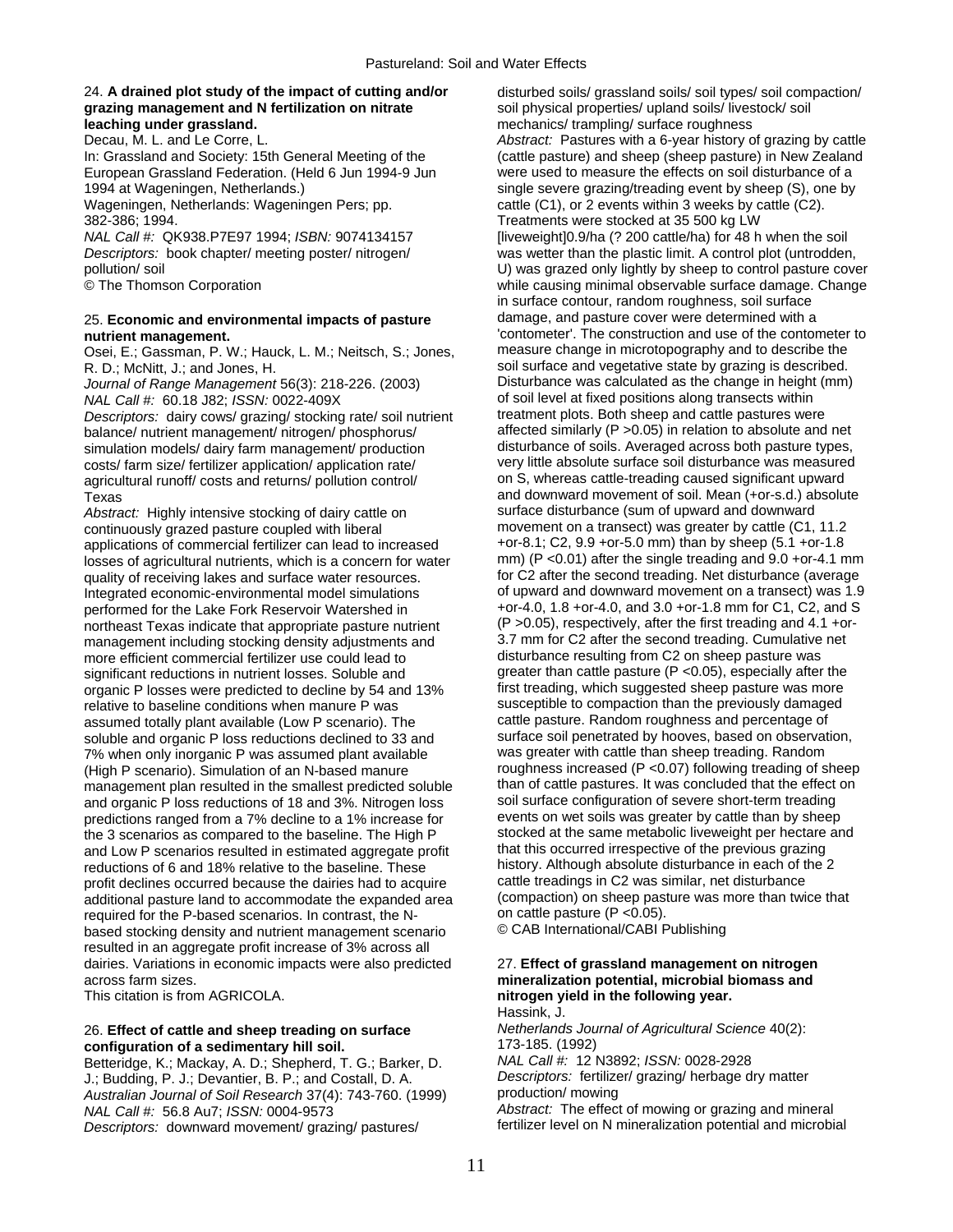biomass N (N flush) was studied in 1988 on a sandy soil plots without fertilizer N. This difference was probably and a sedimentary calcareous silty loam (loam). On the caused by a difference in C/N ratio of dead grass and roots loam the residual effect of the treatments on N yield and that were returned to the soil.<br>
herbage dry matter accumulation in the following year was C The Thomson Corporation herbage dry matter accumulation in the following year was also studied. The different management practices were started in 1985 on the sandy soil and in 1986 on the loam. 29. **The effect of grazing on soil microbial biomass and**  The amount of microbial biomass N was larger under **community on alpin pastures.**<br>
grazing than under mowing. The increase in the amount of **community on alpin pastures.** microbial biomass N due to grazing was larger for the loam than for the sandy soil. The N-mineralization rate was *NAL Call #:* 450 P565; *ISSN:* 0079-2047 higher under grazing than under mowing. The difference in *Descriptors:* agronomy/ alpine pasture/ animal husbandry/<br>N-mineralization rates between grazed and mown fields ecophysiology/ grazing/ litter quality/ respiration N-mineralization rates between grazed and mown fields ecophysiology/ grazing/ litter quality/ respiration/ soil<br>was 20-30% in April for both soils, but increased example in the microbial biomass/ sol conditions/ terrestria was 20-30% in April for both soils, but increased microbial biomass/ sol conditions/ terrestrial ecology<br>Considerably in the sandy soil during the growing season. It and abstract: Within in a multidisciplinary project the considerably in the sandy soil during the growing season. It *Abstract:* Within in a multidisciplinary project the effect of between mown and grazed plots under field conditions was microbial properties was investigated. The changes of<br>110 and 40 kg N ha-1 year-1 in the sandy soil and the microbial biomass (C-mic), basal respiration and the 110 and 40 kg N ha-1 year-1 in the sandy soil and the microbial biomass (C-mic), basal respiration and the loam<br>Ioam, respectively. Thus the optimus N fertilizer application enconposiological parameters (metabolic quotient loam, respectively. Thus the optimus N fertilizer application ecophysiological parameters (metabolic quotient and the C-<br>rate should be considerably lower under grazing conditions mic: C-org ratio) were small. Mainly in t rate should be considerably lower under grazing conditions mic:C-org ratio) were small. Mainly in the dry summer of<br>than under mowing conditions, especially on sandy soil. 1993 an increase of basal respiration, microbial b than under mowing conditions, especially on sandy soil. 1993 an increase of basal respiration, microbial biomass<br>Fertilizer level had no effect on the amount of microbial and the C-mic:C-org ratio was observed for the fenc Fertilizer level had no effect on the amount of microbial and the C-mic:C-org ratio was observed for the fenced in<br>biomass and rates of N-mineralization. Both grazing sites. The effects were not observed in the moist summe compared to moving and increasing N fertilizer levels above 1995. For the pasture site, a substrate utilization assay<br>1995. For the pasture site, a substrate utilization assay for the N yield and dry matter employing 95 di accumulation in the following year (= residual effects) on changes in the functional abilities of the bacterial the loam. These effects were greater for N yield than for dry communities after 9 years of protecting the site from<br>matter accumulation. The residual effect of previous arazing. The changes were attributed to a change of fertilizer input was proably caused by the presence of quality. different amounts of N in roots and stubble. The residual © The Thomson Corporation effect on N yield under grazing exceeded that under

## 28. **Effect of grassland management on the amounts of Bird, P. R.; Jackson, T. T.; Kearney, G. A.; Saul, G. R.; soil organic nitrogen and carbon. waller, R. A.; and Whipp, G. A.** Hassink, J. and Neeteson, J. J. **Musical Communisty Communisty Communisty** Communisty Communisty Communisty Communisty Communisty Communisty Communisty

*Netherlands Journal of Agricultural Science* 39(4): 569. (2004)<br>225-236. (1991) **1981** Call #

*NAL Call #:* 12 N3892; *ISSN:* 0028-2928 *Descriptors:* rotational grazing: applied and field Abstract: In the period 1985-1990 field trials with N recharge/ pasture/ rainfall/ soil salinity<br>fertilization, grazing and mowing were conducted on a *Abstract: Soil salinity of non-irrigated* sandy soil and a loamy soil to investigate the accumulation has been largely attributed to tree clearing and their<br>of organic N and C in intensively managed grassland replacement by annual pasture and crop species. The of organic N and C in intensively managed grassland replacement by annual pasture and crop species. This<br>systems. Annual fertilizer rates of N varied from 250 to 700 replacement by annual pasture and crop species. This systems. Annual fertilizer rates of N varied from 250 to 700 paper deals with the effects of sowing perennial ryegrass<br>kg ha-1 under grazing and from 0 to 700 kg ha-1 under and greater inputs of fertiliser, and the effect mowing. On the grazed plots no significant accumulation of management, on water use and the potential to improve<br>soil organic N occurred in the sandy oil, whereas in the recharge control on a gravelly soil derived from bas soil organic N occurred in the sandy oil, whereas in the recharge control on a gravelly soil derived from basalt. In<br>I amy soil an average N accumulation of 245 kg ha-1 yr-1 and the recharge control access tubes were inser loamy soil an average N accumulation of 245 kg ha-1 yr-1 1991, neutron access tubes were inserted into plots on a<br>was found. The accumulation in the loamy soil was<br>project established in 1989 to examine the impact of was found. The accumulation in the loamy soil was example or project established in 1989 to examine the impact of<br>probably caused by the marine history of the soil and the example indication the pasture on sheep productivi probably caused by the marine history of the soil and the upgrading the pasture on sheep productivity. These plots<br>fact that the soil was recently plowed and resown. The were subdivided in 1996 to examine the impact of gra fact that the soil was recently plowed and resown. The were subdivided in 1996 to examine the impact of grazing<br>accumulation was independent of the level of fertilizer N<br>management (tactical y, set-stocking) and pasture ty applied, indicating that increased biomass production does (pastures dominated by annual species v. upgraded not necessarily increase the return of dead organic material pastures) on productivity. Neutron probe readings we not necessarily increase the return of dead organic material pastures) on productivity. Neutron probe readings were<br>to the soil. These results confirm the suggestion that the taken periodically from tubes in each plot at d to the soil. These results confirm the suggestion that the taken periodically from tubes in each plot, at depth intervals<br>surplus of fertilizer N is largely lost to the environment. of 25 cm (December 1991-March 1995) or 2 About four years after the start of the experiment the 1995-April 1999) to 170 cm. There was no effect of amounts of soil N and C were considerably higher under treatment on soil moisture. Data for 2 wet years (19) grazing than under mowing. In spite of the higher amount of 1996) indicate that the effective soil water storage capacity<br>soil N under grazing compared to mowing, approximately to 170 cm depth for these pastures was a mean soil N under grazing compared to mowing, approximately extingled to 170 cm depth for these pastures was a mean of 125 mm<br>T1% and 57% of the extra amount of N returned to the soil exting the varier. This represents the pote 71% and 57% of the extra amount of N returned to the soil of water. This represents the potential buffer before winter<br>by grazing is lost to the environment on the sandy and the rainfall exceeds the water use by the pastur by grazing is lost to the environment on the sandy and the rainfall exceeds the water use by the pasture, fills the soil<br>loamy soil, respectively. The C/N ratio of the soil organiz loamy soil, respectively. The C/N ratio of the soil organiz experience profile to capacity and then either runs off or allows deep<br>matter was lower in plots with fertilizer N application than in experience to occur. We did

Insam, H.; Rangger, A.; Henrich, M.; and Hitzl, W.<br>Phyton (Horn) 36(3): 205-216. (1996) termination of cattle grazing on grassland and forest on soil sites. The effects were not observed in the moist summer of employing 95 different C sources (Biolog) indicated some grazing. The changes were attributed to a change of litter

## mowing by 28%.<br> **C** The Thomson Corporation **and a set of improved pastures and grazing in the Thomson Corporation <b>management on soil water storage on a basaltic plains management on soil water storage on a basaltic pla site in south-west Victoria.**

Australian Journal of Experimental Agriculture 44(6): 559-

225-236. (1991) *NAL Call #:* 23 Au792; *ISSN:* 0816-1089 *techniques/ basalt/ grazing management/ groundwater* Abstract: Soil salinity of non-irrigated farmlands in Australia and greater inputs of fertiliser, and the effect of grazing management (tactical v. set-stocking) and pasture type of 25 cm (December 1991-March 1995) or 20 cm (August treatment on soil moisture. Data for 2 wet years ( 1995 and drainage to occur. We did not achieve a significant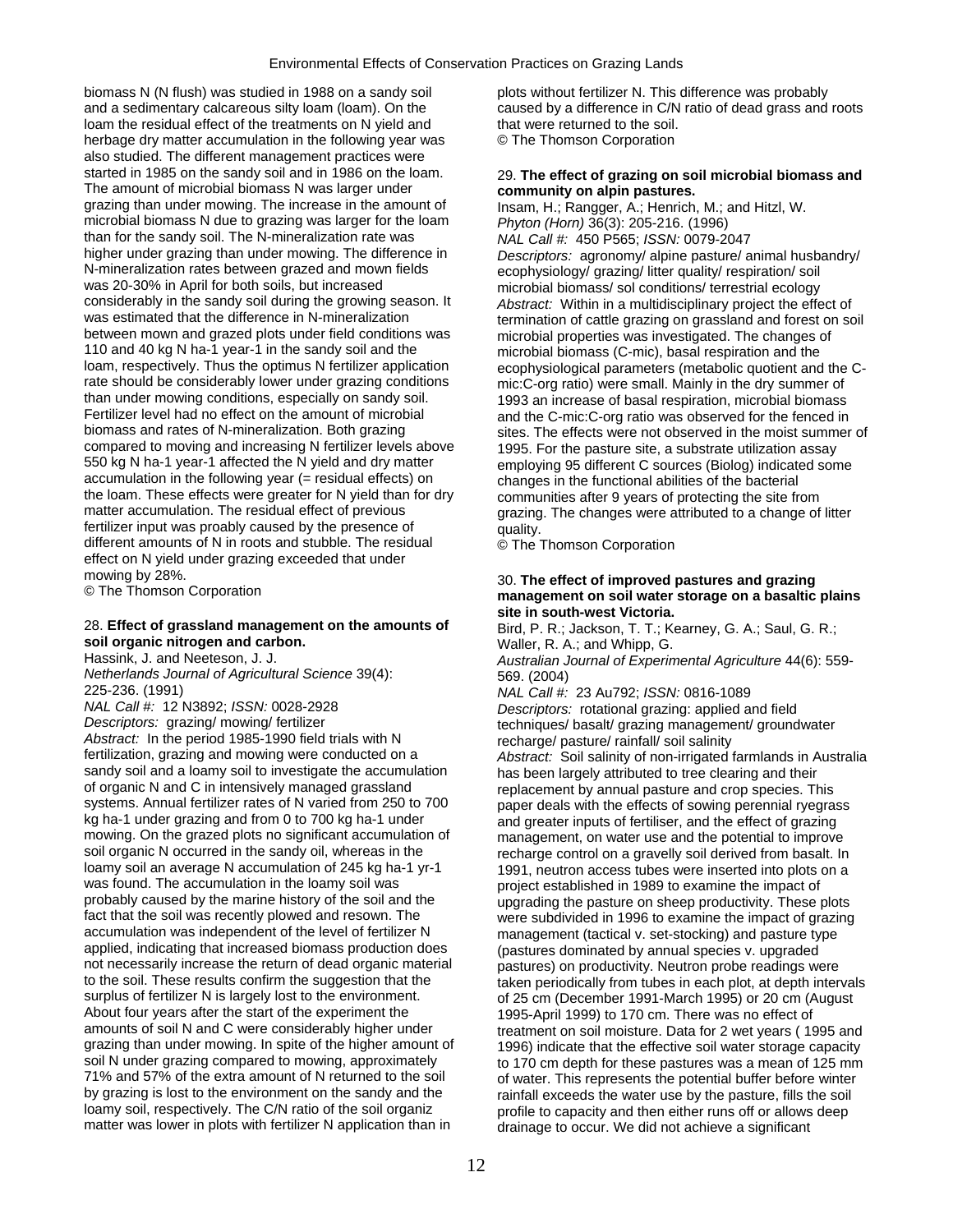reduction in soil water storage, and therefore potential *NAL Call #:* S494.5.W3A3; *ISSN:* 0378-3774 recharge of groundwater, by re-sowing the pasture with *Descriptors:* temperate zones/ grasslands/ runoff farming/ perennial ryegrass and applying more fertiliser, or by grazing/ water management/ animal husbandry/ temperate altering the grazing management to a form of rotational grasslands/ water relations/ trampling grazing. Compared with set-stocked annual pasture, the *Abstract:* A 4-year field trial was carried out on a Typic There was no association between total herbage production by earth banks which were built along contour lines. The and soil water storage, however, an increased percentage area was grazed by cattle at a density of six animal units of perennial ryegrass in the pasture was associated with a per hectare during five or six occupation periods per year. small reduction in soil water storage in 1 year. Greater use To study the effect of cattle trampling, 1 ha within the water of soil water may depend upon using deeper-rooted retention area was excluded from grazing. It was found that perennials or maintaining a higher proportion of perennial surface accumulation of water led to higher soil water species in the sward (the perennial ryegrass in the re-sown contents and prevented salt rising by capillarity from the pastures declined from 53% in October 1996 to 4% in water table (electrical conductivity of A1 horizon,

## and soil erosion from sloping pasture lands in the **Ethiopian highlands.**

Mwendera, E. J.; Saleem, M. A. Mohamed; and Dibabe, A. retention area. A marked change in plant community<br>Australian Journal of Experimental Agriculture 37(4): 421- composition was observed. Most halophytic species Australian Journal of Experimental Agriculture 37(4): 421-430. (1997) disappeared and the area was covered by hydrophilous

*Descriptors:* livestock industry/ animal husbandry/ **Runoff water retention proved to be a promising way to** his business/ grazing/ pasture land/ slope/ soil erosion/ soil **change temporarily the status of the soil and to** biobusiness/ grazing/ pasture land/ slope/ soil erosion/ soil

*Abstract:* Effects of livestock grazing on surface runoff and soil erosion at varying slopes were studied in pasture lands within Ginchi watershed, Ethiopia. The results showed that 33. **Effect of rotational grazing on selected physical**  livestock grazing in the watershed followed distinct **properties of a gleyed brunisolic gray luvisol loam in**  seasonal and spatial patterns. During the rainy season, grazing pressure was greatest on the upper slopes (gt 5% slope) while the pressure shifted to the lower slopes during K. B.; Fillmore, S. A. E.; and Wilson, R. W. part of the dry season. Seasonal grazing pressure in *Canadian Journal of Soil Science* 79(1): 117-125. (1999) different parts of the watershed was further complicated by *NAL Call #:* 56.8 C162; *ISSN:* 0008-4271 the fact that during the rainy season and immediately after *Descriptors:* bulk density/ hydraulic conductivity/ the rains, grazing was limited to individually designated penetration resistance/ physical properties/ rotational pasture lands while during most part of the dry season, the grazing/ gleyed brunisolic gray luvisol loam entire watershed became a common grazing resource for *Abstract:* Low organic matter content and weak soil livestock of watershed residents as well as those farmers structure, combined with high annual precipitation, make outside the watershed. It was observed that, on pastures the soils of the Maritime Provinces extremely susceptible to above 4.2% slope, there is the risk of erosion rates compaction. Although many pasture studies have been current grazing pressures (heavy grazing), while slopes the impact of pasturing cattle on soil physical properties. exceeding 5.8% are likely to suffer soil erosion under Soil properties such as resistance to penetration, bulk moderate grazing pressure at the current level of biomass density and hydraulic conductivity were monitored on productivity. Since livestock are mobile, farmers tend to pasture swards receiving various rotational-grazing take advantage of this attribute by seasonally moving the intensities. These parameters were measured livestock to different parts of the watershed. This study has concomitantly on traffic-free areas that had been harvested demonstrated the need for better understanding of the as conserved forage. Resistance to penetration resource use patterns beyond the individual farmlands, measurements indicate that a significant amount of most preferably at watershed level, so that on-site and off- compaction by cattle occurred during the 1990, 1991 and site effects of seasonal concentration of livestock can be 1992 grazing seasons. Penetration resistance was incorporated into developing feed production and generally greatest in the top 6 cm of soil, but was alleviated management strategies for improving the system by frost action during the subsequent winter and spring. productivity and environmental protection. The other soil parameters measured were either more

32. **Effect of retention of run-off water and grazing on** Although more variable, surface hydraulic conductivity<br> **Soil and on vegetation of a temperate humid grassland**. Significantly higher in the traffic-free conserved **soil and on vegetation of a temperate humid grassland.** Significantly higher in the traffic-free conserved forage<br>Alconada M: Ansin O. F.: Lavado R. S.: Deregibus V. A. areas than in the pasture paddocks. Rest intervals b Alconada, M.; Ansin, O. E.; Lavado, R. S.; Deregibus, V. A.; Rubio, G.; and Gutierrez Boem, F. H. Grazings had no significant effect on saturated hydraulic<br>Agricultural Water Management 23(3): 233-246 (1993) conductivity. Seasonal change in resistance to penetration *Agricultural Water Management* 23(3): 233-246. (1993)

impact of such treatments was to reduce soil water storage Natraqualf to modify surface runoff, to change the soil water to a depth of 170 cm in autumn by less than 20 mm/year. regime and improve forage productivity. Water was retained water table (electrical conductivity of A1 horizon, 1.4 dS/m October 1998).<br>
© The Thomson Corporation **and the control area** associated with soil vater evaporative control area was associated with soil water evaporative control area was associated with soil water evaporative losses and a water table depth <1.5 m. Soil alkalinity (pH 31. **The effect of livestock grazing on surface runoff** and SAR) showed variations closely related to salinity. The **Ethiopian highlands.** significantly affected by livestock trampling in the water *NAL Call #:* 23 Au792; *ISSN:* 0816-1089 grasses. This contributed to the fourfold increase forage.<br>Descriptors: livestock industry/ animal husbandry/ Runoff water retention proved to be a promising way to science/ surface runoff<br>Abstract: Effects of livestock grazing on surface runoff and CCAB International/CABI Publishing

Rodd, A. V.; Papadopoulos, Y. A.; Laflamme, L. F.; Mcrae, exceeding the estimated soil loss tolerable limit under the conducted in the Maritime Provinces, none has investigated variable (surface and subsurface saturated hydraulic conductivity) or less sensitive (bulk density) to compaction.<br>Although more variable, surface hydraulic conductivity was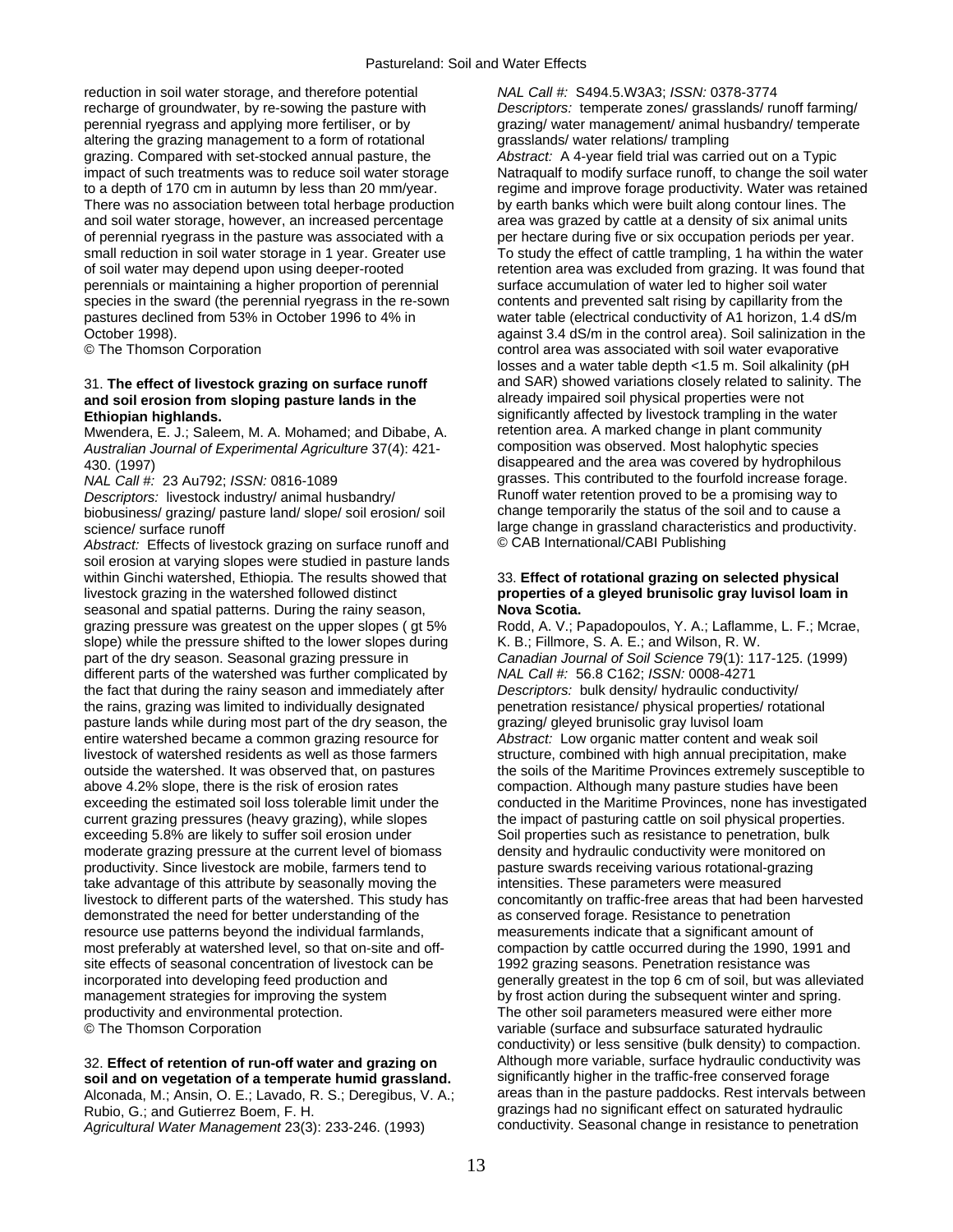generally increased as rest interval decreased. The in the rainy season. The deposition of total dung patches timothy/alfalfa swards (little alfalfa was left in the pastures (dung patches/ha/year) was higher (P<0.01) in the four by 1992) had the least seasonal change in resistance to years with HI, in 37.2, 30.4, 18.3 and 15.0%, respectively,

*Proceedings Annual Conference Agronomy Society of New Zealand 27: 139-143. (1997)* 

*Descriptors:* nitrogen fertilizers/ application rates/ grazing/ higher (P<0.001) in HI, which represented 29.1, 40.9 and mineral uptake/ nutrient uptake/ seed production/ straw/ wheat/ nitrogen fixation/ residual effects<br>Abstract: In a field trial in 1993-95 at Lincoln New Zealand contribution of nutrients to the soil is higher by using higher *Abstract:* In a field trial in 1993-95 at Lincoln, New Zealand, contribution of nutrients to the soil is higher by using higher mixtures of Lolium perenne cv. Grasslands Supernui and grazing intensities. However, further studies are suggeste<br>Trifolium repens cy. Grasslands Tabora were grazed by the prove that there is a balance in the system, in ge Trifolium repens cv. Grasslands Tahora were grazed by to prove that there is a balance in the system, in g<br>sheep or managed for seed production, Under grazing T and in the soil, in particular, with thees intensities. sheep or managed for seed production. Under grazing, T. and in the soil, in particular, viewers fixed 55 kg N ha-1 year-1 and the net input to the  $\degree$  The Thomson Corporation repens fixed 55 kg N ha-1 year-1, and the net input to the soil was 84 kg N ha-1 over the two years. In the first year under seed production when L. perenne seed was 36. **Effect of urine volume on nitrate leaching in the**  harvested, T. repens fixed only 21 kg N ha-1, but 100 kg N **northeast USA.** ha-1 was applied in fertilizer. In the second year, when L. Stout, W. L. perenne was killed by herbicide and T. repens seed *Nutrient Cycling in Agroecosystems* 67(2): 197-203. (2003) harvested, 134 kg N ha-1 was fixed and 25 kg N ha-1 *NAL Call #:* S631 .F422; *ISSN:* 1385-1314 fertilizer was applied. However, N was removed in *Descriptors:* field experiment: applied and field techniques/ harvested seed (15 kg N ha-1 in L. perenne seed and 30 kg large drainage lysimeter: field equipment/ Hagerstown silt N ha-1 in T. repens seed) and L. perenne straw (65 kg N loam soil: fine, mesic typic hapludalf, mixed/ grazing/ nitrate ha-1). Overall, the net input of N to the soil under seed leaching: urine volume effects/ water quality production (157 kg N ha-1) was greater than under grazing *Abstract:* To investigate how the urine volume (i.e. size of (84 kg N ha-1). Despite the higher net N input to the soil cow) affects how much NO3-N is leached from a urine under seed production, there was no evidence that this had deposition in the climatic conditions of the northeast USA, a a beneficial effect on wheat cv. Sapphire in a subsequent field study using large drainage lysimeters a beneficial effect on wheat cv. Sapphire in a subsequent greenhouse pot trial, and there was a higher dry matter NO3-N leaching loss from synthetic urine applied in spring, yield and N uptake from the wheat following grazing than summer and fall in 1-, 2-, and 3-1 volumes to an seed production. The carryover effect of the two orchardgrass (Dactyls glomerata L., c.v. 'Pennlate') sward management practices on the wheat appeared to be linked was conducted from April 1997 to March 1999. The study to the form of N added to the soil, rather than the total site was located in central Pennsylvania on a Hagerstown amount of N added. silt loam soil (fine, mixed, mesic Typic Hapludalf). It was

Reyes, J.; Vidal, Ibis; Gonzalez, Maria R.; Gonzalez, Rosa M.; and Fonte, Damaris © The Thomson Corporation

*Cuban Journal of Agricultural Science* 37(2):

*NAL Call #:* S1.R4; *ISSN:* 0864-0408 **biota of some upland grasslands.**  *Descriptors:* grazing rotation method: applied and field Bardgett, R. D.; Frankland, J. C.; and Whittaker, J. B. techniques/ dung patches/ red ferrallic soil *Agriculture, Ecosystems & Environment* 45(1-2): *Abstract:* For determining the contribution of cattle feces to <br>the soil in each grazing intensity with low inputs, a study MAL Call #: S601 .A34; ISSN: 0167-8809 the soil in each grazing intensity with low inputs, a study *NAL Call #:* S601 .A34; *ISSN:* 0167-8809 was conducted for four years on a red ferrallic soil planted *Abstract:* Soil Collembola, in particular the fungal-feed was conducted for four years on a red ferrallic soil planted with star grass (Cynodon nlemfuensis) and submitted to Chychiurus procampatus, were selected for further study. two grazing intensities (high (HI), 184.4 LAU/ha and low Field sampling revealed simultaneous trends of decreasing rates, 3.7 and 3.2 LAU/ha/year, for HI and LI, respectively, biomass of fungi in the surface soil, together with of fixed effect. Treatment, season, year and their interaction gradient of reduced sheep management intensity. Similar were controlled. The results showed that the number of changes occurred when sheep grazing was removed by dung patches deposited in the paddocks (dung patches/animal/d) did not differ between treatments; while the highest (P<0.05) number of dung patches was reported

penetration. compared to LI. The percentage of the area covered by the © The Thomson Corporation dung patches did not surpass 10.5% in any case. However, the method of HI surpassed (P<0.001) to that of LI in all the 34. **Effect of short term pastures on soil nitrogen status** years (2.7, 1.4, 1.2 and 1.2 more from the first to the fourth year, respectively). The contribution of organic matter was Williams, P. H. and Wright, C. E. higher in the four years (P<0.01) in the HI method (868.2,<br>Proceedings Annual Conference Agronomy Society of New 698.3, 692.9 and 1104.9 kg of organic matter/ha/year), while the contribution of nitrogen, phosphorus and *NAL Call #:* S3.A37; *ISSN:* 0110-6589 potassium by total feces (dung patches and urine) was<br>Descriptors: nitrogen fertilizers/ application rates/ grazing/ higher (P<0.001) in HI, which represented 29.1, 40.9 and

© CAB International/CABI Publishing found that increasing urine volume increased the amount of urine N leached but had no significant effect on the 35. **Effect of two different grazing intensities on the** apparent percent of urine N leached. The apparent percent **rotational methods with dairy cattle: Nutrients** of urine N leached was 25% averaged over all treatment recycling in the soil from the dairy cattle feces. **recycling in the soil from the dairy cattle feces. times and volumes and was 21% for spring**<br>Reves J. Vidal This: Gonzalez Maria R. Gonzalez Rosa applied urine and 32% for fall applied urine.

## 161-166. (2003) 37. **The effects of agricultural management on the soil**

intensity (LI), 101.2 LAU/ha, as average). High stocking Collembola numbers and increasing total hyphal length and were used. The statistical analysis used was a linear model differences in chemical and physical soil properties, along a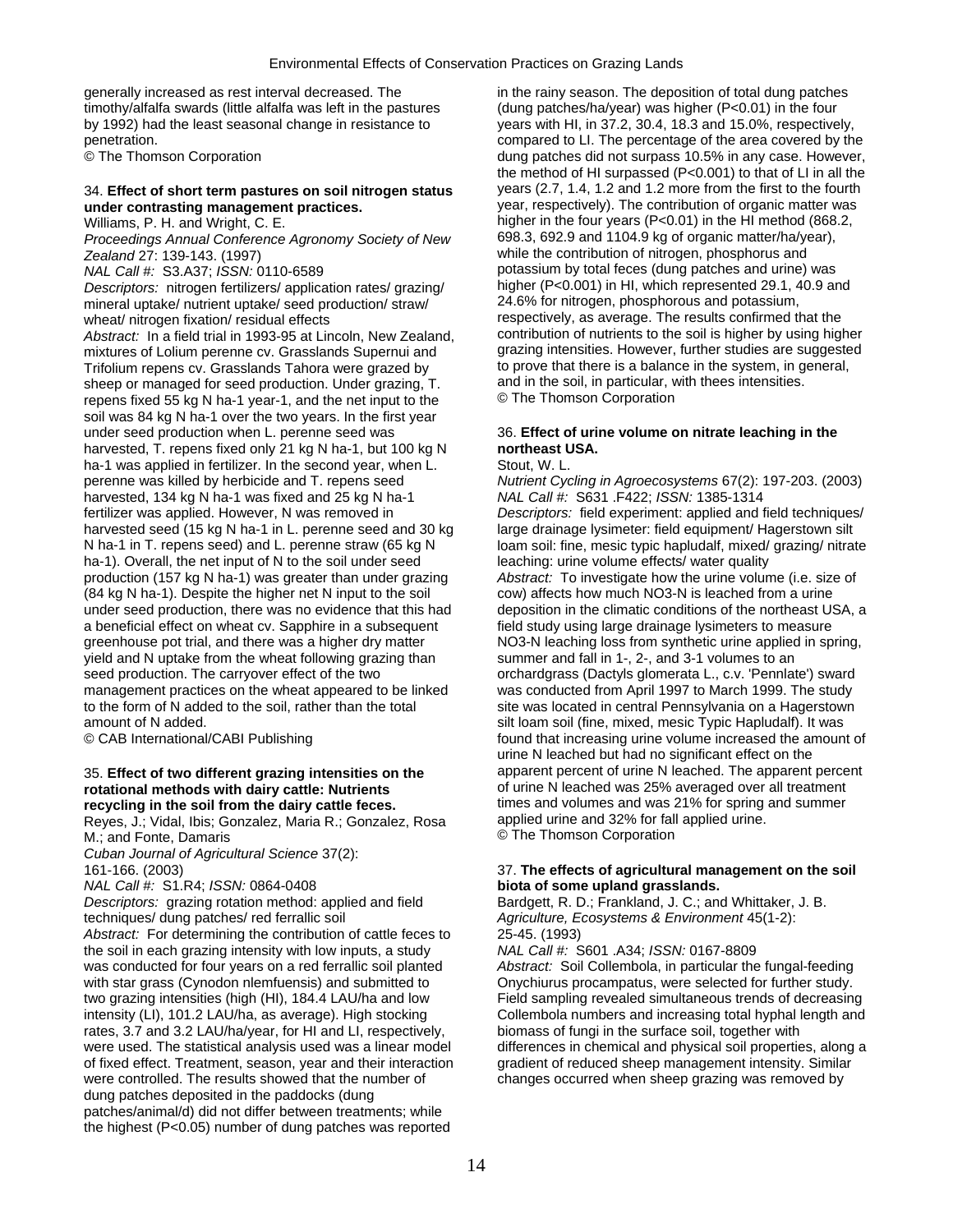fenced exclosures. The relative abundance of the seven making Kentucky the number one beef producer east of the the same gradient of sheep management. -from Authors on stream water quality has been well documented in the<br>
© 2006 Elsevier B.V. All rights reserved. externed in the western portion of the United States with some estimat

## 38. **Effects of animal traffic on soil compaction in wheat** caused by grazing livestock. However, the impacts of **pastures. pastures pastures pastures pastures pastures grazing cattle in a humid environment may differ**

*Journal of Production Agriculture* 2(3): 246-249. (1989) *NAL Call #:* S539.5.J68; *ISSN:* 0890-8524 effectiveness of grazing best management practices *Descriptors:* Triticum aestivum/ Bos taurus/ conservation (BMPs), such as alternate water sources, alternate shad<br>tillage/ grazing seasons/ agriculture/ agribusiness/ crop sources, supplemental feeding, and riparian buffe tillage/ grazing seasons/ agriculture/ agribusiness/ crop sources, supplemental feeding, and riparian buff<br>industry/ vield growth/ Great Plains, USA/ bulk density/ improving the water quality of streams in grazed industry/ yield growth/ Great Plains, USA/ bulk density/ gravimetric soil moisture/ soil strength *Abstract:* Grazing of hard red winter wheat (Triticum research endeavor into cattle production practices in the <br>aestivum L) in the LLS southern Great Plains during the humid region, water samples were collected over a tw aestivum L.) in the U.S. southern Great Plains during the humid region, water samples were collected over a two<br>fall and winter, followed in the summer by the harvesting of year period at the project site located on the Un fall and winter, followed in the summer by the harvesting of year period at the project site located on the University orain has been of great economic importance With the Kentucky's Animal Research Center. The project sit grain, has been of great economic importance. With the Kentucky's Animal Research Center. The project sites<br>increase in conservation tillage, however, there is growing consisted of two replications of three treatments: con concern that the compaction effects grazing has on the soil selected BMPs with free access to the stream, and sele<br>BMPs with limited access to the stream, Grab samples may not be eliminated by subsequent tillage. This study was conducted to quantify the extent to which soil were collected at the upstream and downstream pasture<br>compaction occurs as a result of animal traffic on wheat edges. Samples were analyzed for nitrate-nitrogen, compaction occurs as a result of animal traffic on wheat edges. Samples were analyzed for nitrate-nitrogen,<br>
pasture, Of the three locations that were evaluated in the ammonium-nitrogen, total Kjeldahl nitrogen, dissolved pasture. Of the three locations that were evaluated in the ammonium-nitrogen, total Kjeldahl nitrogen, dissolved<br>1986-1987 growing season, two were on a silt loam soil orthophosphate, total phosphorus, total suspended soli and the third a sandy loam. Cattle (Bos taurus) grazed wheat until the early joint stage of growth, and  $\overrightarrow{a}$  demand, fecal conforms, and fecal streptococci. Results<br>measurements of soil strength, soil moisture, and bulk indicated that minimal water quality benefits were in measurements of soil strength, soil moisture, and bulk immediately after grazing termination. Bulk density the most substantial understandings gleaned from the<br>measurements and gravimetric soil moisture evaluations project was the importance of upstream land use, and to measurements and gravimetric soil moisture evaluations project was the importance of upstream land use, and to<br>were made at 1.2 in, increments through the soil profile to a some degree soils, when attempting to identify si were made at 1.2 in. increments through the soil profile to a some degree soils, when attempting to identify significa<br>depth of 16.5 in. Data for soil strength evaluation, using a treatment effects within a small reach. Ad depth of 16.5 in. Data for soil strength evaluation, using a treatment effects within a small reach. Additionally, the<br>mechanical cone penetrometer, were collected at 0.8 in. <br>karst geology, which is characteristic of the mechanical cone penetrometer, were collected at 0.8 in. karst geology, which is characteristic of the Bluegrass<br>increments also to a depth of 16.5 in Jncreases in both the Region of Kentucky, influenced the rate of transpo increments also to a depth of 16.5 in. Increases in both the Region of Kentucky, influenced the rate of transport (i.e. increases in both the  $\frac{1}{2}$  Region of Kentucky, influenced the rate of transport (i.e. i.e.) of bulk density and the soil strength of the grazed areas were flashy system with quick response time to rainfall) of<br>found in all three sites, although the depth to which the nutrients from upland areas (i.e. row crops), esp found in all three sites, although the depth to which the traffic increased bulk density by as much as 16% and soil the lack of uniformity in significant constituent concentr<br>strength by 270% in surface zones. In the sandy loam soil differences between the two streams when cattle strength by 270% in surface zones. In the sandy loam soil, differences between the two streams when cattle were<br>the bulk density was increased to a depth of 8 in and the present. Furthermore, the background constituent the bulk density was increased to a depth of 8 in. and the density was increased only 5 in. These data indicate that of treatment effects. Results from this project in<br>compaction does result from grazing wheat pasture and only minimal water quality benefits were incurred by compaction does result from grazing wheat pasture and minimal water quality benefits were incurred by<br>may extend to a depth where some tillage practices may simplementing a BMP system (with or without a partially may extend to a depth where some tillage practices may implementing a BMP system (with or without a partially<br>not eliminate it. The possible effects that this compaction excluded riparian zone). However, these results may not eliminate it. The possible effects that this compaction excluded riparian zone). However, these results may differ<br>may have on wheat growth and its vield, and the tillage if cattle were completely excluded from the str may have on wheat growth and its yield, and the tillage if cattle were completely excluded from the stream or if cattle were completely excluded from the stream or incrition the stream or incrition require  $\overline{B}$  BMP sys practices necessary to alleviate this compaction require further study. pastures, different geology (nonkarst), soils (low in

## © 2006 Elsevier B.V. All rights reserved. 39. **Effects of cattle grazing and BMPs on stream water quality.**

J. R.; Taraba, J. L.; Vanzant, E. S.; and Gates, R. S. **on soil physical properties and past** <br>Jn: 2004 ASAE Annual International Meeting (Held 1 Aug **farming in Southland, New Zealand.** In: 2004 ASAE Annual International Meeting. (Held 1 Aug **farming in Southland, New J**<br>2004-4 Aug 2004 at Ottawa, Ontario, Canada ): pp. 2251- Drewry, J. J. and Paton, R. J. 2004-4 Aug 2004 at Ottawa, Ontario, Canada.); pp. 2251-

*Descriptors: bacteria/ best management practices/* 

*Abstract:* Cattle production is a major component of Kentucky's agricultural economy, accounting for *Abstract:* The effects of current dairy cow grazing practice, approximately 15% of the total agricultural sales in 2000. <sup>reduced</sup> levels of grazing, and stock exclusion on soil<br>There are over 2.2 million beef cattle and calves in the state physical properties and pasture dry matter There are over 2.2 million beef cattle and calves in the state

most commonly isolated species of litter fungi varied along Mississippi River. Research into the effects of cattle grazing western portion of the United States with some estimates indicating that 80% of the damage to riparian areas was Krenzer, E. G.; Chee, C. F.; and Stone, J. F. significantly from those witnessed in the arid West.<br> *Journal of Production Agriculture* 2(3): 246-249. (1989) Furthermore, relatively little information exists regarding the watersheds of the humid region. As part of a larger increase in conservation tillage, however, there is growing consisted of two replications of three treatments: control,<br>concern that the compaction effects grazing has on the soil selected BMPs with free access to the stre 1986-1987 growing season, two were on a silt loam soil orthophosphate, total phosphorus, total suspended solids,<br>and the third a sandy loam Cattle (Bos taurus) grazed pH, chemical oxygen demand, five-day biochemical oxygen density were taken before initiation of grazing and by implementing the BMP systems (i.e. treatments). One of immediately after grazing termination Bulk density the most substantial understandings gleaned from the differences were measured varied from site to site. Animal along Pin Oak. These external factors may have resulted in<br>traffic increased bulk density by as much as 16% and soil the lack of uniformity in significant constitu soil strength to 12 in.; while in the silt loam soils, the bulk concentration levels may have prohibited the identification<br>density was increased only 5 in These data indicate that of treatment effects. Results from this p © The Thomson Corporation phosphorus), or stream morphology (nonbedrock bottom channel).<br>© 2006 Elsevier B.V. All rights reserved.

# Agouridis, C. T.; Edwards, D. R.; Workman, S. R.; Bicudo, 40. **Effects of cattle treading and natural amelioration**

2277; 2004. *New Zealand Journal of Agricultural Research* 43(3): 377- *NAL Call #:* S671.3 .A54 386. (2000)<br>Descriptors: bacteria/ best management practices/ **386.** (2000)<br>MAL Call #: 23 N4892; ISSN: 0028-8233 nutrients/ stream<br> *Descriptors:* air permeability/ cattle/ compaction/ hydraulic<br> *Abstract:* Cattle production is a major component of conductivity/ macropores/ pugging/ treading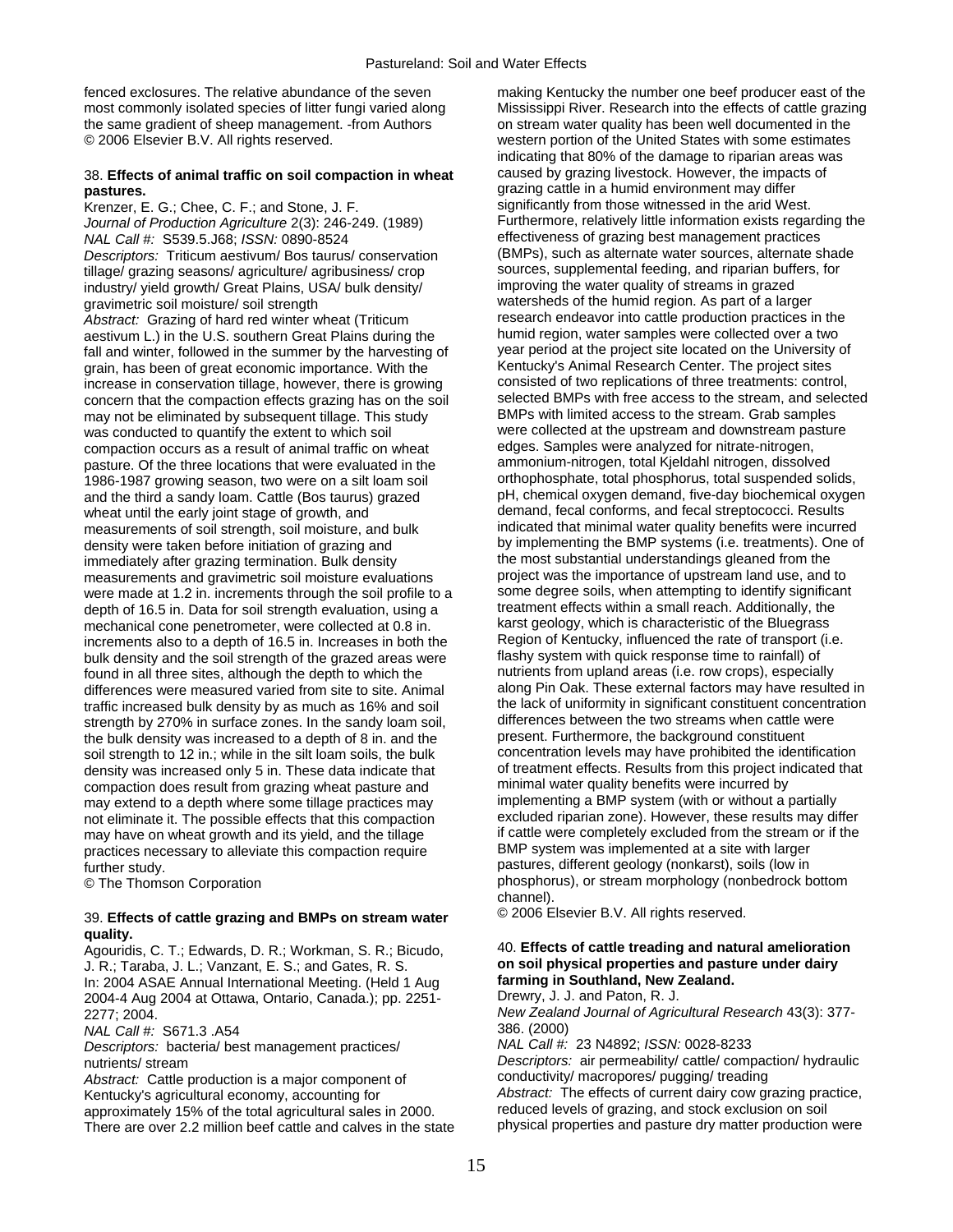investigated under dairy farming in Southland. Current biomass plus soil on the oversown +fertilizer treatment, grazing practice involves rotational grazing with dairy cows after fertilizer additions and previous herbage removals from September to May each year, with no grazing during were taken into account. The positive Ca and K balance winter. For the reduced grazing treatments, cattle were was attributed to release of nutrients by soil weathering, excluded during the 3rd, or combined 3rd, 4th, and 5th and the N balance to N fixation by legumes. Grazing of grazing cycles, or for half-day grazing intervals to reduce seasonally dry South Island tussock grasslands on hilly grazing intensity. Macroporosity increased by 70% in the land, even at the present low levels, without fertilizing, ungrazed treatment compared with current grazing practice appears incompatible with the maintenance of soil pH and (control) within four months of dairy cow exclusion. Air carbon and total soil and biomass nutrients. permeability was increased by over two orders of © The Thomson Corporation magnitude 18 months after trial commencement, and saturated hydraulic conductivity increased by 200% to the 42. **Effects of grassland management practices and** 40-cm soil depth. Macroporosity, air permeability, and **and annonical conditions on nutrient concentration** hydraulic conductivity for the reduced grazing treatments **overland flow.**  were intermediate between the control and ungrazed Kurz, I.; Coxon, C.; Tunney, H.; and Ryan, D. treatments. Relationships between macroporosity and *Journal of Hydrology* 304(1-4): 35-50. (2005) pasture relative yield are presented. At 97% relative *NAL Call #:* <sup>2</sup>92.8 J82; *ISSN:* 0022-1694<br>pasture yield, the level of macroporosity was 11.5-11.7% *Descriptors: grasslands/ grassland soils/* pasture yield, the level of macroporosity was 11.5-11.7% *Descriptors:* grasslands/ grassland soils/ overland flow/

## 41. **Effects of exclosure and management on biomass** *Abstract:* The loss of nutrients from agricultural land to **and soil nutrient pools in seasonally dry high country,** water bodies is a serious concern in river basin

conservation/ fertilization/ grazing/ magnesium/ nitrogen/ of-field measurements of overland flow quantity and of P nutrient/ nutrient pools/ phosphorus/ potassium/ rainfall/ and nitrogen (N) concentrations in overland flow were root biomass/ soil acidification/ soil quality/ South Island/ carried out at three study sites with different soil P levels. sustainable pastoral use/ tussock grasslands The amounts of overland flow and the P concentrations in Abstract: We examined the effects of grazing and three overland flow varied considerably during events, and exclosure treatments (no grazing, no-grazing plus exection of among sites and events. Despite this variability, there was<br>oversowing, and no grazing plus oversowing plus fertilizer) a clear increase in P loss in overland f oversowing, and no grazing plus oversowing plus fertilizer) on soils (Ustochrepts) and biomass of tussock grasslands on hill country under a mean annual rainfall of about 500- the P concentrations in overland flow greatly exceeded the 600 mm in the Benmore Range, South Island, New variability of the amounts of overland flow from the different Zealand. Excluding grazing by sheep and rabbits for 15 sites. Thus, P concentrations had a larger impact than the years, with no oversowing or fertilizer, resulted in a two- to volume of overland flow on the differences in P exports (roots+litter+herbage) relative to the grazed treatment. On influenced the P and N concentrations in overland flow all three exclosure treatments root biomass was were grazing and N fertilisation. approximately doubled in relation to root biomass on the This citation is from AGRICOLA. grazed treatment. With the exception of Mg, total nutrient pools in biomass plus soil were lowest in the grazed 43. **Effects of riparian grazing and channelisation on**<br>treatment. Oversowing alone, without added fertilizer.<br>**Extra and Setteams in Southland New Zealand: Channel form** maintained soil pH at pre-exclosure values and prevented stability. exchangeable Ca, Mg and K decline, but had no significant Williamson, R. B.; Smith, R. K.; and Quinn, J. M.<br>effect on soil C, N or P. In contrast, oversowing and Mew Zealand Journal of Marine and Freshwater fertilizing had the effect of increasing soil C and N by 5.7  $26(2): 241-258. (1992)$ <br>t/ha and 0.6 t/ha respectively, relative to the ungrazed NAI Call #: CH91.57. t/ha and 0.6 t/ha respectively, relative to the ungrazed *NAL Call #:* QH91.57.A1N4; *ISSN:* 0028-8330 treatment, and by 8.7 t/ha and 0.87 t/ha respectively, *Descriptors:* river banks/ grazing/ erosion/ agriculture/ and the oversown +fertilizer treatments pH declined relative geomorphology/ streams/ New Zealand, South I., to pre-exclosure values and values on the oversown treatment. The lower pH under the oversown +fertilizer channelisation/ streams/ vegetation cover treatment was attributed to the direct and indirect acidifying *Abstract:* The effects of mixed sheep and cattle grazing of effects of elemental S fertilizer, while the lower pH of the stream margins, channelisation, and t effects of elemental S fertilizer, while the lower pH of the stream margins, channelisation, and the benefits of riparian<br>ungrazed treatment was attributed, in part, to the acidifying retirement were assessed through a sur effect of Hieracium pilosella, with both cation removal by in Southland, New Zealand. There is no evidence that animals and Hieracium effects likely to have lowered pH in grazing streambanks in floodplain streams of northern<br>the grazed treatment. A positive balance of 425 kg/ha of Southland will lead to rapid and severe deterioratio the grazed treatment. A positive balance of 425 kg/ha of Southland will lead to rapid and severe deterioration of<br>Ca, 680 kg/ha of K and 1900 kg/ha of N remained in total channel form except in small streams (< 2 m wide) u

# **environmental conditions on nutrient concentrations in**

(v/v) in three silt loams. nitrogen/ phosphorus/ losses from soil/ nonpoint source pollution/ agricultural runoff/ soil fertility/ grazing/ nitrogen fertilizers/ fertilizer application/ Irish Republic **New Zealand. New Zealand. new Zealand. new Zealand. management in many countries. To gain information on the** McIntosh, Peter D.; Allen, Ralph B.; and Scott, Neal contributions of agricultural grassland to the eutrophication *Journal of Environmental Management* 51(2): of water bodies, this study set out to assess phosphorus (P) 169-186. (1997) loss from grassland areas on poorly drained soils. A second *NAL Call #:* HC75.E5J6; *ISSN:* 0301-4797 aim was to look at the impact of grassland management *Descriptors:* benmore range/ calcium/ carbon/ practices on nutrient concentrations in overland flow. Edgethe medium and high soil P sites. The inter-site variability of three-fold increase in the total biomass from the three sites. Management practices which, at times,

# streams in Southland, New Zealand: Channel form and

New Zealand Journal of Marine and Freshwater Research

channels/ vegetation cover/ riparian environments/ Southland/ New Zealand/ sheep and cattle grazing/ retirement were assessed through a survey of five streams channel form, except in small streams  $(< 2$  m wide) under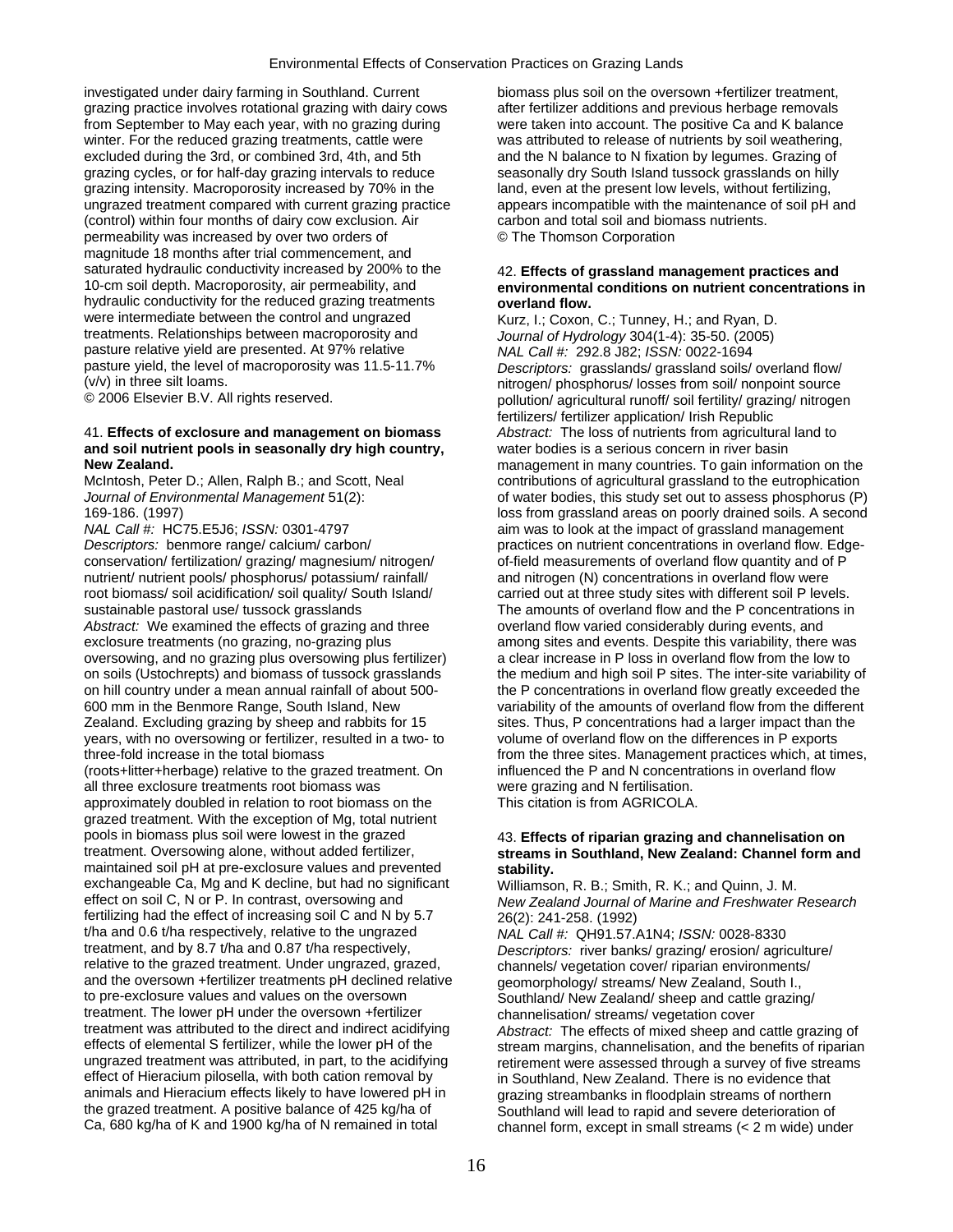intensive grazing of wet streamside soils. Generally, the 45. **Effects of soil texture and grassland management**  dominant erosion mechanism--the undercutting of banks--is **on soil organic C and N and rates of C and N**  largely unaffected by grazing stream margins. In contrast, **mineralization.**  channelisation has led to severe streambank and Hassink, J. streambed erosion in two of the three streams examined. *Soil Biology and Biochemistry* 26(9): 1221-1231. (1994) The major factor in this degradation appears to be *NAL Call #:* S592.7.A1S6; *ISSN:* 0038-0717 straightening and deepening the channel so that underlying *Descriptors:* grassland soils/ soil organic matter/ carbon/ uncohesive shingle is exposed to high flows. Riparian nitrogen/ mineralization/ soil texture/ range management/ retirement had variable effects depending on the stability of age/ nitrogen fertilizers/ mowing/ grazing/ carbon nitrogen the stream channel. On smaller, relatively inactive ratio/ application rate channels, it reduced localised bank erosion from livestock *Abstract:* The effects of soil texture and grassland trampling, especially at cattle crossings. However, this management, i.e. rate of fertilizer N input, mowing vs damage (which sometimes can be quite visible) did not lead grazing, and the number of years the site is under grass, on to significant change in average channel form or width in the amounts of soil organic C and N and on the rates of C the 7-15 years since the land has been converted to and N mineralization were investigated. A positive intensive agriculture from extensively grazed tussock. The lationship was found between the amount of organic N in<br>
© CSA in the soil and the clav + silt content. The relationship was

*Australian Journal of Soil Research* 42(2): 213-220. (2004)

*Descriptors:* runoff/ sediments/ nutrient loading/ rainfall/ table, differences in the C-to-N ratio of the soil organic<br>infiltration/ phosphorus/ particulates/ nutrient loss/ growth/ matter in sandy soils confused the rel infiltration/ phosphorus/ particulates/ nutrient loss/ growth/ agriculture/ nitrogen/ grasses/ grazing/ nutrients/ overland organic C with soil texture. Organic matter in podzol soils<br>flow/ infiltration rate/ rainfall simulators/ sheep/ risk/ growth had C-to-N ratios between 15 and 20 flow/ infiltration rate/ rainfall simulators/ sheep/ risk/ growth had C-to-N ratios between 15 and 20 while in other sand<br>rates/ farms/ pollution load/ baseline studies/ sediment soils the C-to-N ratio ranged from 10 to 18 rates/ farms/ pollution load/ baseline studies/ sediment soils the C-to-N ratio ranged from 10 to 18; in loams and<br>load/ nitrogen compounds/ New Zealand, North I., Waikato/ clays the C-to-N ratio was ca 10. The percentage load/ nitrogen compounds/ New Zealand, North I., Waikato/ grazing and the mineralizing in sandy soils was negatively correlated with

*Abstract:* The effect of sheep grazing on the loss of the C-to-N ratio of the soil organic matter. The sandy soils sediment and nutrients in overland flow was investigated on with a C-to-N ratio > 16 that were used for in sediment and nutrients in overland flow was investigated on with a C-to-N ratio > 16 that were used for incubation<br>a hill-country farm in the Waikato, New Zealand. The losses contained black humus including small charcoal a hill-country farm in the Waikato, New Zealand. The losses contained black humus including small charcoal particles;<br>were measured in runoff produced artificially with small (0.5 both other sandy soils with a lower C-to-N were measured in runoff produced artificially with small (0.5 both other sandy soils with a lower C-to-N ratio containent on super C-to-N ratio containent of the sandy soils with a lower C-to-N ratio containent of the stra m super(2)) and large (1050 m super(2)) rainfall simulators. brown humus without visible charcoal particles. So v<br>Immediately after intensive winter grazing rainfall applied by hypothesize that sandy soils with a high C-to Immediately after intensive winter grazing, rainfall applied hypothesize that sandy soils with a high C-to-N ratio<br>A high intensity increased concentrations by a factor of 13-<br>contained more inert C than sandy soils with a at high intensity increased concentrations by a factor of 13-16 for sediment and particulate nutrients, 33-76 for ratio. The rate of N fertilization had no effect on soil organic<br>dissolved reactive phosphorus and ammonium-nitrogen<br>C and N nor on the rates of C and N mineralization. dissolved reactive phosphorus and ammonium-nitrogen, and 5-7 for dissolved organic nitrogen and phosphorus. Differences between the effects of grazing and mowing on<br>During summer when there was less removal of vegetative soil organic C and N and the rate of C and N mineraliz During summer, when there was less removal of vegetative cover, there was a smaller effect of grazing. The were very small and not very consistent. Both the amounts<br>concentrations of sediment and particulate putrients in of soil organic C and N found and the rates of C and N concentrations of sediment and particulate nutrients in of soil organic C and N found and the rates of C and N<br>overland flow were strongly correlated with the percentage mineralization were significantly higher in old gras overland flow were strongly correlated with the percentage mineralization were significantly higher in old grassland (1<br>of bare ground. The concentrations returned to background yr) than in young grassland (1-3 yr). The in of bare ground. The concentrations returned to background yr) than in young grassland (1-3 yr). The increases in the<br>levels within 6 weeks after grazing, and the infiltration rate mineralization rates were larger than the levels within 6 weeks after grazing, and the infiltration rate mineralization rat<br>and ground cover also recovered from grazing in this time organic C and N. and ground cover also recovered from grazing in this time. This citation is from AGRICOLA.<br>The small rainfall simulator experiments showed that the This citation is from AGRICOLA. The small rainfall simulator experiments showed that the infiltration rate decreases with grazing, which results in greater runoff after grazing. The greater runoff combines 46. **Effects of the nitrification inhibitor dicyandiamide**  with the increased concentrations to give higher loads after **on potassium, magnesium and calcium leaching in** grazing. In late winter, the infiltration rates were **grazed grassland.**  approximately half the summer values and the soil **Di**, H. J. and Cameron, K. C.<br>
erodibility was approximately double, so the risk of high Soil Use and Management 20(1): 2-7. (Mar. 2004) erodibility was approximately double, so the risk of high sediment and nutrient loads is greatest in winter, especially *NAL Call #:* S590.S68; *ISSN:* 0266-0032 considering the higher rainfall and lower grass growth. The This citation is from AGRICOLA. management implications are that exposure of bare ground associated with intensive grazing should be avoided, 47. **Effects of trampling by cattle on the hydraulic and**<br> **expecially in winter. expecially in winter.** especially in winter. **mechanical properties of soil.** 

the soil and the clay  $+$  silt content. The relationship was affected by the groundwater table. There was a negative 44. **Effects of sheep grazing episodes on sediment and** relationship between the percentage of soil N mineralizing **nutrient loss in overland flow. human state of the solution and the clay + silt content of the soil. The** Elliott, A. H. and Carlson, W. T.<br>Australian Journal of Soil Research 42(2): 213-220. (2004) texture in the soils with a high water table, but the *NAL Call #: 56.8 Au7; <i>ISSN:* 0004-9573<br>Descriptors: runoff/ sediments/ nutrient loading/ rainfall/ table, differences in the C-to-N ratio of the soil organic

Pietola, L.; Horn, R.; and Yli Halla, M. *Soil and Tillage Research* 82(1): 99-108. (2005) *NAL Call #:* S590.S48; *ISSN:* 0167-1987 *Descriptors:* clay/ deformation/ Entisols/ environmental impact/ grassland soils/ grazing/ hydraulics/ Inceptisols/ infiltration/ macropores/ pastures/ porosity/ runoff/ runoff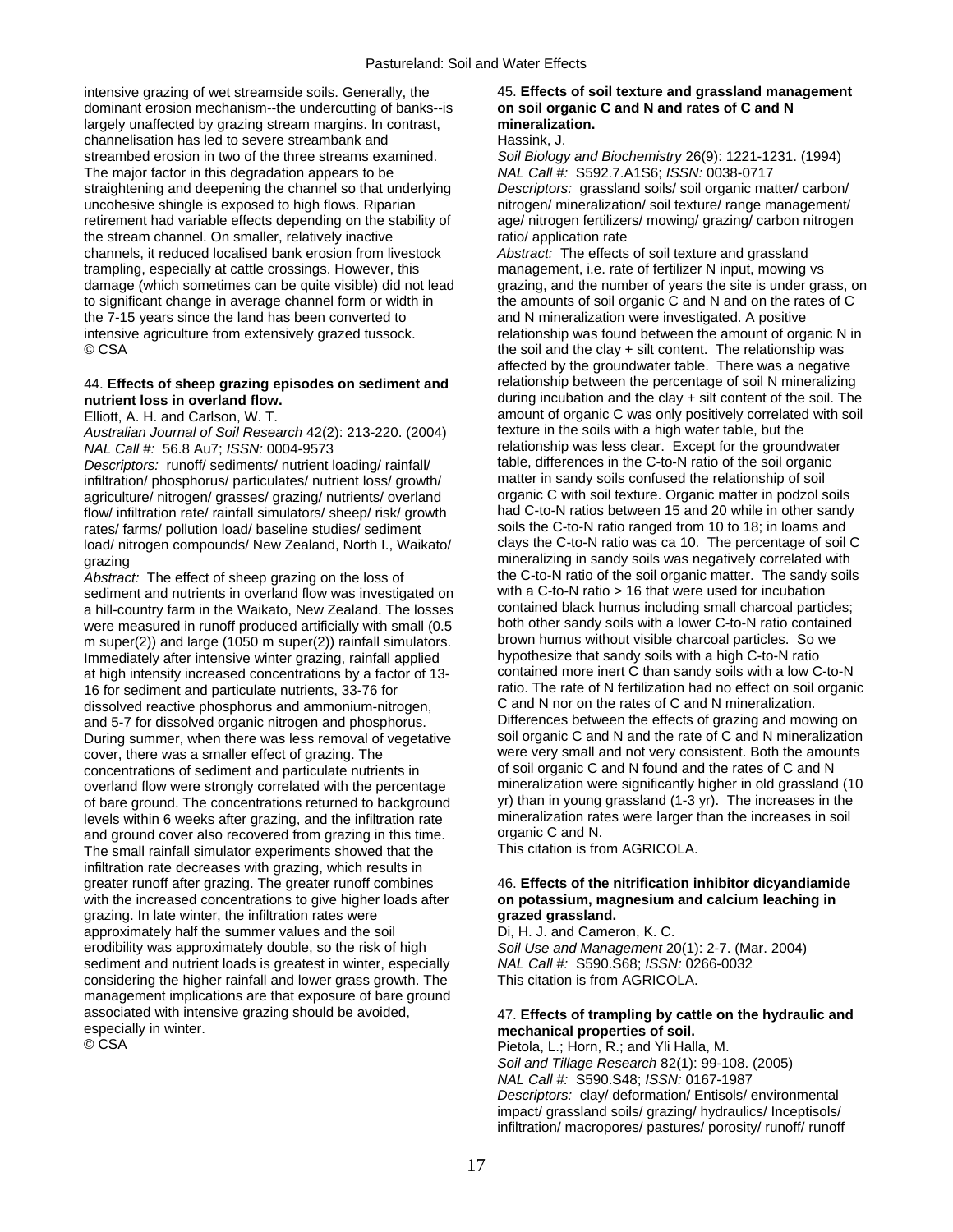soil structure/ soil types/ trampling a lower level of milk production per cow) until soil

*Abstract:* Destroyed soil structure can increase surface *phosphorus levels are under control.*<br>
runoff water, with adverse environmental impacts. The This citation is from AGRICOLA. runoff water, with adverse environmental impacts. The effects of trampling by cattle on physical parameters of a heavy clay (a Typic Cryaquept) were studied at the 49. **Emission of nitrous oxide from some grazed** followings four Site types of a pasture after grazing for three **pasture soils in New Zealand.**  seasons: (1) grass with no visible trampling; (2) pasture Carran, R. A.; Theobald, P. W.; and Evans, J. P.<br>with some trampling; (3) vicinity of a drinking site with some Australian Journal of Soil Research 33(2): 341-3 signs of penetrated hooves, and; (4) a drinking site with *NAL Call #: 56.8 Au7; ISSN: 0004-9573*<br>
totally homogenized surface soil and destroyed vegetation. *Descriptors: grazing/ grassland soils/ tra* Additionally, Site types 1 and 4 were studied on sandy loam nitrous oxide/ emission/ soil/ grasslands/ pastures<br>(an Aquic Cryothent) derived from glacial till after one *Abstract:* Nitrous oxide emissions from grazed pa grazing season. Steady state infiltration rates were reached were measured at four sites in North Island, New Zealand, after 15-35 min of infiltration, depending on the degree of for a 2 year period. Sites differed in drai trampling and soil texture. On the sandy loam the infiltration cycle characteristics. At two intensively farmed sites on rate at the drinking site was only 20% of that under natural Kairanga silt loam, which is poorly drai rate at the drinking site was only 20% of that under natural Kairanga silt loam, which is poorly drained, daily emissions<br>
pasture with no visible trampling. When the trampling ranged from 0 to 100 g N/ba per day and annua pasture with no visible trampling. When the trampling ranged from 0 to 100 g N/ha per day and annual emission<br>occurred for longer periods in a soil with higher clay was in the range 3-5 kg N2O-N/ha. Emissions occurred occurred for longer periods in a soil with higher clay was in the range 3-5 kg N2O-N/ha. Emissions occurred<br>
content, the infiltration rate of drinking site was only 10-15% when the soil was near or above field capacity in content, the infiltration rate of drinking site was only 10-15% when the soil was near or above field capacity indicating<br>of that in non-trampled pastures. These findings could be denitrification was the probable source of of that in non-trampled pastures. These findings could be denitrification was the probable source of N2O. Multiple explained by a reduced porosity for both soils. In heavy clay regression analysis, using soil water content explained by a reduced porosity for both soils. In heavy clay regression analysis, using soil water content, NO3-, NH4+<br>at the depth of 10-15 cm, macropores (O>30 micro m) and temperature, gave rsuperscript 2 = 0.44 and 0 at the depth of 10-15 cm, macropores (O>30 micro m) and temperature, gave rsuperscript  $2 = 0.44$  and 0.57 at decreased from 5 to 1.5% (v/v) by the most severe sites 1 and 2 respectively. Soil water content and NH4+ trampling and mechanical strength was lost near the soil were significant variables. Emissions at a low fertility surface (cohesion ~1 kPa). Deeper at 10-13 cm, cohesion hillside site were low and an annual emission of 0.5<br>(at water potential of -6 kPa) was near 30 kPa at the same of the state of the single site was indicated. The (at water potential of -6 kPa) was near 30 kPa at the kg/N2O-N per yr, or less, was indicated. The highly fertile<br>drinking site but around 20 kPa in non-trampled sites. At kill hillside site showed low emission values. It drinking site but around 20 kPa in non-trampled sites. At hillside site showed low emission values. It is suggested<br>the 20-23 cm depth of Site 4, the angle of internal friction that grazing animals may have a significant i value (35) for smaller stresses (<150 kPa) was reduced to emissions through hoof damage on wet soils. smaller values (9) at greater strengths (150-300 kPa) due © CAB International/CABI Publishing to a stress dependent aggregate strength and the conversion of a structured soil system to a mostly texture<br>dependent one. The data showed that even a low intensity<br>of grazing will reduce infiltration and hence increase<br>susceptibility to erosion at the drinking sites.<br>CA

*Agricultural Systems* 79(3): 283-303. (Mar. 2004) *Abstract:* The use of fertiliser nitrogen (N) on dairy *NAL Call #:* HD1.A3; *ISSN:* 0308-521X pastures in southeastern Australia has increased<br>Abstract: Consolidation in US agriculture has led to fewer, exponentially over the past 20 years, with more th to excessive soil nutrient levels. While new environmental due to the gaseous losses of NH3 and N2O and the policies and requlations are being developed and developed and leaching of NO3. Over the past 10 years, there has implemented to help manage such problems, research to estimated 140% increase in N2O emissions from<br>determine the efficacy of alternative dairy production agricultural systems in Australia (AGO 2003). The determine the efficacy of alternative dairy production agricultural systems in Australia (AGO 2003). The systems is needed. The research reported in this paper application of both N fertiliser and urinary N to inte accumulation of phosphorus in the farm's soils. The results the recent data of Eckard et al. (2003) and Eckard et al.

water/ sandy loam soils/ soil compaction/ soil mechanics/ reduce the size of the dairy herd (as opposed to feeding for

Australian Journal of Soil Research 33(2): 341-352. (1995) Descriptors: grazing/ grassland soils/ trampling/ nitrogen/ Abstract: Nitrous oxide emissions from grazed pastures for a 2 year period. Sites differed in drainage class and N sites 1 and 2 respectively. Soil water content and NH4+ that grazing animals may have a significant impact on

*NAL Call #:* 44.8 Au74; *ISSN:* 0004-9433 48. **The efficacy of controlling phosphorus loading: The** *Descriptors:* nitrogen abatement management: applied and **case of management-intensive grazing.** <br>Winsten, J. R. and Stokes, J. R. **Case Conserverse and Stokes and Mark** denited the densional variation/ volatilisation loss dairy pasture/ seasonal variation/ volatilisation loss A*bstract:* Consolidation in US agriculture has led to fewer, exponentially over the past 20 years, with more than 60%<br>Iarger farms, In the case of dairy in the Northeastern US, exponentially over the past 20 years, with m larger farms. In the case of dairy in the Northeastern US, of dairy farmers applying between 25 and 50 kg N/ha at<br>higher concentrations of animals near large population<br>least once a year (Eckard and Franks 1998: Eckard et higher concentrations of animals near large population least once a year (Eckard and Franks 1998; Eckard et al.<br>
centers pose water quality problems that can be attributed 2000) This increase in N use is of environmental c centers pose water quality problems that can be attributed 2000). This increase in N use is of environmental concern<br>to excessive soil nutrient levels. While new environmental due to the gaseous losses of NH3 and N2O and t leaching of NO3. Over the past 10 years, there has been an systems is needed. The research reported in this paper application of both N fertiliser and urinary N to intensively<br>makes use of stochastic dynamic programming to an arazed pasture can contribute to significant losses of makes use of stochastic dynamic programming to grazed pasture can contribute to significant losses of NO3<br>determine optimal stocking densities, milk production during periods of high rainfall and drainage (Cameron and determine optimal stocking densities, milk production during periods of high rainfall and drainage (Cameron and<br>Ievels, and feed rations for a hypothetical dairy farm using Scotter 1987). Few data are available quantifying levels, and feed rations for a hypothetical dairy farm using Scotter 1987). Few data are available quantifying N losses<br>management-intensive grazing. A key feature of the model from intensive pasture-based dairy production management-intensive grazing. A key feature of the model from intensive pasture-based dairy production systems in<br>is that financial disincentives are placed on excessive south-eastern Australia (Eckard 1998). This paper re south-eastern Australia (Eckard 1998). This paper reviews show that under optimal management the cost of reducing (2004) reporting N losses through gaseous and leaching<br>soil phosphorus to acceptable levels across all states of pathways from grazed dairy pastures, respectively, an soil phosphorus to acceptable levels across all states of pathways from grazed dairy pastures, respectively, and<br>nature modeled is approximately \$524 per hectare per proposes abatement management practices. year. The optimal farm management strategy is to rapidly © The Thomson Corporation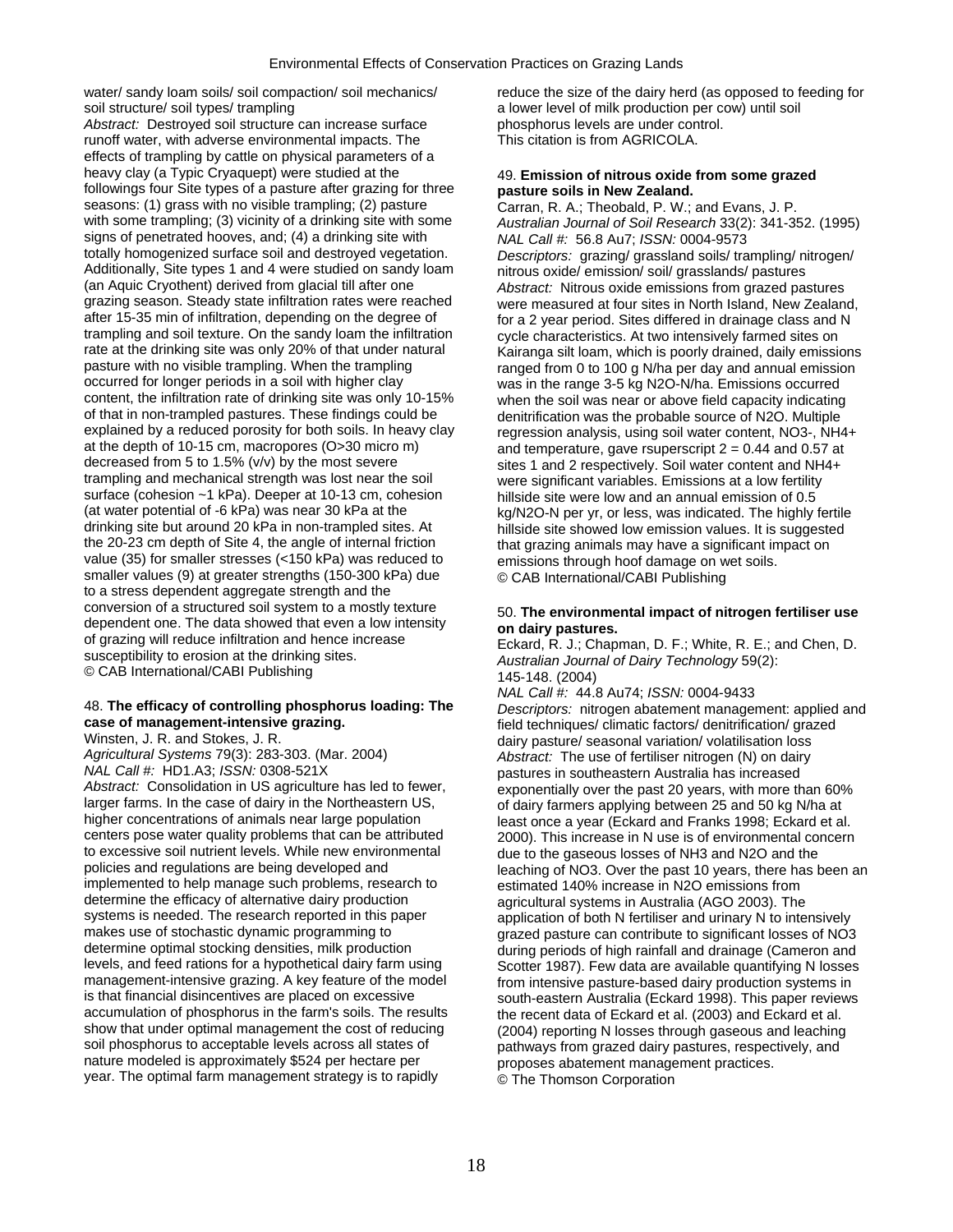## 51. **Erosional effects of cattle on streambanks in** 53. **Faecal contamination over flood events in a Tennessee, U.S.A. pastoral agricultural stream in New Zealand.**

*Earth Surface Processes and Landforms* 19(5): Muirhead, R. W.

livestock/ watershed management/ riparian vegetation/ Management Probelms in Agro-Industries, Shiga [Japan], agriculture/ grazing/ soil erosion/ river banks/ environmental 16-18 Nov 2001 impact/ vegetation cover/ ecosystem disturbance/ **ISBN: 1843394197**<br>USA, Tennessee **Interpretational control of the USA**, Tennessee

Abstract: The geomorphological effects of cattle on sources/ agricultural watersheds/ livestock/ flood flow/ streambanks in a humid region, which have consequent bacterial analysis/ Escherichia coli/ experimental data/ data potential effects on water quality, are examined. Field collections/ model studies/ streams/ fecal coliforms/ floods/ observations suggest that cattle are important agents in pollution (water)/ pollution (nonpoint sources)/ catchment causing streambanks to erode, but so many variables are areas/ livestock (see also individual animals)/ floods and<br>involved that it is difficult to isolate the role of cattle.<br>flooding/ microbiological analysis/ bacteria involved that it is difficult to isolate the role of cattle. Instead, an empirical approach based on long-term (Enterobacteriaceae) (Escherichia)/ Escherichia coli/ New controlled experiment was adopted along a small perennial Zealand/ New Zealand, Morrinsville/ cattle stream in the central basin of Tennessee. The results *Abstract:* Faecal bacterial dynamics during flood events showed that uncontrolled grazing caused about six times as were studied in the Topehaehae Stream near Morrinsville, much gross bank erosion as occurred on the protected New Zealand, in a catchment used for grazing dairy and control stretch. However, most of this difference was due to beef cattle. During the rising limb of a natural flood event, breakdown of banks by trampling and consequent erosion, E. coli bacterial concentration rose by more than 2 orders of rather than by bank scour caused by removal of bank magnitude and peaked at 41,000 cfu/100 mL. E. coli vegetation by grazing. That is, bank vegetation alone did correlated closely with turbidity over the flood event, and not appear to be a primary control. A relatively inexpensive both variables peaked close to the time of maximum flow grade-control structure reduced the gross bank erosion by acceleration rather than peak flow. An artificial flood on the about 50 per cent. The rapid destruction of streambanks same stream, created by releasing water from a supply observed in this study suggests that reduction of reservoir during fine weather with no wash-in from the geomorphic resistance by uncontrolled stock access to catchment, produced a broadly similar pattern of faecal streambanks has been an important factor in the stream contamination (peak E. coli = 12,500 cfu/100 mL). This and<br>widening that has taken place during historical time in the other evidence suggests that direct deposition o widening that has taken place during historical time in the eastern United States. The stream channel may be of similar or

## 52. **Evaluation of soil compaction in an irrigated short-** faecal bacterial yields, and they imply that exclusion of

Silva, A. P.; Imhoff, S.; and Corsi, M. water quality. Water quality. Water quality. Water quality. We consider the second of the second of the second of the second of the second of the second of the second of the second o *Soil and Tillage Research 70(1): 83-90. (2003) NAL Call #:* S590.S48; *ISSN:* 0167-1987 *Descriptors:* grazing/ grazing intensity/ grazing systems/ 54. **Fecal bacteria in agricultural waters of the**  irrigation/ pastures/ resistance to penetration/ rotational **bluegrass region of Kentucky.**<br>
grazing/ soil compaction/ soil degradation/ soil fertility/ soil Howell, J. M.; Coyne, M. S.; and Cornelius, P. grazing/ soil compaction/ soil degradation/ soil fertility/ soil physical properties/ soil water content/ stocking rate/ *Journal of Environmental Quality* 24(3): 411-419. (1995) trampling *NAL Call #:* QH540.J6; *ISSN:* 0047-2425

*Abstract:* Reduction in pasture productivity is generally *Descriptors:* karst/ cattle/ groundwater pollution/ coliforms/ attributed to alterations in soil quality. Soil compaction due feces/ Streptococcus/ agricultural runoff/ sampling/ to animal trampling is one of the factors responsible for the nonpoint pollution sources/ surface-groundwater relations/ degradation of the physical quality of soils under pasture. animal wastes/ livestock/ water pollution/ water supply/ The objective of the study was to evaluate penetrometer fecal microflora/ fecal coliforms/ ground water/ agricultural resistance (PR) in an irrigated short-duration grazing pollution/ microbial contamination/ hazard assessment/ system at three post-graze residue levels. PR and moisture Enterococcus/ USA, Kentucky/ FC/ FS/ USEPA were simultaneously measured in plots containing three *Abstract:* Agricultural runoff influenced by nonpoint different post-graze residue levels (1000, 2500 and 4000 kg pollution frequently exceeds the USEPA standards for dry material ha-1). The influence of soil moisture on PR bacterial contamination of primary contact water (200 fecal techniques. PR was significantly higher for the treatments cattle (Bos taurus) grazing on fecal contamination of characterized by a small amount of post-graze residue, groundwater in the karst topography of central Kentu while similar values were obtained for the other two Our objectives were to: (i) observe the extent and pattern of treatments. From a management perspective, adopting an fecal bacteria in agricultural waters from two central<br>
irrigated short-duration grazing system with high stocking Kentucky watersheds; (ii) determine if monthly sampl irrigated short-duration grazing system with high stocking rate may adversely affect the soil physical quality. accurately assessed the extent and variability of fecal © CAB International/CABI Publishing example and contamination; and (iii) assess the fecal coliform/fecal

## 19

Trimble, S. W. Nagels, J. W.; Davies-Colley, R. J.; Donnison, A. M.; and

451-464. (1994) *Water Science and Technology* 45(12): 45-52. (2002) *NAL Call #:* GB400.E2; *ISSN:* 0197-9337 *NAL Call #:* TD420.A1P7; *ISSN:* 0273-1223. *Descriptors:* bank erosion/ streams/ geomorphology/ *Notes:* Conference: 5. International Symposium on Waste

Descriptors: water pollution sources/ nonpoint pollution © CSA greater importance than wash-in from land. The flood experiments have been useful for constructing a model of **duration grazing system. livestock from stream channels may appreciably improve**<br>Silva A P : Imhoff S : and Corsi M water quality.

was taken into account using regression analysis coliforms/100 mL). Few studies have evaluated the effect of groundwater in the karst topography of central Kentucky. streptococci ratio (FC/FS) as an indicator of fecal bacteria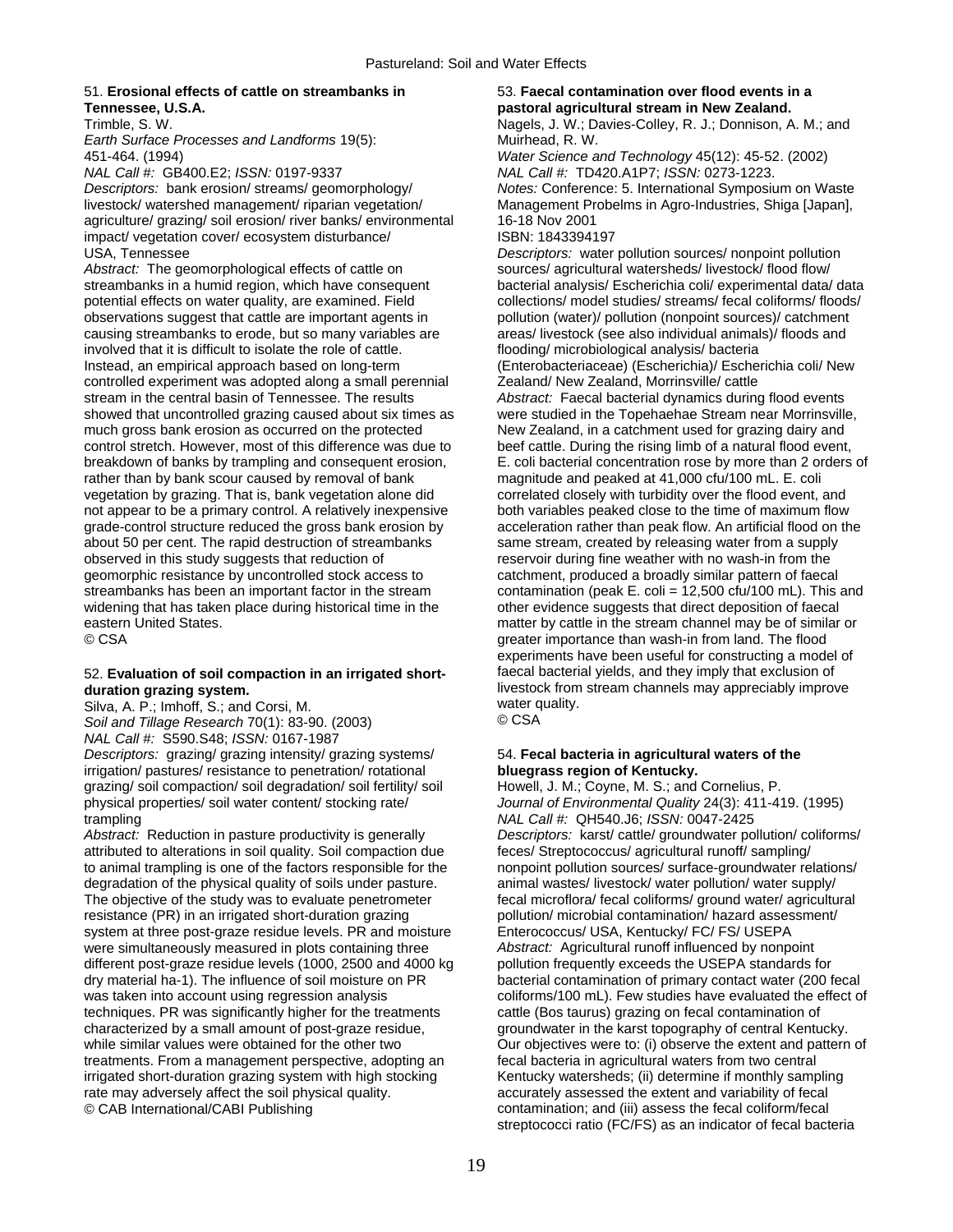source. Springs, streams, and wells in two agricultural 56. **Fecal contamination of pastoral wetlands.**<br>
watersheds tvoical of central Kentucky were monitored for Collins, R. watersheds typical of central Kentucky were monitored for fecal coliform and fecal streptococci from December 1991 *Journal of Environmental Quality* 33(5): 1912-1918. (2004) to January 1993. Springs and wells exceeded primary *NAL Call #:* QH540.J6; *ISSN:* 0047-2425 contact water standards, between 28 and 74% of the time; *Descriptors:* wetlands/ cattle/ solar radiation/ streams exceeded water quality standards between 87 and contamination/ bacteria/ grazing/ bacteria 100% of the time. When fecal bacteria were present, rainfall (enterobacteriaceae) (escherichia)/ catchment areas/ rapidly moved them from the soil surface into spring and storms/ temperature/ rainfall/ high flow/ excretion/ statistical well water. At two springs in Fleming county, only 29% of models/ storm seepage/ feces/ survival/ water quality samples exceeded primary contact standards before cattle control/ livestock/ water quality/ catchments/ seasonal were present; 80% exceeded standards after cattle began variations/ mathematical models/ environmental quality/ grazing the surrounding pasture. Monthly sampling Escherichia coli/ New Zealand adequately reflected the extent of fecal contamination in our *Abstract:* Near-channel hill-country wetlands draining steep study, which had relatively continuous cattle grazing. pastoral land in New Zealand exhibit high levels of fecal Although the FC/FS ratio identified domestic animal contamination at a range of flows. This contamination is contamination sources, it did not distinguish between attributed to both the transport of bacteria into a wetland<br>domestic animal and human sources of contamination. The surrounding catchment and the direct excretion © CSA fecal material onto wetlands by grazing cattle. E. coli

Edwards, D. R.; Coyne, M. S.; Vendrell, P. F.; Daniel, T. C.; Moore, P. A.; and Murdoch, J. F. 10 super(6) MPN 100 mL super(-1) and yielded storm

*NAL Call #:* 292.9 Am34; *ISSN:* 0043-1370 10 super(10) MPN per event. Given the disproportionately<br>Descriptors: agricultural runoff/ cattle/ coliforms/ large fraction of surface and subsurface flow from the *Descriptors:* agricultural runoff/ cattle/ coliforms/ large fraction of surface and subsurface flow from the Streptococcus/ pastures/ manure/ water quality standards/ catchment that passes through the wetlands, these yield<br>
represent a large proportion of the total loss of bacteria coliforms/ fecal microflora/ pasture/ USA, Arkansas,

*Abstract:* Agricultural practices such as cattle grazing and grazing in both summer and winter. Excluding stock fro<br>animal manure application can contribute to relatively high shallow wetlands may therefore yield improvem animal manure application can contribute to relatively high shallow wetlands may therefore yield improvements in<br>
runoff concentrations of fecal coliform (FC) and fecal<br>
shallow wetlands may therefore yield improvements in streptococcus (FS). Available information, however, is improvement is difficult without long-term studies. Cattle inconsistent with respect to the effects of such practices as for a attracted to larger, deeper wetlands, pr inconsistent with respect to the effects of such practices as not attracted to larger, deeper wetlands, presumably for<br>well as to measures that can discriminate among candidate fear of entrapment, and fencing them is unlik well as to measures that can discriminate among candidate fear of entrapment, and fencing them is unlikely to realized to realize the sources of FC and FS. The objective of this study was to significant improvements in bac sources of FC and FS. The objective of this study was to significant improvements in bacterial water quality. A<br>assess the effects of grazing, time of year, and runoff statistical model incorporating solar radiation and fl assess the effects of grazing, time of year, and runoff statistical model incorporating solar radiation and flow<br>amounts on FC and FS concentrations and to evaluate explains 87% of the variance in E. coli concentrations amounts on FC and FS concentrations and to evaluate whether FC/FS concentration ratios are consistent with across five monitored rainfall events. A positive correlation and E. coli<br>earlier values reported as characteristic of animal sources was found between solar radiation earlier values reported as characteristic of animal sources. was found between solar radiation and E. coli<br>Runoff from four Northwest Arkansas fields was sampled concentration. The study was conducted in winter when Runoff from four Northwest Arkansas fields was sampled and analyzed for fecal coliform (FC) and fecal clear, sunny days are relatively cold. Solar radiation on<br>streptococcus (FS) for pearly three years (1991-1994) these days appears to be too weak to promote die-off but streptococcus (FS) for nearly three years (1991-1994). these days appears to be too weak to promote die-off but<br>Fach field was grazed and fertilized with two fields the colder temperatures aid survival. Each field was grazed and fertilized, with two fields the colder the colder temperatures and two receiving animal. receiving inorganic fertilizer and two receiving animal manure. Runoff amount had no effect on runoff concentrations of FC or FS. There were no consistent 57. **Fertilisers and phosphorus loss from productive**  relationships between the presence of cattle and FC and **grazing systems.**  FS runoff concentrations. Both FC and FS concentrations Nash, David M. and Halliwell, David J. were affected by the season during which the runoff *Australian Journal of Soil Research* 37(3): 403-429. (1999) occurred. Higher concentrations were observed during *NAL Call #:* 56.8 Au7; *ISSN:* 0004-9573 warmer months. Runoff FC concentrations exceeded the *Descriptors:* fertilizer management/ primary contact standard of 200 cfu/100 mL during at least productive grazing systems 89 percent of all runoff events and the secondary contact *Abstract:* This paper reviews phosphorus loss from standard of 1000 cfu/100 mL during at least 70 percent of productive high rainfall grazing systems. In particular it the events. Ratios of FC to FS concentrations varied widely describes the processes occurring when phosphatic (from near zero to more than 100), confirming earlier fertilisers are added to soil, the different pathways through findings that FC/FS ratios are not a reliable indicator of the which fertiliser and other nutrient sources may contribute to source of FC and FS. **phosphorus losses**, and an evaluation of the management

from the surrounding catchment and the direct excretion of concentrations observed at low to moderate flow at 20 sites 55. **Fecal coliform and streptococcus concentrations in** varied between 0.5 x 10 super(1) and 2 x 10 super(4) most **runoff from grazed pastures in northwest Arkansas.** Probable number (MPN) 100 mL super(-1). High flow<br>Fdwards, D. R.: Covne, M. S.: Vendrell, P. F.: Daniel, T. C.: concentrations measured at two wetlands ranged up to 6 x *Water Resources Bulletin* 33(2): 413-422. (1997) period bacterial loads of between 1 x 10 super(6) and 3 x grazing/ seasonal variations/ agricultural practices/ fecal represent a large proportion of the total loss of bacteria<br>coliforms/ fecal microflora/ pasture/ USA Arkansas from steep grazed hillsides, across a range of storm Northwest<br>Abstract: Agricultural practices such as cattle grazing and grazing in both summer and winter. Excluding stock from runoff concentrations of fecal coliform (FC) and fecal bacterial water quality, although accurately quantifying this<br>streptococcus (FS). Available information. however, is improvement is difficult without long-term studies

© CSA strategies aimed at minimising phosphorus loss. It is now generally accepted that soil is not an endless sink for phosphorus uptake and that at the landscape scale the highest concentrations of phosphorus loss occur in surface runoff, followed by macropore flow and vertical matrix flow.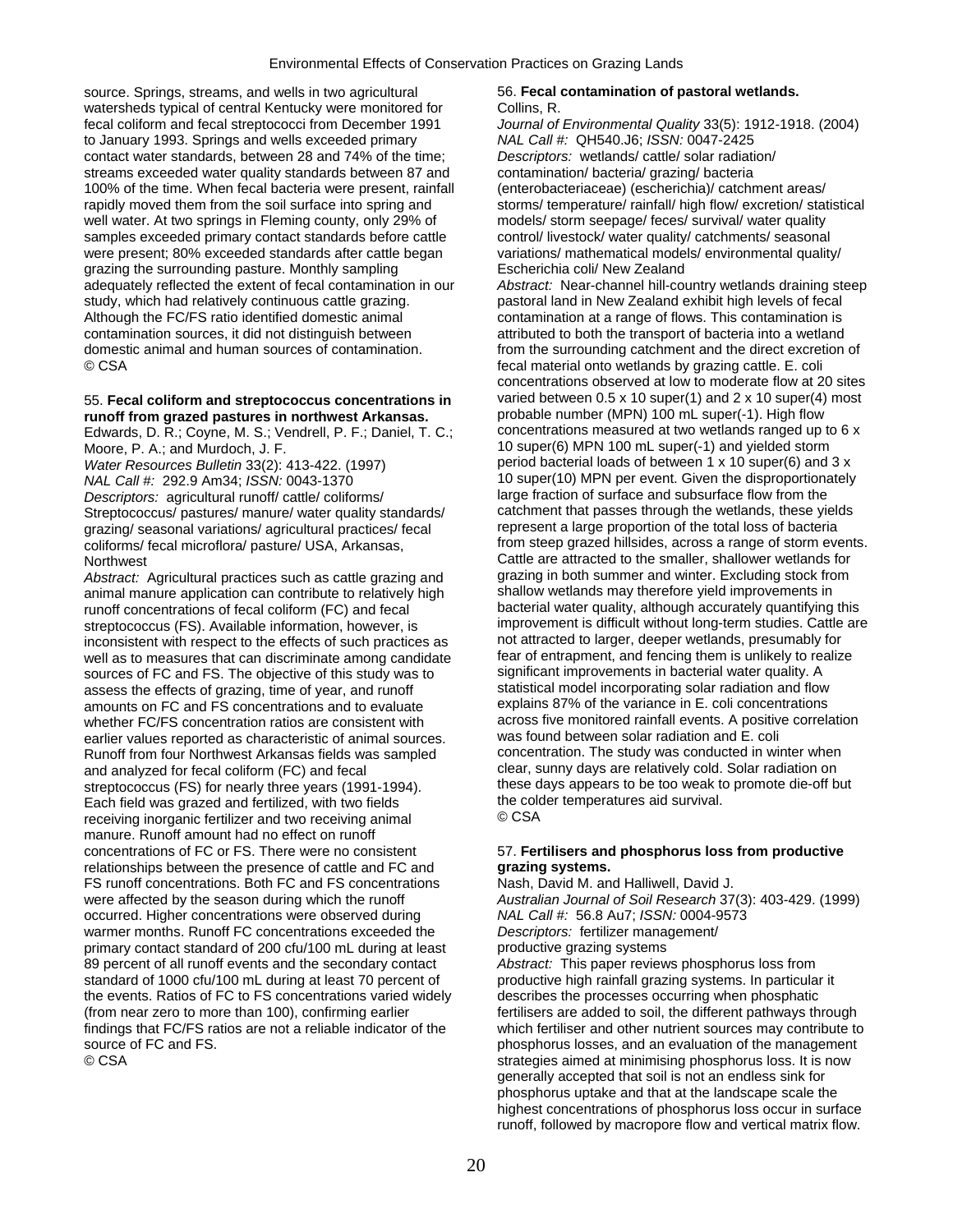are unknown. The development of an understanding of the undeveloped or lightly grazed native grassland catchments transported is fundamental to developing management differences were associated with higher numbers of strategies that are effective in decreasing phosphorus macroinvertebrate taxa and higher numbers of losses from grazing systems. macroinvertebrates indicating that the net effects of these © The Thomson Corporation subsidies and stresses associated with agricultural

## 58. **Grassland management effects on soil surface** reaches.<br>**properties in the Ozark Highlands** © CSA properties in the Ozark Highlands.

Brye, K. R. and West, C. P. *Soil Science* 170(1): 63-73. (Jan. 2005) 62. **Hydrology and soil loss from a high fertility**  *NAL Call #:* 56.8 So3; *ISSN:* 0038-075X **rotational pasture program.**  *Descriptors:* grassland soils/ grasslands/ silt loam soils/ Owens, L. B.; Van Keuren, R. W.; and Edwards, W. M. grazing/ mowing/ bulk density/ soil pH/ soil chemistry/ *Journal of Environmental Quality* 12(3): 341-346. (1983) exchangeable cations/ prairies/ pastures/ surface layers/ *NAL Call #:* QH540.J6; *ISSN:* 0047-2425 soil fertility/ soil nutrients/ Arkansas *Descriptors:* Dactylis glomerata/ Festuca arundinacea/ This citation is from AGRICOLA. beef management program/ Ohio/ USA/ watershed/

## 59. **Grazing management affects soil phosphorus and** Coshocton wheel

Gerrish, J. R.; Peterson, P. R.; and Brown, J. R. uplands in eastern Ohio [USA] were used to evaluate<br>American Forage and Grassland Council Proceedings 4:<br>environmental effects of a beef management program of *American Forage and Grassland Council Proceedings* 4: 175-179. (1995) **175-179.** The same of the state of the state of the state of the state of the state of the state of the state of the state of the state of the state of the state of the state of the state of the state of t *NAL Call #:* SB193.F59 winter grazing/feeding with stored hay on another area.

*Descriptors:* biological diversity/ community composition/ **influencing sediment and phosphorus loss via bank**  food webs/ streams/ agricultural land/ land use/ grasslands/ **erosion in small lowland rural streams in Denmari**<br>Laubel, A.; Kronvang, B.; Hald, A. B.; and Jensen, C. man-induced effects/ agriculture/ agricultural runoff/<br>
nutrients (mineral)/ environmental impact/ rivers/ chemical<br>
limnology/ ecosystem disturbance/ aquatic organisms/<br>
zoobenthos/ aquatic plants/ vegetation cover/ grain

may change stream physico-chemistry in ways that provide<br>
both subsidies and stresses to the system. The aims of this<br>
study were to determine: (1) which physico-chemical<br>
study were to determine: (1) which physico-chemica

However, loads of phosphorus lost through these pathways composition, and lower moss coverage of streambeds than transport mechanisms and phosphorus species being (which could not be distinguished from one another). These development were positive within these headwater stream

grazing/ feeding/ hay/ surface runoff/ H flume/

**potassium levels.**<br> **Abstract:** Five small watersheds (0.25-3.1 ha) on sloping<br>
Gerrish J. R. Peterson P. R. and Brown J. R. I. and Brown J. R. I. and Suplands in eastern Ohio [USA] were used to evaluate This citation is from AGRICOLA. During the 5-yr study, annual precipitation was 1080 mm, which was 8-15% greater than the long-term average. The 60. **Grazing systems to maximize forage and minimize** surface runoff was measured by precalibrated H-flumes,<br> **P, N, and sediment pollution of streams.** and automatically sampled using Coshocton wheels.<br>
Richard; Mickelson 61. **Headwater stream response to grassland** mun, which was a relatively small amount. The large runoff<br> **agricultural development in New Zealand.**<br>
Riley, R. H.; Townsend, C. R.; Niyogi, D. K.; Arbuckle, C.<br>
A.; and Peaco

# 37(2): 389-403. (2003) 63. *NAL Call #:* QH91.57.A1N4; *ISSN:* 0028-8330 **Hydromorphological and biological factors**

sediments/ Invertebrata/ New Zealand<br>
Abstract: Agricultural development of native grasslands<br>
may change stream physico-chemistry in ways that provide<br>
may change stream physico-chemistry in ways that provide<br>
area/ spati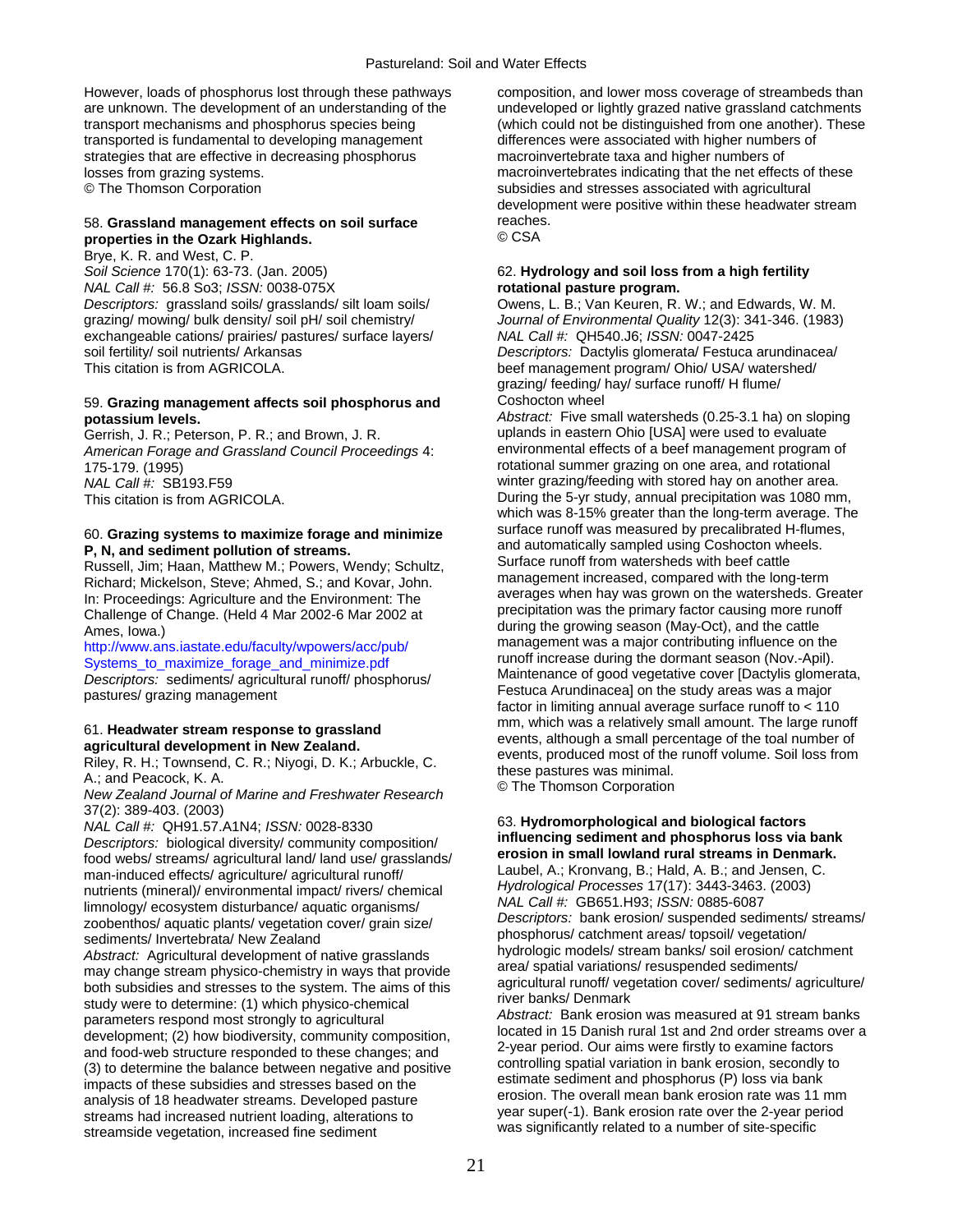characteristics, including bank angle, bank vegetation density/ soil porosity/ contamination/ soil physical cover, overhanging bank and estimated stream power. An properties/ runoff/ rainfall/ agriculture/ soil/ physicochemical empirical model for bank erosion based on these properties/ simulation<br>descriptive variables yielded a 55% explanation of the *Abstract:* A simulated observed spatial variation in bank erosion rate. Bank larger grazing experiment was conducted to investigate the erosion was higher at the lower 50-cm bank section (20 mm effects of a 2-3 day cattle-treading event in winter on soil year super(-1)) than at the upper bank (6 mm year super(- physical properties and contaminant (sediment and 1)). Cattle fencing in grazed areas and buffer zones with nutrient) runoff in topographically variable hill land. riparian woodland lowered bank erosion rates. We found Measurements were made on two land zones: easy that total P content of bank material was high (0.64 g P kg contoured ridges and gullies (15-24 degree slope) and super(-1)) and at the same level as found in agricultural steep inter-track land (28-39 degree slope). Simulated topsoil along the streams. The overall annual catchment rainfall was applied to 16 plots (0.5 m super(2)) with a loss of bank-derived clay-silt sediment and total P to range of treading damage for each land zone within 14<br>streams amounted to 58-72 kg sediment ha super(-1) and days of the treading event. Simulated rainfall was repea 0.23-0.28 kg P ha super(-1), respectively. In comparison, on the same plots in the following summer and winter to the mean annual suspended sediment (SS) and total P assess the recovery of soil from treading damage. Treading<br>
losses from 14 similar sized Danish agricultural catchments damage reduced water infiltration rate, particular losses from 14 similar sized Danish agricultural catchments were 122 kg SS ha super(-1) and 0.58 kg P ha super(-1) steep zone. It also caused a significant increase in the over the 2-year study period. Thus, bank erosion seems to transport of suspended solids (SS), total Kjeldahl nitrogen be a major contributor of suspended sediment and P in this (TKN), and total phosphorus (TP) from the plots during type of small channelized lowland stream. simulated runoff. On the steep inter-track zone, damaged © CSA areas had a 46% lower infiltration rate, and runoff from

## **patterns and pasture status. participates in the contract of the contract of the patterns and pasture status. participated six** and disappeared six

*New Zealand Journal of Agricultural Research* 41(2): 271-278. (1998) **1998 increase soil bulk density, reduce soil macroporosity and** 

*Descriptors:* cattle/ grazing management/ hill land/ rate and an increase in containing rate and an increase in containing  $\odot$  CSA sustainability/ treading

*Abstract:* An experiment was conducted on steep hill land in New Zealand to describe the pattern of cattle treading 66. **Impact of excreted nitrogen by grazing cattle on**  that occurred from a single damage event during winter. **nitrate leaching.**  The experiment also measured some of the consequences Hack-ten Broeke, M. J. D.; Groot, W. J. M. de.; and of treading and sought to define the subsequent grazing Dijkstra, J. P. management which promoted the most rapid recovery of *Soil Use and Management* 12(4): 190-198. (1996) pasture. In hill paddocks of mixed topography, damage of *NAL Call #:* S590.S68; *ISSN:* 0266-0032 the soil surface was greatest on animal tracks/camps and *Descriptors:* cattle/ grazing/ excreta/ nitrogen/ losses from easy contoured areas (<25°) where cattle prefer to walk. soil/ nitrates/ leaching/ nitrate nitrogen/ nitrogen content/ Evidence of this initial winter impact disappeared over spatial distribution/ soil water/ simulation models/ grassland spring, most rapidly on easy contoured areas and under soils/ sandy soils/ soil water content/ soil heterogeneity/ continuous sheep grazing. To promote rapid recovery of unsaturated flow/ water pollution/ drinking water/ health damaged paddocks continued grazing of cattle during hazards/ Netherlands spring should be avoided. At high levels of damage (>50% *Abstract:* At De Marke experimental farm, data on water soil surface), puddling on tracks/camps and skid damage and nitrogen flows in the unsaturated zone were gathered on steep inter-tracks became frequent. These processes on two grazed pastures on sandy soils during the years are significant because animal tracks/camps act as 1991 to 1994. These provided a basis for calibration and important channels for surface water flow in hill lands; and validation of simulation models. The different levels of disturbed, inter-track areas are an important source of nitrate-N concentrations of the two plots could largely be sediment runoff. During spring, pasture growth rates were explained by differences in crop uptake and simulated reduced by treading damage. From a systems context this denitrification as influenced by different groundwater levels. could represent losses of 5-10 kg DM ha-1 d-1 during early- The irregular distribution of excreta was taken into account mid spring. Pasture cover and growth rates had fully by a simulation study quantifying the variability of nitrate-N recovered by early December. concentrations under a grazed field. The resulting

## **properties and contaminant runoff. and incremental contaminant runoff. assess the nitrate leaching risk under urine patches**

*New Zealand Journal of Agricultural Research* 41(2): 279-290. (1998) July or September was respectively 10 and 25%. The *Descriptors: cattle/ livestock/ soil erosion/ infiltration/* 

Abstract: A simulated rainfall study carried out as part of a days of the treading event. Simulated rainfall was repeated these areas contained on average 87% more sediment, 64. **Impact of cattle treading on hill land: Soil damage** and 89% more N and 94% more P compared with Sheath, G. W. and Carlson, W. T. https://www.fileson.com/induction and soil physical<br>New Zealand Journal of Agricultural Research 41(2): 271-<br>studies show that a 2-3 day winter treading event may *NAL Call #:* 23 N4892; *ISSN:* 0028-8233 total porosity, and lead to a decrease in the water infiltration<br>Descriptors: cattle/ grazing management/ hill land/ **rate and an** increase in contaminant runoff.

© 2006 Elsevier B.V. All rights reserved. distribution of simulated nitrate-N concentrations explained the average and peak values of the measured 65. **Impact of cattle treading on hill land: Soil physical** concentrations. Temporal variability of weather was used to Nguyen, M. L.; Sheath, G. W.; Smith, C. M.; and deposited in either July or September. At site A the Cooper, A. B.<br>
Rew Zealand Journal of Agricultural Research 41(2) exceeding the EC-directive by drinking water<br>
(11.3 mg/l nitrate-N) under a urination deposited in either *NAL Call #:* 23 N4892; *ISSN:* 0028-8233 average field concentration at this site will hardly ever be a<br>Descriptors: cattle/livestock/soil erosion/infiltration/<br>high risk for the environment under the current farm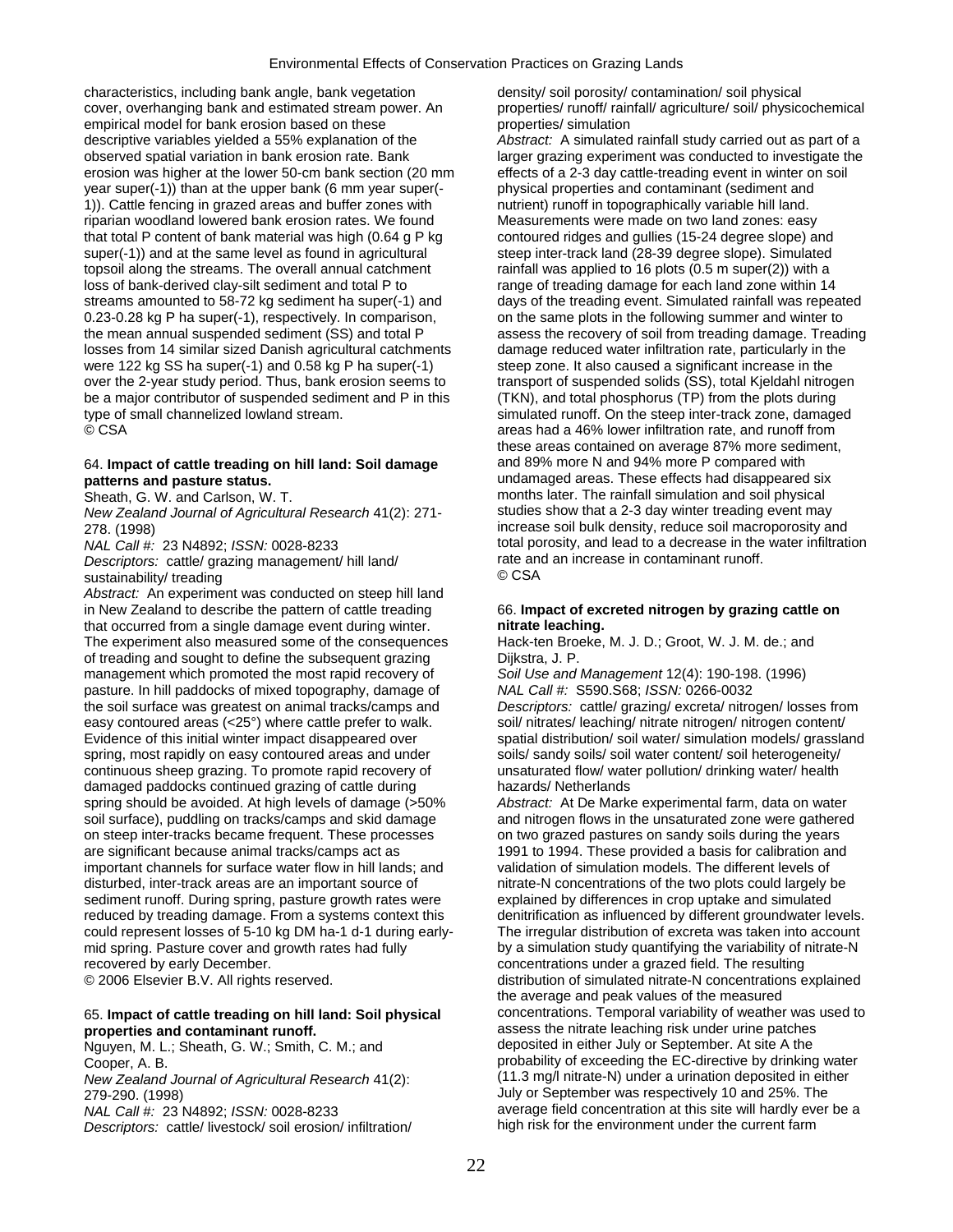management. At site B the EC-directive will be exceeded less when they are grazing than when they are housed. affecting the field average concentration. In field B careful whereas it remains on the surface of impermeable floors grazing management would result in less nitrate leaching, This citation is from AGRICOLA. Cattle could potentially be reduced by ca. 15% (of the total

# Mathews, B. W.; Sollenberger, L. E.; Nair, V. D.; and

*Journal of Environmental Quality* 23(5): 1006-1013. (1994) *NAL Call #:* QH540.J6; *ISSN:* 0047-2425 developed to quantify the potential for extending the

potassium/ sulfur/ soil pH/ drainage water/ water quality/

Abstract: Little information is available directly comparing MANNER model, while NO3- leaching and denitrifica<br>soil nutrient distribution under different defoliation **by the solution** losses during grazing were taken from soil nutrient distribution under different defoliation losses during grazing were taken from output by the<br>managements During 1990 (116 d) and 1991 (141 d) RGAUGE model. We conclude that one month's extra managements. During 1990 (116 d) and 1991 (141 d), NGAUGE model. We conclude that one month's extra<br>Callie' bermudagrass (Cynodon dactylon var, aridus Harlan grazing (based on the animals being outside for all of that 'Callie' bermudagrass (Cynodon dactylon var. aridus Harlan grazing (based on the animals being outside for all of that<br>et de Wet) pastures grazed by Holstein heifers (Bos taurus) month, day and night) may reduce NH3 emissi et de Wet) pastures grazed by Holstein heifers (Bos taurus) were used to determine the effects of two rotational slurry-based systems by ca. 9% and for FYM-based stocking methods and continuous stocking on lateral and systems by ca. 7% compared with losses from the current<br>vertical distribution of extractable N. P. K. and S. A hay ca. 180-day winter housing period. However, in prac vertical distribution of extractable N, P, K, and S. A hay ca. 180-day winter housing period. However, in practice<br>management also was included to compare soil responses cattle are not outdoors all day during the extended management also was included to compare soil responses concentration in the Ap1 horizon (0- to 15-cm soil depth) It per day over the extended period, then the monthly<br>It per day over the extended period, then the monthly<br>reduction in NH3 emissions may be only ca. 1-2%. At all did not differ among grazing methods, but N, P, and K reduction in NH3 emissions may be only ca. 1-2%. At all<br>Accumulated in the third of the pastures closest to shade sites most of this conserved N was predicted to be los accumulated in the third of the pastures closest to shade, water sources, and supplement feeders (lounging areas NO3-. For slurry-based systems this could be at least 80%. where cattle tend to congregate or rest). Similar Forman For FYM-based leaching was always greater than the NH3<br>observations were made with K in the Ap2 horizon (15- to systems, for which there was less potential to conser observations were made with K in the Ap2 horizon (15- to systems. for which there was less potential to conserve<br>30 cm soil depth). Nutrient concentrations were lower or NH3, the increase in NO3- 3 conserved. The effects o 30 cm soil depth). Nutrient concentrations were lower or NH3, the increase in NO3- 3 conserved. The effects on<br>
1. direct emissions of N2O were estimated be negligible, if tended to be lower in the Ap1 horizon of the hay direct emissions of N2O were estimated be negligible, if<br>management than in grazed pastures because of nutrient grazing began earlier in spring or perhaps sonic reduction management than in grazed pastures because of nutrient removal in harvested herbage. Across defoliation managements, greater extractable N, P, and K that extending the grazing season will increase - leaching<br>
concentrations were observed in the Ap1 horizon in 1991 and that further studies are needed to fully evaluate the concentrations were observed in the Ap1 horizon in 1991 than in 1990. For N and K, this was attributed to fertilizer potential for reducing emissions of NH3. Copyright 2004<br>
inputs in all managements and partially to supplemental Elsevier B.V. All rights reserved. inputs in all managements and partially to supplemental Elsevier B.V. All rights reserved.<br>
Fluit teed inputs in d pastures, Increases in extractable P<br>
C The Thomson Corporation feed inputs in d pastures. Increases in extractable P appeared to be associated primarily with flooding of the grazing method of well-managed pastures may have little **hill-country streams.**  effect on short-term (2 yr) soil nutrient distribution, Donnison, A.; Ross, C.; and Thorrold, B. especially when grazing occurs during months when *New Zealand Journal of Marine and Freshwater Research* temperatures are high. 38(5): 845-855. (2004)

# **grazing season on emissions of ammonia and nitrous** freshwater environments/ sampling/ public health/ biologing<br> **oxide and on nitrate leaching in England and Wales.** Pollutants/ microbial contamination/ pathogenic bacter

Webb, J.; Anthony, S. G.; Brown, L.; Lyons Visser, H.; Ross, C.; Cottrill, B.; and Scholefield, D. Agriculture, Ecosystems & Environment 105(1-2):

*Descriptors:* ngauge model: mathematical and computer hill-country streams in the Whatawhata district that were techniques/ ammonia emission model: mathematical and impacted by pastoral farming, indigenous forest, or Pinus computer techniques/ grazing season extension model: radiata forest; by measuring Escherichia coli bacteria at 14<br>mathematical and computer techniques/ manure pitrogen sampling sites fortnightly for 2 years. E. coli concen mathematical and computer techniques/ manure nitrogen sampling sites fortnightly for 2 years. E. coli concentrations<br>evaluation routine model: manner model, mathematical and were highest in streams flowing through grazed p evaluation routine model: manner model, mathematical and computer techniques/ cattle grazing season both years there was a noticeable seasonal pattern in all<br>Abstract: Ammonia (NH3) emissions from cattle are much streams irrespective of land use, with highest bacterial *Abstract: Ammonia (NH3) emissions from cattle are much* 

under any urine patch in almost 100% of the years, The urine excreted during grazing may rapidly infiltrate soil but the environmental goals would not be reached. could be extended from 6 to 8 months, NH3 emissions from for all livestock) if the cattle spend all of the extra grazing 67. **Impact of grazing management on soil nitrogen,** days outdoors. The main objective of this desk study was to **phosphorus, potassium, and sulfur distribution. assess the potential of extended season grazing to reduce Mathews. B. W.: Sollenberger, L. E.: Nair. V. D.: and <b>N.** 2001 **N.** 2001 **Stephender of the extended season graz** Staples, C. R. C. R. C. R. nitrate (NO3-) leaching and nitrous oxide (N2O) emissions<br>Staples of Fnyironmental Quality 23(5): 1006-1013. (1994) were also estimated. A simple process-based model was *Descriptors:* range management/ Cynodon dactylon/ grazing season. A farm-scale model of NH3 emissions at rotational grazing of the farm-scale, based on published emission factors for UK rotational grazing/ soil fertility/ nitrogen/ phosphorus/ the farm-scale, based on published emission factors for UK<br>notassium/ sulfur/ soil pH/ drainage water/ water quality/ agriculture, was used to estimate NH3 emission soil horizons<br>absorb intervention is available directly comparing and MO3- following slurry spreading were estimated using the<br>Abstract: Little information is available directly comparing MANNER model, while NO3- leaching under grazing and clipping. Nutrient distribution and period. If it is assumed that cattle graze for an average of 4<br>concentration in the Ap1 horizon (0- to 15-cm soil depth) It per day over the extended period, then the m when grazing continues for longer in autumn. We conclude

## experimental site in late 1991. This study suggests that **69. Impact of land use on the faecal microbial quality of**

This citation is from AGRICOLA. *NAL Call #:* QH91.57.A1N4; *ISSN:* 0028-8330 *Descriptors:* streams/ forests/ land use/ water pollution/ 68. **The impact of increasing the length of the cattle** *pollution indicators/* seasonal variations/ recreation/<br> **grazing season on emissions of ammonia and nitrous** freshwater environments/ sampling/ public health/ biolo **oxide and on nitrate leaching in England and Wales.** <sup>pollutants/ microbial contamination/ pathogenic bact</sub><br>Webb, J.: Anthony, S. G.: Brown, L.: Lyons Visser, H.: **process and the environment management/ stream flow/ agri</sup>** recreational waters/ rivers/ Escherichia coli/ Pinus radiata/<br>New Zealand, North I., Waikato, Whatawhata 307-321. (2005) *Abstract:* Faecal contamination of rural streams is of *NAL Call #:* S601 .A34; *ISSN:* 0167-8809 increasing concern in New Zealand. This study assessed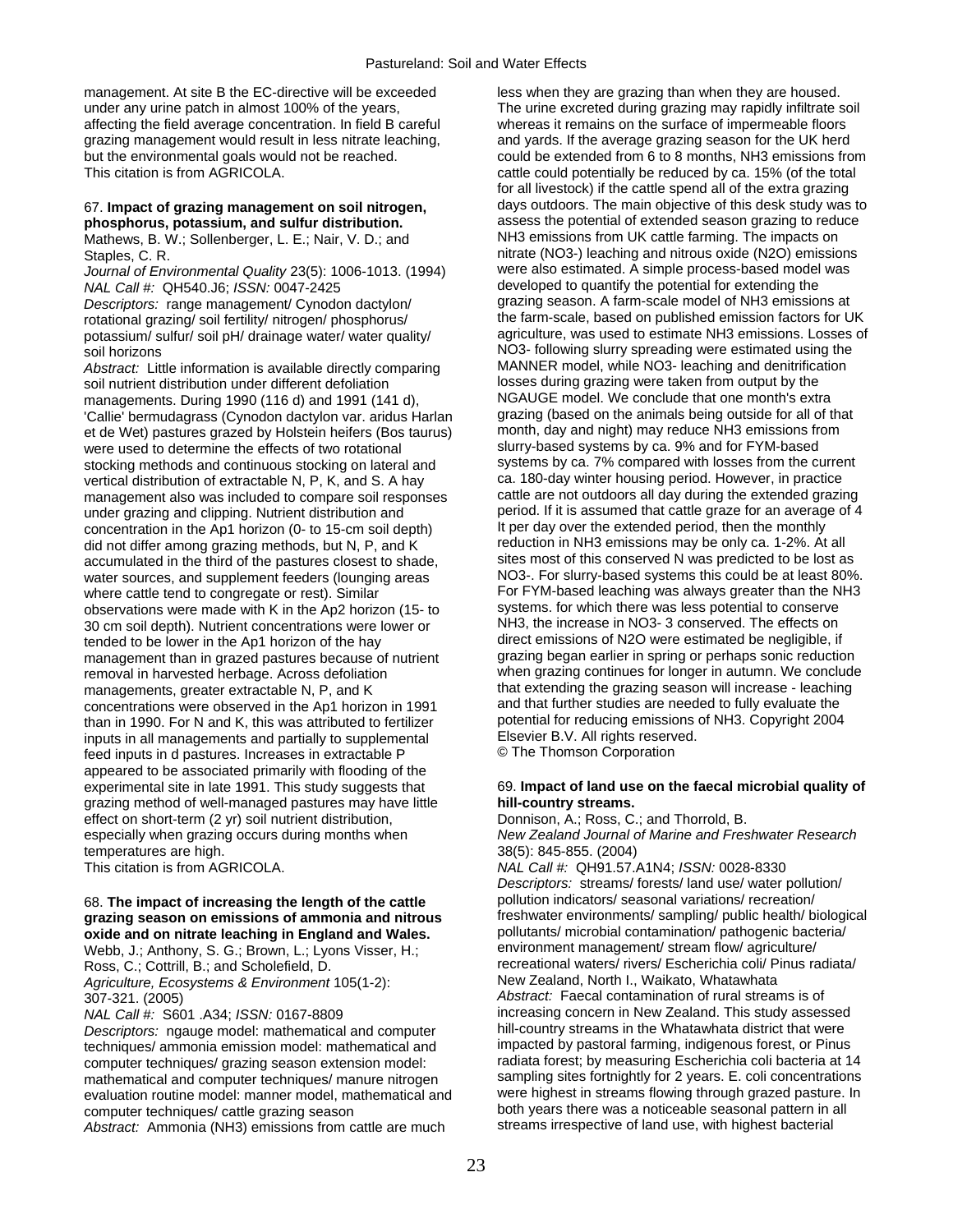concentrations in summer and autumn and lowest in winter were made). The variability in hydraulic behaviour found in and early spring. There was no obvious correlation between this study emphasizes the need to maintain consistent<br>E. coli concentration and rainfall or stream flow. In those sampling dates and soil water contents at samplin streams impacted by a change in land use from pastoral to term studies on soil structure changes. pines during the study, E. coli concentration fell rapidly and © The Thomson Corporation remained at levels lower than those in streams impacted by either indigenous or 7-year pine forests. As E. coli was 71. **Impact of tree clearing on soil pH and nutrient**<br>detected in all but two samples, the water in these streams **availability in grazing systems of central Queensl** is not suitable for human consumption. The pastoral **Australia.**<br>
streams consistently failed to meet stock drinking-water **Australia.** streams consistently failed to meet stock drinking-water Sangha, K. K.; Jalota, R. K.; and Midmore, D. J. quidelines (median concentration not greater than 100 E. coli 100 ml super(-1)) and the forest streams failed to do so *NAL Call #:* 56.8 Au7; *ISSN:* 0004-9573 in summer. Twenty-eight percent of pastoral samples, 25% *Descriptors:* ammonium/ calcium/ copper/ deforestation/ of indigenous forest samples, 14% of 7-year pine forest electrical conductivity/ exchangeable calcium/<br>samples, and 5% in New Pines stream samples (after exchangeable magnesium/ exchangeable pota planting) had E. coli concentrations associated with a high exchangeable sodium/ grazing systems/ iron/ land<br>level of risk for contact recreation (>500 E. coli 100 ml clearance/ land productivity/ magnesium/ mangane level of risk for contact recreation (>500 E. coli 100 ml clearance/ land productivity/ magnesium/ manganese/<br>super(-1)) and the high concentrations usually occurred in entrate/ nitrogen/ nutrient availability/ pastures/ p super(-1)) and the high concentrations usually occurred in nitrate/ nitrogen/ nutrient availability/ pastures/ phosphorus/<br>nitrate/ nitrogen/ nutrient availability/ pastures/ phosphorus/<br>nitrate/ nitrogen/ nutries/ potassi

## 70. **The impact of sheep trampling and stocking rate on** rates to develop pastures for enhanced production and the **the physical properties of a red duplex soil with two** associated monetary gains. However, pasture production **initially different structures. declines** over time in cleared pastures until a new

Abstract: The effect of sheep trampling and stocking rate populnea, E. melanophloia, and Acacia harpophylla. The on the physical properties of a red duplex soil with two cleared pastures were chosen to represent 3 different<br>
initially different structures was examined over an 8 week durations of time since clearing (5, 11-13, and 33 initially different structures was examined over an 8 week durations of time since clearing (5, 11-13, and 33 years) to period when the soil was wet following winter rains. The evaluate the temporal impact of clearing on s experimental site was located at Merredin in Western Various soil parameters were studied: macronutrients -Australia where the average annual rainfall is 307 mm. A available N (NH4+ and NO3-), total N, and available P; previous long-term tillage and gypsum trial at the micronutrients - Cu, Fe, Zn, and Mn; exchangeable cations experimental site had resulted in the development of - Ca, Mg, Na, and K (also macronutrients); pHw; and contrasting topsoil structures. Three grazing treatments electrical conductivity. Of these, pHw showed a significant were imposed at the trial site: grazing at the normal high response to time of clearing for all 3 tree communities. Soil stocking rate (8 DSE ha-1), grazing at half the normal pHw increased significantly at cleared sites relative to stocking rate (4 DSE ha-1), and no grazing (where pasture uncleared (native woodland) pastures, and the increase was mown to simulate grazing without trampling). Topsoil was highly correlated with concentrations of exchangeable aggregation (gt 2 mm diameter aggregates), the relative cations was more evident at >0.30 m soil depth. The contribution of dispersion and staking to structural instability increase in soil pHw in cleared pastures decreased the (measured as soil strength on lt 2 mm fine earth soil availability of soil nutrients for plant growth and, hence, fractions), steady-state infiltration rates (at 10 mm tension), pasture productivity. The interactions of different soil and in situ soil strength characteristics (measured as properties down the profile as a result of changes caused penetration resistance. At the end of the grazing period, all by clearing are important when interpreting the effects of structure attributes measured showed that topsoil structure clearing on soil properties. had been damaged as a result of sheep trampling. The  $\heartsuit$  CAB International/CABI Publishing magnitude of such structure damage was affected by the initial physical condition of the soil and stocking rate. When 72. **Impacts of intensive rotational grazing on stream** compared with ungrazed pasture, there was a greater ecology and water quality. compared with ungrazed pasture, there was a greater decline in structural condition as a consequence of grazing Undersander, D. J. and Paine, L.<br>
on less well-structured soil than on better-structured soil. Sustainable Agriculture Research on less well-structured soil than on better-structured soil. *Sustainable Agriculture Research and Education (Sare)*  structure damage on both soils. Within-season variability in *NAL Call #:* S441.S8553 soil hydraulic properties was large. The temporal changes *Descriptors:* rotational grazing/ streams/ water quality/<br>in infiltration rates were attributed to changes in drainage environmental impact/ dairy farming/ livesto pore volume brought about by the growth and decay of Wisconsin pasture roots, the formation and disruption of a surface This citation is from AGRICOLA. crust, and the processes of soil compaction and remoulding resulting from animal trampling (no direct measurements

sampling dates and soil water contents at sampling in long-

# availability in grazing systems of central Queensland,

Australian Journal of Soil Research 43(1): 51-60. (2005) exchangeable magnesium/ exchangeable potassium/ summer.<br>
and the plant communities/ potassium/ sodium/ soil degradation/<br>
equal denth/ soil dertility/ soil nH/ soil properties/ zinc soil depth/ soil fertility/ soil pH/ soil properties/ zinc *Abstract:* In Queensland, Australia, land is cleared at high Proffitt, A. P. B.; Jarvis, R. J.; and Bendotti, S. equilibrium is reached. The present study focused on *Australian Journal of Agricultural Research* 46(4): elucidating the reasons for decline in pasture production 733-747. (1995) and finding the key soil properties that are affected due to *NAL Call #:* 23 Au783; *ISSN:* 0004-9409 clearing. Paired sites for cleared and uncleared pastures *Descriptors:* livestock industry/ grazing/ hydraulic were selected to represent 3 dominant tree communities of conductivity/ seasonality the semiarid tropics in central Queensland, i.e. Eucalyptus evaluate the temporal impact of clearing on soil properties. structure was assessed by measuring water-stable Ca, Mg, and Na. The change in soil pHw and exchangeable

Research Projects North Central Region: 1 portfolio. (1998)

environmental impact/ dairy farming/ livestock production/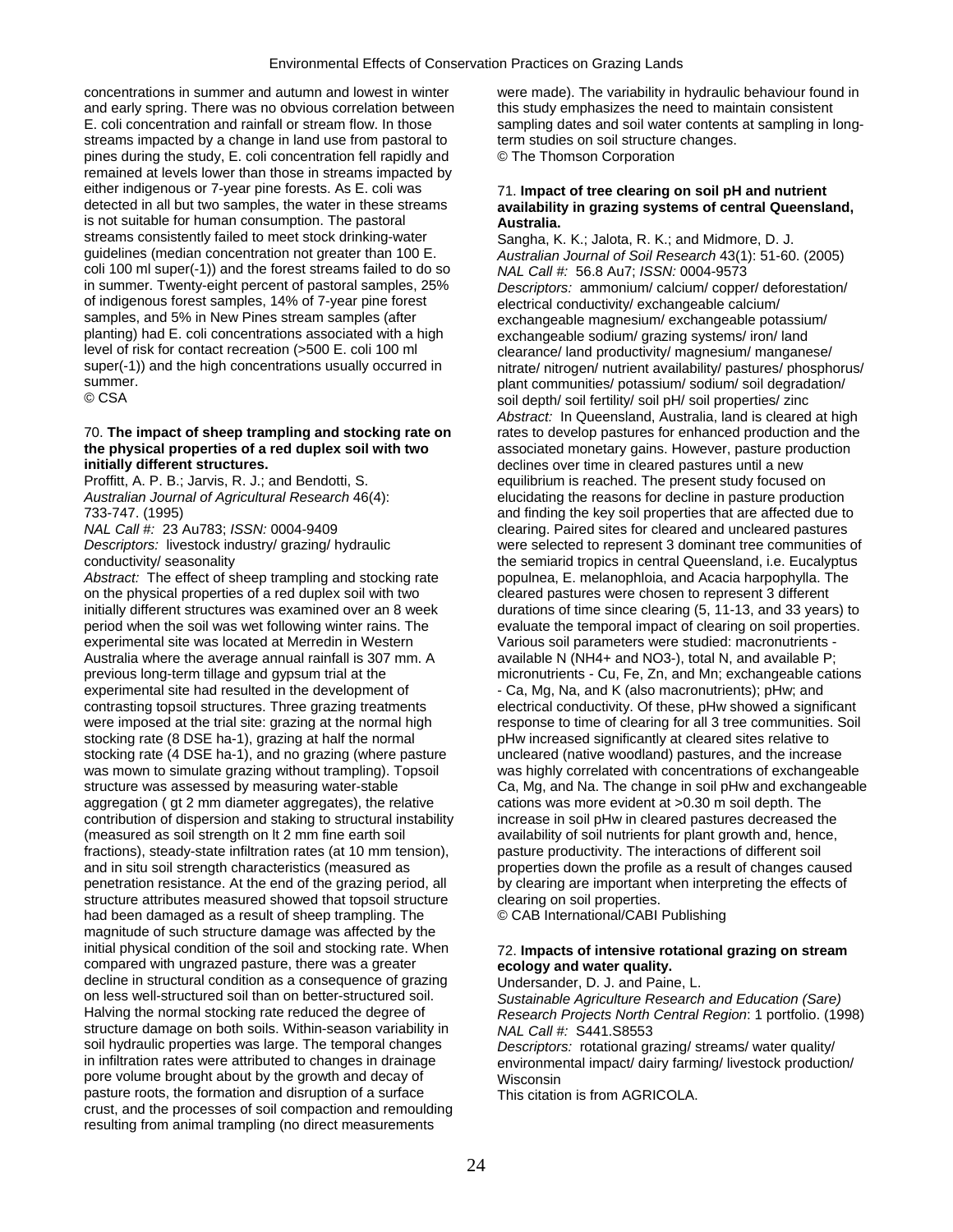## 73. **The impacts of nitrogen fertilisation and increased** *NAL Call #:* HC79.E5E5; *ISSN:* 0364-152X **stocking rate on pasture yield, soil physical condition** *Descriptors:* principal component analysis: pca, **and nutrient losses in drainage from a cattle-grazed** mathematical method/ canopy cover/ grass buffers/

Monaghan, R. M.; Paton, R. J.; Smith, L. C.; Drewry, J. J.; fines: streambed/ physical habitat: stream quality and Littlejohn, R. P. parameter/ riparian buffer management/ riparian buffer management/ riparian

*NAL Call #:* 23 N4892; *ISSN:* 0028-8233 wood buffer

*Descriptors:* fertilization: applied and field techniques/ land *Abstract:* We assessed the relationship between riparian management: applied and field techniques/ pasture yield/ management and stream quality along five southeastern soil physical condition **Minnesota streams in 1995 and 1996**. Specifically, we

inputs, and associated cattle stocking rates, on pasture pastures and different types of riparian buffer strips on yield and composition, soil physical quality and nutrient water chemistry, physical habitat, benthic losses in drainage were measured in an experiment on macroinvertebrates, and fish as indicators of stream quality. permanent white clover/ryegrass pastures in eastern We collected data at 17 sites under different combinations Southland, New Zealand. Treatments were established on of grazing and riparian management, using a longitudinal hydrologically-isolated replicate plots (900 m(2)) where design on three streams and a paired watershed design on pastures received annual fertiliser N inputs of 0, 100, 200 or two others. Continuous and rotational grazing were 400 kg ha(-1) and were grazed throughout spring, summer, compared along one longitudinal study stream and at the and autumn of each year by non-lactating dairy cattle. Our paired watershed. Riparian buffer management, fenced aim was to determine if N fertilisation of cattle pastures led trees (wood buffer), fenced grass, and unfenced rotationally to the deterioration of pasture or soil quality, or to the grazed areas were the focus along the two remaining excessive loss of nutrients in drainage over the 3-4 years longitudinal streams. Principal components analysis (PCA) after such land management started. Pasture and soil of water chemistry, physical habitat, and biotic data monitoring showed that N fertilisation and increased indicated a local management effect. The ordinations stocking rate resulted in large, but variable, increases in separated continuous grazing from sites with rotational pasture yield, with little discernible effect on soil physical grazing and sites with wood buffers from those with grass condition, as evidenced by twice-yearly measurements of buffers or rotationally grazed areas. Fecal coliform and soil bulk density, percentage of soil pores >300 mu m, soil turbidity were consistently higher at continuously grazed macroporosity (volumetric percentage of pores >30 mu m), than rotationally grazed sites. Percent fines in the hydraulic conductivity, and air permeability. A cyclical streambed were significantly higher at sites with wood pattern of spring soil compaction followed by recovery over buffers than grass and rotationally grazed areas, and summer, autumn, and winter was evident in the 0-5 cm soil canopy cover was similar at sites with wood and grass layer within all treatments. Mean annual pasture responses buffers. Benthic macroinvertebrate metrics were significant to applied fertiliser N were 14.8, 12.9, and 9.1 kg DM kg(-1) but were not consistent across grazing and riparian buffer N applied in the 100, 200, and 400 N treatments, management types. Fish density and abundance were respectively, with greater responses observed in spring related to riparian buffer type, rather than grazing practices. than in autumn in 3 out of 4 years. N fertilisation Our study has potentially important implications for stream significantly increased losses of nitrate-N and Ca in restoration programs in the midwestern United States. Our drainage but had no significant effect on K, Mg, Na, comparisons suggest further consideration and study of a<br>sulphate-S, Cl, and P drainage losses. Within the context of combination of grass and wood riparian buffer strip sulphate-S, Cl, and P drainage losses. Within the context of the potential for enriching groundwater supplies of domestic midwestern stream management options, rather than drinking water, these losses suggest that annual fertiliser N universally installing wood buffers in every instance. inputs should not exceed approx. 17C kg N ha(-1)  $yr(-1)$  at  $\qquad \qquad \textcircled{The Thomson Corporation}$ this site. Considered from the perspective of potential surface water enrichment with P and N promoting nuisance 75. **Implications of nitrogen fertilizer applications and**  weed and algal growth, losses of N and P in drainage water **extended grazing for the N economy of grassland.**  exceeded currently accepted guidelines, especially for N.<br>The responses measured in this study represent a system Grass and Forage Science 55(1): 37-46 (Mar 2) that has recently undergone an improvement in soil fertility *NAL Call #:* 60.19 B773; *ISSN:* 0142-5242<br>along with a change from sheep to cattle grazing. We thus *Descriptors: sward/* grasslands/ nitrogen ba along with a change from sheep to cattle grazing. We thus *Descriptors:* sward/ grasslands/ nitrogen balance/ grazing/ caution that our findings pertain to short-term changes in range management/ urea/ soil fertility/ nutrient availability/<br>soil and plant responses and may not accurately reflect his reprocent dry matter accumulation/ appli those in a system that has been in long-term (>20 years) Northern Ireland<br>equilibrium. This citation is free

© The Thomson Corporation

## 74. **Impacts of rotational grazing and riparian buffers paths in alkaline soils. on physicochemical and biological characteristics of Figure 2018** Dreccer, M. F. and Lavado, R. S. southeastern Minnesota, USA, streams. Soil Use and Management 9(4): 1

Sovell, Laurie A.; Vondracek, Bruce; Frost, Julia A.; and *NAL Call #:* S590.S68; *ISSN:* 0266-0032

**pasture.** pastures: continuously grazed, rotationally grazed/ percent *New Zealand Journal of Agricultural Research* 48(2): management/ stream quality/ stream restoration/ turbidity/ 227-240. (2005) water chemistry: stream quality parameter/ watershed/

Abstract: The effects of increasing nitrogen (N) fertiliser examined the effect of rotationally and continuously grazed

Grass and Forage Science 55(1): 37-46. (Mar. 2000) nitrogen/ dry matter accumulation/ application timing/ This citation is from AGRICOLA.

## 76. **Influence of cattle trampling on preferential flow**

Soil Use and Management 9(4): 143-148. (1993) Mumford, Karen G. *Descriptors:* pampas soils/ Mollisols/ Alfisols/ alkaline soils/ cattle/ water flow/ soil water/ macropore flow/ soil pore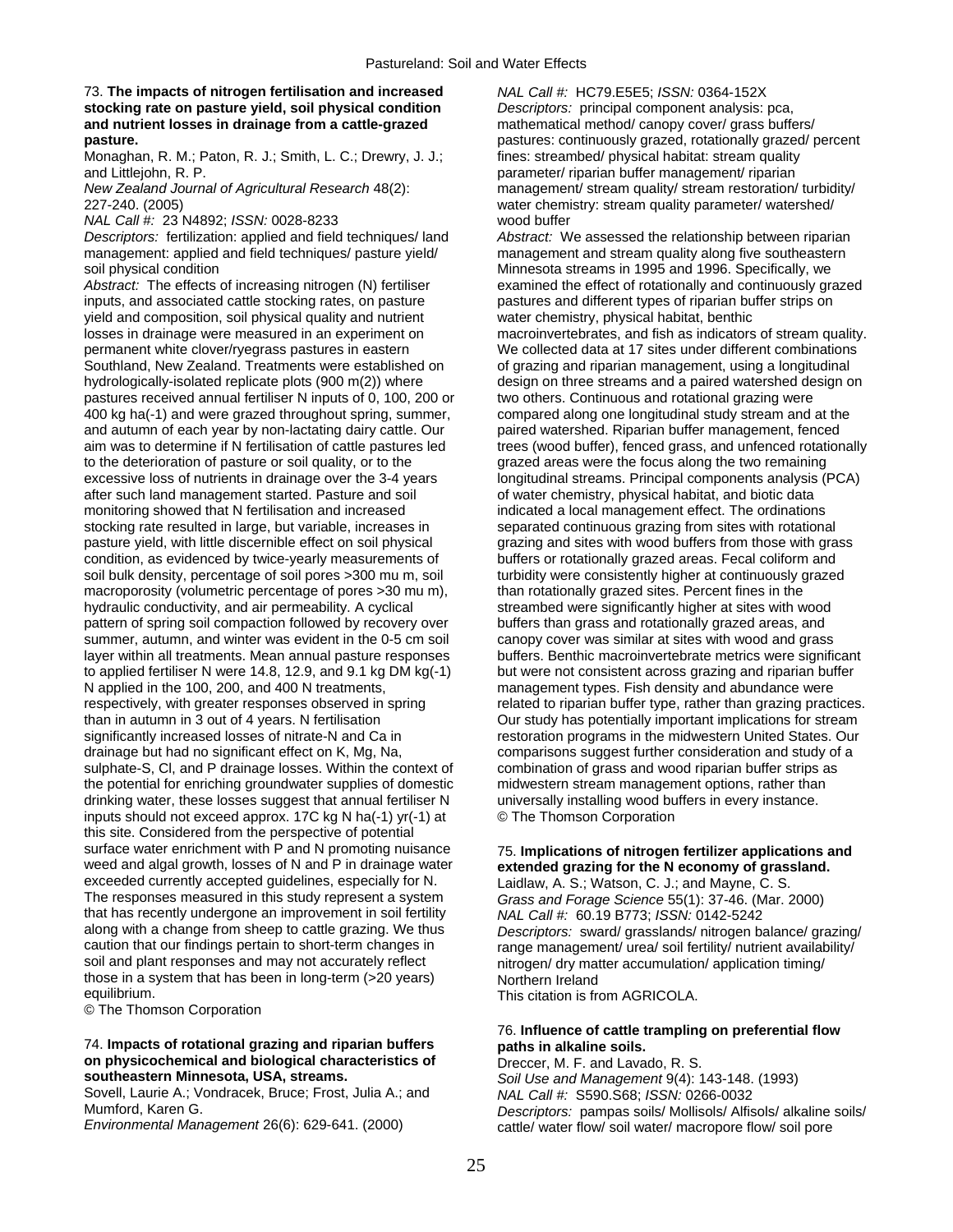Natraqualfs/ porosity/ Argentina pasture: flood irrigated/ runoff: flow weighted nitrogen

water and solute movement through soils, especially in total kieldahl nitrogen concentration/ severely defoliated regions where vertical water movements predominate, such pasture/ stocking intensities/ successive flood as the flooding Pampa (Argentina). The impact of grazing irrigation events on PFP and its interactions with other properties were *Abstract:* Runoff from flood-irrigated perennial pastures studied in three soils with natric horizons in the flooding generally contains higher phosphorus (P) and nitrogen (N) Pampa using an iodide colouring technique. In the soil with concentrations than the irrigation water applied to the a mollic horizon (Typic Natraquoll), % PFP was decreased pastures. We examined the sources of P and N that could by trampling but was later restored by shrink-swell. In the contribute to these elevated nutrient concentrations in Typic Natraqualf, the most alkaline of the studied soils, % runoff. The first experiment compared P and N losses in conditions. In a coarser textured soil (Mollic Natraqualf) Flow-weighted P and N concentrations and loads were trampling did not affect % PFP. The % PFP of the Ah about 100% higher from pasture cut to 47 mm above<br>horizons increased with increasing organic carbon and ground than from pasture standing at 155 mm. These horizons increased with increasing organic carbon and sand contents and decreased as clay content, pH and sodium adsorption ratio (SAR) increased. The Bt horizons significant source of nutrients when flood irrigated. In the had small % PFPs and were not affected by cattle second experiment, pastures were defoliated at a single trampling. grazing with different stocking intensities and the flow-

## **alternate dry and ponded conditions.** defoliation were higher at the highest stocking intensity.

*Soil Use and Management* 9(4): 139-143. (1993) concentrations in runoff declined in subsequent irrigation *NAL Call #:* S590.S68; *ISSN:* 0266-0032 events. A regression model fitted to the P data indicated *Descriptors:* Mollisols/ pampas soils/ A horizons/ cattle/ soil that there was a significant linear increase in P *Descriptors:* Mollisols/ pampas soils/ A horizons/ cattle/ soil that there was a significant linear increase in P pore system/ soil water content/ soil mechanics/ soil compaction/ dry environmental conditions/ seasonal linear decline in concentrations with successive irrigations.<br>
variation/ shrinkage/ soil aggregates/ grazing/ flooded A similar relationship for TKN concentrations in run variation/ shrinkage/ soil aggregates/ grazing/ flooded conditions/ Natraquolls/ porosity/ Argentina each stocking density over the 4 irrigation events was not<br>Abstract: Abstract: The imapct of cattle trampling on the found. An inconsistency of the TKN concentrations of the *Abstract: Abstract: The imapct of cattle trampling on the* found. An inconsistency of the TKN concentrations of the norosity of a representative soil (Typic Natraquol) of the supply water between irrigation events possibl porosity of a representative soil (Typic Natraquoll) of the supply water between irrigation events possibly helped to<br>flooding Pampa of Argentina was studied from 1984 to mask a similar relationship between N concentration flooding Pampa of Argentina was studied from 1984 to mask a similar relationship between N concentrations in<br>1987, Water content, total porosity (TP), macroporosity (> runoff and stocking density over the 4 irrigation even 1987. Water content, total porosity (TP), macroporosity (> aggregates (MWD) were determined in indisturbed topsoil contribute to ele<br>samples taken from adjacent continuously grazed (1.0 irrigation runoff. samples taken from adjacent continuously grazed (1.0 irrigation runoff.<br>animal unit/ha/vr) and ungrazed (since 1976) areas. It was Che Thomson Corporation animal unit/ha/yr) and ungrazed (since 1976) areas. It was expected that trampling would decrease macroporosity when the soil was ponded, and that the damaged **79. Influence of off-stream supplements on** macropores would regenerate during the subsequent soil **streambanks of riparian pastures.**  drying. This was only partly verified. The soil varied in TP McInnis, M. L. and McIver, J. from 58 to 64% in the ungrazed area, and from 53 to 78% *Journal of Range Management* 54(6): 648-652. (2001) in the grazed area. This variation resulted mainly from *NAL Call #:* 60.18 J82; *ISSN:* 0022-409X shrink-swell processes. Trampling decreased soil [http://jrm.library.arizona.edu/data/2001/546/648](http://jrm.library.arizona.edu/data/2001/546/648-652_mcinnis.pdf) macroporosity (mainly  $> 60$  micrometer) from 8 to 5% and 652 mcinnis.pdf decreased MWD from 5.35 to 4.58 mm under dry soil *Descriptors:* grazing intensity/ beef cattle/ water erosion/ conditions. The damaged soil pores regenerated and riverbank protection/ animal behavior/ dietary mineral aggregate stability recovered during the subsequent period supplements/ Oregon of surface water ponding, when soil swelling increased *Abstract:* Accelerated erosion of streambanks in grazed macropores in the grazed area but not in the ungrazed riparian pastures is of concern to land managers. We tested area. There was no evidence of poaching damage in this the hypothesis that providing cattle free-choice off-stream soil. water and trace mineralized salt would lessen negative

78. The influence of cutting and grazing on phosphorus **and nitrogen in irrigation runoff from perennial pasture.** study was conducted on Milk Creek at the Hall Ranch Unit Mundy, G. N.; Nexhip, K. J.; Austin, N. R.; and **of the Eastern Oregon Agricultural Research Center near** 

*Australian Journal of Soil Research* 41(4): 675-685. (2003) *NAL Call #:* 56.8 Au7; *ISSN:* 0004-9573<br>*Descriptors:* flood irrigation: applied and field techniques/ ("supplemented"); and (3) grazed with no supplemental *Descriptors:* flood irrigation: applied and field techniques/

system/ soil texture/ soil organic matter/ soil pH/ textural regression model: mathematical and computer techniques/ soil types/ grazing/ flooded conditions/ Natraquolls/ animal excreta/ cutting impacts/ grazing impacts/ perennial *Abstract:* Preferential flow paths (PFP) are important in concentration, flow weighted phosphorus concentration,

PFP was very small under both grazed and ungrazed runoff from pasture cut to different residual pasture masses. results indicated that severely defoliated pasture may be a This citation is from AGRICOLA. weighted P and N concentrations in runoff were determined during 4 successive flood irrigation events. Nitrogen and P 77. **Influence of cattle trampling on soil porosity under** concentrations in runoff after the first irrigation following Taboada, M. A. and Lavado, R. S. However, the effect of the grazing on nutrient 30 micrometer) and mean weight diameter of water-stable postulate that both animal excreta and the pasture itself can<br>angregates (MWD) were determined in indisturbed topsoil contribute to elevated nutrient concentrations i

This citation is from AGRICOLA. impacts of grazing on cover and stability of streambanks compared to pastures lacking these amenities, and may therefore reduce the potential of accelerated erosion. The Collins, M. D.<br>
Collins, M. D.<br>
Australian Journal of Soil Research 41(4): 675-685. (2003) were examined: (1) non-grazed control; (2) grazed with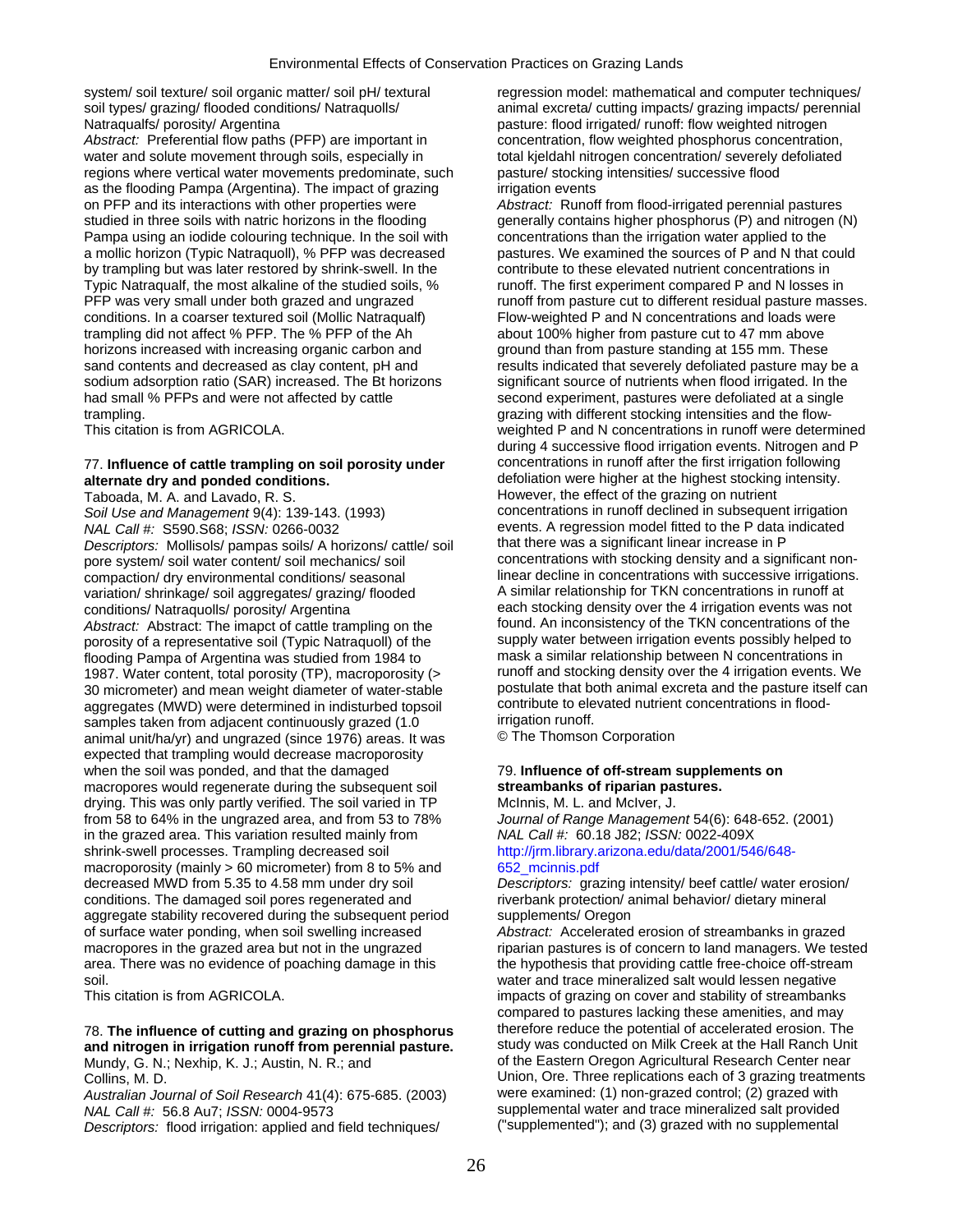water or salt ("nonsupplemented"). Each grazed pasture 81. **Inorganic nitrogen in drainage water from grazed** (approximately 12 ha) was stocked with cow-calf pairs for a **grassland in Northern Ireland.**  mean stocking rate of 0.8 ha per AUM to achieve moderate Watson, C. J.; Jordan, C.; Lennox, S. D.; Smith, R. V.; and grazing intensity of approximately 50% utilization of key Steen, R. W. J. forages. Pastures were grazed for 42 consecutive days *Journal of Environmental Quality* 29(1): 225-232. (2000) during each of 2 years (1996-1997) beginning mid-July. *NAL Call #:* QH540.J6; *ISSN:* 0047-2425 Estimates of streambank cover ("covered" or "uncovered") *Descriptors:* drainage water/ environmental quality/ grazed and stability ("stable" or "unstable") were taken before grassland/ river catchment/ surface water quality (June) and after (September) grazing by examining 0.5 X *Abstract:* The loss of inorganic N in drainage water from 0.3 m plots placed on the greenline. Additionally, frequency grazed perennial ryegrass (Lolium perenne L. cv. Talbot) of cattle hoof prints (number of plots with hoof prints/total swards in Northern Ireland was studied for 9 yr. Plots (each number of plots) was measured as an indication of cattle  $0.2$ -ha area) were hydrologically isolated and artificially presence in the greenline. Treatment effects were drained to V-notch weirs with flow-proportional monitoring<br>
compared using one-way ANOVA. Streambank effects of drainage water. Nitrogen, as calcium ammonium nitrate were consistent with observations of cattle distribution, with was applied at 100, 200, 300, 400, or 500 kg N ha-1 yr-1. 26% of the streambank in supplemented pastures showing The efficiency of flow interception by drains decreased on cattle presence (hoof prints), versus 31% for non-<br>average by 39% during the 9 yr. Annual loss of NO3- in supplemented pastures. Off-stream water and salt attracted drain flow for the plot receiving 300 kg N ha-1 yr-1 ranged cattle into the uplands enough to significantly (p less than from 16 to 52 kg N ha-1 and was highest after a dry or equal to 0.05) reduce development of uncovered and summer. In individual years, NO3- in drainage water was unstable streambanks from 9% in non-supplemented linearly related to fertilizer N input with 5 to 23% of the pastures to 3% in supplemented pastures. An "erosion added N input being lost. The shape of the NO3- doseindex" indicated no significant ( $p < 0.05$ ) difference in response curve did not change with time. Annual losses of potential accelerated streambank erosion between NH4+ and NO2- in drainage water were not related to supplemented and non-supplemented pastures. fertilizer rate, and ranged from 0.2 to 4 kg N ha-1 and 8 to This citation is from AGRICOLA. This citation is from AGRICOLA. **540 g N** ha-1, respectively. Annual flow-weighted mean

## 80. **Influence of pasture management on soil biological** exceed the European Community maximum admissible

Banerjee, M. R.; Burton, D. L.; McCaughey, W. P.; and

*Journal of Range Management* 53(1): 127-133. (2000) cyprinid waters were exce<br> *NAL Call* #: 60.18.J82: *ISSN:* 0022-409X<br>
gtoreq100 kg N ha-1 yr-1. *NAL Call #:* 60.18 J82; *ISSN:* 0022-409X gtoreq100 kg N ha-1 yr-1.<br>http://irm.library.arizona.edu/data/2000/531/127- <br>
© The Thomson Corporation [http://jrm.library.arizona.edu/data/2000/531/127-](http://jrm.library.arizona.edu/data/2000/531/127-132_banerjee.pdf)

## [132\\_banerjee.pdf](http://jrm.library.arizona.edu/data/2000/531/127-132_banerjee.pdf)

nitrogen content/ carbon/ microorganisms/ biomass/ **southeastern United States: Management-intensive**  arylsulfatase/ enzyme activity/ alkaline phosphatase/ acid **versus extensive grazing.**  phosphatase/ Manitoba Conant, Richard T.; Six, Johan; and Paustian, Keith

*Abstract:* The long-term sustainability of pasture *Biology and Fertility of Soils* 38(6): 386-392. (2003) management systems, whether related to structural stability *NAL Call #:* QH84.8.B46; *ISSN:* 0178-2762 or nutrient dynamics, is dependent upon maintaining soil *Descriptors:* land use effects/ management intensive biological properties. This study investigates the extent to versus extensive grazing/ pasture conditions which the microbiological and biochemical properties of soil *Abstract:* Changes in grassland management intended to can change with season and pasture management system, increase productivity can lead to sequestration of including their likely value as indicators of soil quality. The substantial amounts of atmospheric C in soils. experiment was conducted on a 30-ha pasture near Management-intensive grazing (MiG) can increase forage Brandon, Manitoba. Seasonal fluctuations were observed in production in mesic pastures, but potential impacts on soil the soil microbial and biochemical properties. In general, Chave not been evaluated. We sampled four pastures (to these fluctuations were mainly independent of the small 50 cm depth) in Virginia, USA, under MiG and neighboring variations in soil organic matter content but were more pastures that were extensively grazed or hayed to evaluate closely related to soil water content. The data also suggests impacts of grazing management on total soil organic C and an impact of stocking rate and grazing system on soil N pools, and soil C fractions. Total organic soil C averaged microbial biomass C and on N mineralization potential. 8.4 Mg C ha-1 (22%) greater under MiG; differences were However, because duration of the investigation, limited significant at three of the four sites examined while total soil number of replications and the high soil variability N was greater for two sites. Surface (0-10 cm) particulate encountered, it is not yet possible to recommend any organic matter (POM) C increased at two sites; POM C for particular grazing system and/or stocking rate favorable for the entire depth increment (0-50 cm) did not differ<br>the maintenance of soil biological quality. The trends significantly between grazing treatments at any of suggest that light, continuous grazing systems had the Mineral-associated C was related to silt plus clay content largest microbial biomass and nutrient mineralizing activity. and tended to be greater under MiG. Neither soil C:N ratios,<br>This citation is from AGRICOLA. POM C. or POM C. total C ratios were accurate indicators of

of drainage water. Nitrogen, as calcium ammonium nitrate, average by 39% during the 9 yr. Annual loss of NO3- in NO3-, NH4+, and NO2- concentrations usually did not **quality.**<br> **alimits for drinking water below a fertilizer N application rate**<br> **Baneriee M R · Burton D L · McCaughey W P · and** of 300 kg N ha-1 yr-1. However, the European Community Grant, C. A. Grant, C. A. guideline NH4+ and NO2- concentrations in salmonid and<br>Cournal of Range Management 53(1): 127-133. (2000) cyprinid waters were exceeded at application rates

# *Descriptors:* soil water/ stocking rate/ rotational grazing/ 82. **Land use effects on soil carbon fractions in the**

significantly between grazing treatments at any of the sites. POM C, or POM C:total C ratios were accurate indicators of differences in total soil C between grazing treatments, though differences in total soil C between treatments attributable to changes in POM C (43%) were larger than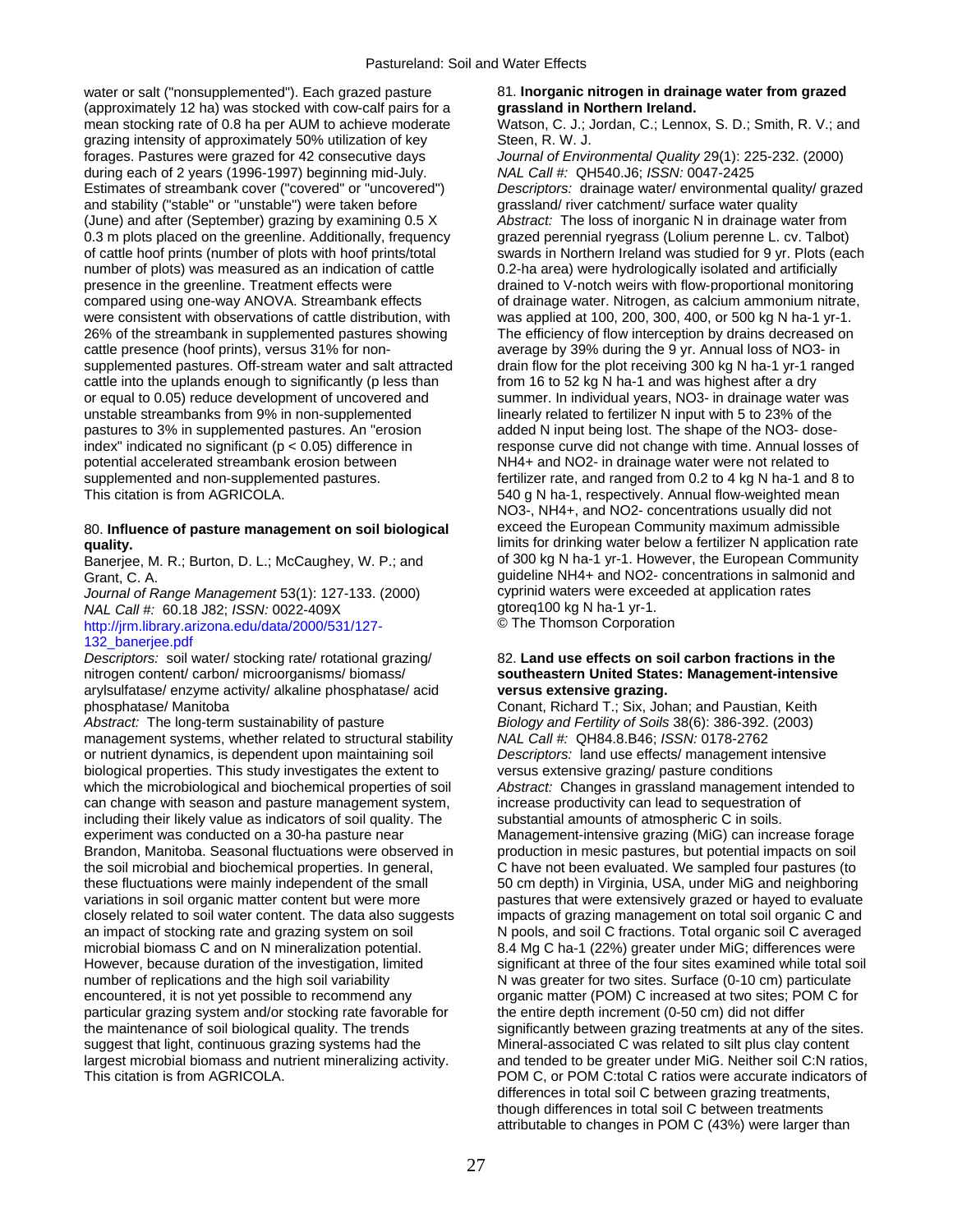expected based on POM C as a percentage of total C greatly with both site and time of collection. The equivalent (24.5%). Soil C sequestration rates, estimated by concentrations of NO3- and Ca2+ were highly correlated calculating total organic soil C differences between  $(r2 = 0.96)$  and could be used for estimating the equivalent treatments (assuming they arose from changing grazing concentrations of the other ions. For each unit increa management and can be achieved elsewhere) and dividing the concentration of NO3-, the equivalent concentration of by duration of treatment, averaged 0.41 Mg C ha-1 year-1 cations increased in the order: Ca > Mg > Na > K. The across the four sites. amount of element leached was calculated as the product

## **managed catchment in the Australian humid tropics.**

*Marine and Freshwater Research* 53(5): 931-940. (2002) respectively.<br>NAL Call #: GC1.A85: ISSN: 1323-1650 *NAL Call #: GC1.A85; ISSN: 1323-1650 Descriptors:* agricultural production/ agricultural run off/ catchment management/ ecotoxicology/ environmental 85. **Long-term effects of various conservation**  humid tropical environments/ land use effects/ riverine **chalk grassland.** 

*Abstract:* The minimization of environmental degradation *Biological Conservation* 49(2): 105-112. (1989) that might arise as a result of agricultural production *NAL Call #:* S900.B5; *ISSN:* 0006-3207 requires a detailed knowledge of the off-site effects of rural *Descriptors:* grazing/ succession/ nitrogen/ mineralization/ land use. This paper reports the results of an assessment phosphorus/ sorption of the effect of land use on water quality in the lower part of *Abstract:* Soils were collected from a long-term (22-year) the catchment of the Herbert River, an intensively managed conservation management experiment on chalk grassland. part of the humid tropics in north Queensland, where the This experiment was designed initially to compare different major land uses are sugarcane production, cattle grazing annual cutting frequencies (with and without the return of and forestry. Compared with grazing and forestry, example in principle plots, where successional sugarcane production was found to have a significant development was allowed, but in this study an adjacent concentrations of nitrogen (N), phosphorus (P) and total N, rates of nitrogen mineralization and nitrification were suspended solids (TSS) in stream-waters draining land estimated, and phosphate adsorption curves calculated. under sugarcane, a finding that was unaffected by the After 22 years' treatment, nitrogen mineralization was inclusion of sampling sites dominated by upper-catchment higher in the untreated plots than in some treated plots, but grazing. However, land use had no significant effect on the the most consistent result was a reduction in P sorption, partitioning of N and P between mineral, organic and and hence a greater availability of added P, in the plots particulate phases in stream-waters, although the where the clippings had been returned, implying a potential sugarcane-dominated sites. Irrespective of land use, the be continued over a much longer time period, there might concentrations of both total N and P were dominated by be implications for species change. soluble fractions, particularly in organic combination. These  $\Box$  The Thomson Corporation results suggest that, irrespective of the ecological impact of these nutrient and sediment loadings on freshwaters and 86. **Long-term management impacts on soil carbon and**<br>the near-shore zone, there is considerable room for **the interior of the set of the set of grazed bermudagrass p** improvement in land management in the Australian humid tropics in terms of minimizing off-site export of both *Soil Biology and Biochemistry* 36(11):<br>
nutrients and sediment. (1809-1816, Nov. 2004) nutrients and sediment. 1809-1816. (Nov. 2004)

## 84. **Leaching of nitrate and other nutrients from a** nutrient dynamics/ cattle/ grazing intensity/ Cynodon

*New Zealand Journal of Agricultural Research* 27(1): Lolium multiflorum/ Trifolium/ Texas

dilatatum/ cattle/ percolation/ calcium (SOC) and soil organic N (SON) concentrations and

*Abstract:* The amounts of NO3- and other nutrients mineralizable C and N in cattle (Bos indicus) grazed leached from an intensively grazed pasture [Lolium bermudagrass [Cynodon dactylon (L.) Pers.] pastures up to perenne, Trifolium repens, Paspalum dilatatum] over 1 yr 32 y after establishment. Management included low- and were determined. Concentrations of NH4+, NO3-, Ca2+, high-grazing intensity, fertilization, and winter overseeding Mg2+, Na+, K+, SO42-, PO43- and Cl- were measured in with annual ryegrass (Lolium multiflorum Lam.) and clover samples of water percolating through soil (Ruatangata (Trifolium sp.). Soil (0-15 cm) was sampled 7, 15, 26, and friable clay) under cattle grazed pastures receiving 0 or 172 32 y after establishment of Coastal and common

concentrations of the other ions. For each unit increase in © The Thomson Corporation of measured concentration and estimated drainage volume. Leaching losses over 1 yr (kg/ha nil-N treatment; kg/ha + N 83. Land-use effects on water quality in an intensively treatment) were thus estimated as N (88; 193); Ca (154;<br>managed catchment in the Australian humid tropics. 216); Mg (32; 44); Na (71; 86); and K (14; 21), respectivel Bramley, R. G. V. and Roth, C. H. C. Bramley, R. G. V. and Roth, C. H. Rainfall and estimated drainage were 1840 and 985 mm,<br>Marine and Freshwater Research 53(5): 931-940 (2002) respectively.

# degradation/ forestry/ freshwater ecology/ grazing impact/ **management treatments on selected soil properties of**

ecology/ sediment loads/ water quality **Rigand, A.; Marrs, R. H.; Gough, M. W.; and Wells, T. C. E.** impact on riverine water quality as evidenced by higher grazed area was also included. Concentrations of inorganic proportion in particulate form tended to be least for improvement in phosphorus availability. If this trend were to

# nitrogen dynamics of grazed bermudagrass pastures.<br>Wright, A. L.; Hons, F. M.; and Rouquette, F. M.

© The Thomson Corporation *NAL Call #:* S592.7.A1S6; *ISSN:* 0038-0717 *Descriptors:* soil organic matter/ carbon/ nitrogen/ soil **grazed pasture. dactylon/ pasture management/ carbon sequestration/**  $\alpha$ Steele, K. W.; Judd, M. J.; and Shannon, P. W. mineralization/ sandy loam soils/ mineral fertilizers/ sowing/

5-12. (1984) *Abstract:* Managed pastures have potential for C and N sequestration in addition to providing forage for livestock. *Descriptors:* Lolium perenne/ Trifolium repens/ Paspalum Our objectives were to investigate changes in soil organic C kg N/ha per yr as urea. Elemental concentrations varied bermudagrass pastures. No significant differences in SOC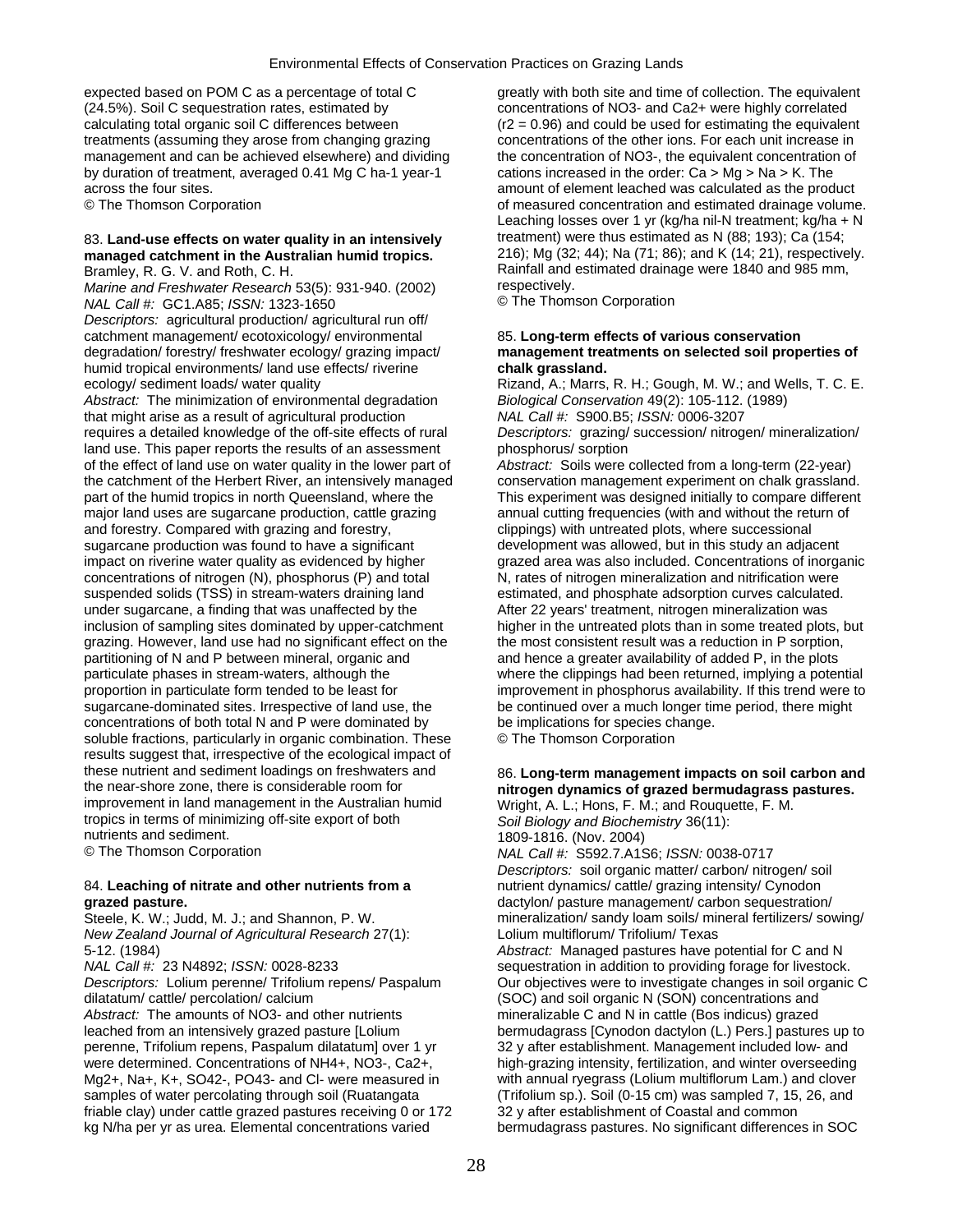or SON concentrations were observed between Coastal increase total N and P losses, but can increase nutrient and common bermudagrass pastures. Grazing strategies loading of runoff waters. This may result in accelerated played important roles in C and N sequestration, as high-<br>eutrophication. played important roles in C and N sequestration, as highgrazing intensity resulted in a lower increase in SOC and © The Thomson Corporation SON concentrations over time compared to low-grazing intensity. Increases in SOC were observed up to 26 y, while 88. **Management options to limit nitrate leaching from**  increases in SON were observed up to 32 y after **grassland. grassland. establishment of bermudagrass pastures.** Soil organic C Cuttle, S. P. and Scholefield, D. establishment of bermudagrass pastures. Soil organic C increased 67 and 39% from 7 to 26 y at low-grazing increased 67 and 39% from 7 to 26 y at low-grazing *Journal of Contaminant Hydrology* 20(3-4): 229-312. (1995) intensity for bermudagrass+ryegrass and *NAL Call #:* TD426.J68; *ISSN:* 0169-7722. bermudagrass+clover pastures, respectively. SOC and *Notes:* Conference: Integrated Nitrogen Management in<br>SON concentrations did not increase beyond 15 y after Relation to Leaching and Groundwater Quality, 15, Worl bermudagrass establishment at high-grazing intensity. An Congress of Soil Science, Acapulco (Mexico), exception was the Coastal bermudagrass+ryegrass 10-16 Jul 1994 pastures, which exhibited higher SON at 32 y than at 7 y at *Descriptors:* nitrates/ leaching/ grasslands/ grazing/ 45% in Coastal bermudagrass+ryegrass pastures at low-<br>and high-grazing intensity, respectively, compared to 7 y. Abstract: Nitrate and high-grazing intensity, respectively, compared to 7 y. *Abstract:* Nitrate leaching can be reduced by the adoption The introduction of clover to pastures decreased SOC and of less intensive grassland systems which, though requiring<br>SON relative to ryegrass at high- but not at low-grazing a greater land area to achieve the same agricult SON relative to ryegrass at high- but not at low-grazing a greater land area to achieve the same agricultural output,<br>intensity. Potentially mineralizable C increased from 7 to 15 result in less nitrate leaching per unit o intensity. Potentially mineralizable C increased from 7 to 15 result in less nitrate leaching per unit of production than do<br>y, while mineralizable N increased from 7 to 32 y. strategies intensively managed grasslands. The y, while mineralizable N increased from 7 to 32 y.<br>
Potentially mineralizable N was also greater for example associated with reductions in output can be partly offset by Potentially mineralizable N was also greater for example associated with reductions in output can be partly offset by<br>bermudagrass+clover than bermudagrass+ryegrass example areater reliance on symbiotic nitrogen fixation a bermudagrass+clover than bermudagrass+ryegrass example are greater reliance on symbiotic nitrogen fixation and the use<br>pastures. Long-term increases in SOC and SON of clover-based swards in place of synthetic N fertilisers pastures. Long-term increases in SOC and SON of clover-based swards in place of synthetic N fertilisers.<br>
concentrations suggest that managed and grazed pastures Alternatively, specific measures can be adopted to impro concentrations suggest that managed and grazed pastures Alternatively, specific measures can be adopted to improve<br>have strong potential for C and N sequestration.<br>the efficiency of nitrogen use in intensively managed have strong potential for C and N sequestration.<br>This citation is from AGRICOLA.<br>Systems in order to maintain high outputs but with rec

## 87. **Losses of nitrogen phosphorus and sediment in** and flows of nitrogen between grassland and other **runoff from hill country under different fertilizer and** components of the whole-farm system and, in most

in steep hill country near Woodville, New Zealand, were by livestock but may increase the potential for nitrate monitored for 19-53 months during 1975-79. Experimental leaching elsewhere on the farm if changes to cropping treatments with 3 grazing managements [rotational grazing patterns involve more frequent cultivation of grassland. with sheep (RGS) or cattle (RGC), or set stocking with Improved utilisation by the sward of nitrogen in animal sheep (SSS)] and 2 fertiliser practices [low (LF) = 11 kg P excreta and manures and released by mineralisation of soil ha-1 year-1, high (HF) = 64 kg P ha-1 year-1 + lime]. organic matter will permit equivalent reductions to be made Stocking rates were 27% higher on HF than LF areas. in fertiliser inputs, provided that adequate information is Runoff, and nitrogen (N), phosphorus (P), and sediment available about the supply of nitrogen from these nonconcentrations in runoff, were measured. Average annual fertiliser sources. rainfall and runoff values were 1247 and 555 mm, © CSA respectively. Sediment losses were greater under RGC (2740 kg ha-1 year-1) than sheep grazing (average of RGS 89. **Management practices for minimising nitrate**  $\frac{1}{2}$  and SSS = 1220 kg ha-1 year-1). Total N and P losses in runoff from RGC catchments (12.1 kg N and 1.5 kg P ha-1 year-1) were higher than from sheep-grazed catchments Francis, G. S.<br>(8.7 kg N and 0.7 kg P ha-1 year-1). No significant Journal of Co (8.7 kg N and 0.7 kg P ha-1 year-1). No significant *Journal of Contaminant Hydrology* 20(3-4): 313-327. (1995) catchments. Although concentrations of N and P in runoff *Descriptors:* ammonium/ dicyandiamide/ grazing/ water were higher for HF than LF catchments, total N and P nitrification inhibitor/ rainfall distribution/ seasonality/ urine losses were similar because HF runoff volume was about *Abstract:* Winter leaching losses of nitrate following the 25% lower. The proportion of total N and P in dissolved ploughing of temporary leguminous pastures in late inorganic form in runoff tended to be higher for HF than LF<br>
catchments. This study showed that increases in fertiliser<br>
cropping rotations on the Canterbury Plains of New catchments. This study showed that increases in fertiliser experience cropping rotations on the Canterbury Plains of New<br>cropplication and stocking rate on hill country might not zealand. Field experiments showed that past

Relation to Leaching and Groundwater Quality, 15. World

manure/ management planning/ economic aspects/

systems in order to maintain high outputs but with reduced losses. Controls should take account of other forms of loss **grazing management regimes.** instances, should result in an overall reduction in nitrogen Lambert, M. G.; Devantier, B. P.; Nes, P.; and Penny, P. E. inputs. Removing stock from the fields earlier in the grazing *New Zealand Journal of Agricultural Research* 28(3): 371- season will reduce the accumulation of high concentrations 380. (1985)<br>
380. (1985) of potentially leachable nitrate in the soil of grazed pastures<br>
but will increase the quantity of manure produced by *NAL Call #:* 23 N4892; *ISSN:* 0028-8233 but will increase the quantity of manure produced by<br>Descriptors: sheep/ cattle/ erosion/ stocking rate/ http://www.bloused animals and the need to recycle this effective housed animals and the need to recycle this effectively. eutrophication/ New Zealand Supplementing grass diets with low-nitrogen forages such *Abstract:* Eight 0.1-1.5 ha catchments within a grazing trial as maize silage will reduce the quantity of nitrogen excreted

# leaching after ploughing temporary leguminous<br>pastures in Canterbury, New Zealand.

MAL Call #: TD426.J68; *ISSN:* 0169-7722 Zealand. Field experiments showed that pastures ploughed in early autumn (March) and left fallow accumulated 107- 142 kg ha-1 N of mineral-N in the soil profile by the start of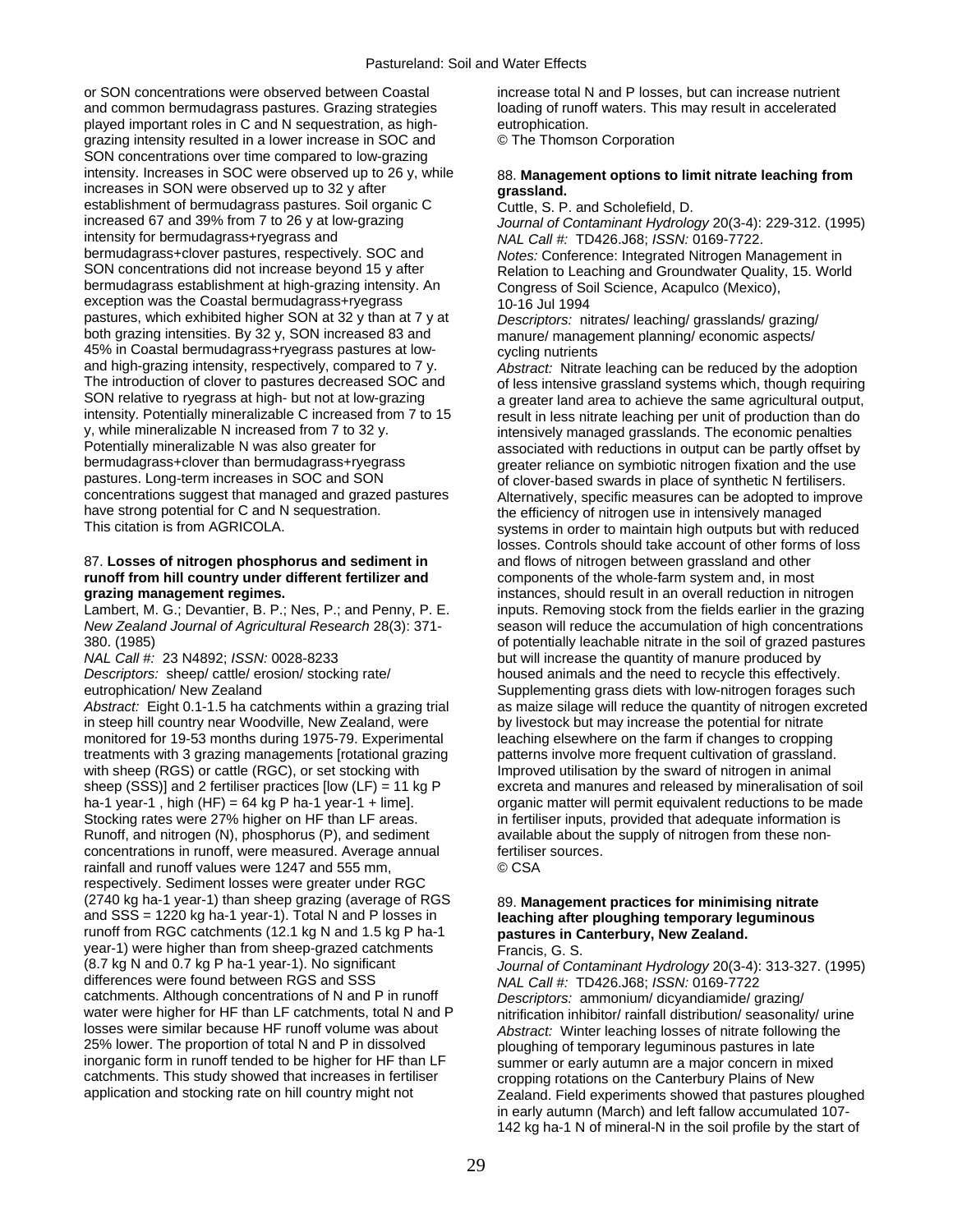winter, with 72-106 kg ha-1 N lost through leaching in the 92. Modelling environmental impacts of deposition of first winter. Delaying the ploughing of pasture until late **excreted nitrogen by grazing dairy cows.**<br>
autumn (May) reduced the accumulation of mineral-N to 42- Mcgechan, M. B. and Topp, C. F. E. autumn (May) reduced the accumulation of mineral-N to 42-120 kg ha-1 N and the leaching loss to 8-52 kg ha-1 N. In *Agriculture, Ecosystems & Environment* 103(1): situations where early cultivation cannot be avoided,  $149-164.$  (2004) growing winter cover crops or using the nitrification inhibitor *NAL Call #:* S601.A34; *ISSN:* 0167-8809 dicyandiamide (DCD) both have the potential to reduce *Descriptors:* dual porosity contaminant transport model leaching compared with fallow soil. DCD increased the macro: mathematical and computer techniques/ grass amount of mineral-N present in the soil as ammonium and growth model: mathematical and computer techniques/ soil reduced leaching losses by 25-50% without affecting the nitrogen and carbon dynamics model soiln: mathematical yield of the following spring wheat crop. Cover crops only and computer techniques/ environmental pollution/ grazing reduced leaching losses (by up to 60%) when they were conditions/ grazing dairy cow excreted nitrogen deposition:<br>sown early in the autumn and they had taken up environmental impacts/ localized stocking rate/ overall considerable amounts of soil mineral-N before drainage stocking rate/ pollution loads/ silage/ soil macropores/ occurred. When cover crops were grazed before spatially non uniform excretion incorporation in spring, there was an increased risk of *Abstract:* The soil nitrogen (N) and carbon dynamics model leaching from urine patch areas. If residues were SOILN (which has interactive links to a grass growth incorporated without grazing, however, the yield of the model), and the dual-porosity contaminant transport model following spring wheat crop was depressed by 20-30% due MACRO, have been used to study environmental pollution to extensive net N immobilization during decomposition of arising from grazing dairy cows. The models had been the residues. In Canterbury conditions, the most reliable calibrated and tested in previous studies related to livestock way to minimise N leaching losses is to delay the ploughing agriculture. Information about N contents and other of pasture for as long as possible in autumn or winter. characteristics of urine and faeces excreted by dairy cows Where pastures are ploughed early, the relative was assembled from literature sources. Watercourse effectiveness of using DCD or growing winter cover crops pollution by nitrate and ammonium was the main varies mainly in relation to rainfall distribution. The environmental impact considered. Denitrified nitrogen © The Thomson Corporation losses were also estimated as an indicator of nitrous oxide

*Proceedings of the Forage and Grassland Conference* 7:

# morphology, Fever River, Pioneer Farm, Wisconsin,

University of Wisconsin (UW)-Platteville Pioneer<br>Agricultural Stewardship Farm in southwestern Wisconsin<br>(fig. 1). From 1996 to 2002, this pasture had been used for<br>rotational grazing in five paddocks. In 2002, the fences<br> paddocks. Four cattle crossings were installed by the end of winter 2003. In 2001, the U.S. Geological Survey 93. **Modelling phosphorus leaching to watercourses**  (USGS) began monitoring runoff, solids, nutrients, bacteria, **from extended a**<br>and selected pesticides from various upland fields with a **MCGechan, M. B.** and selected pesticides from various upland fields with a variety of best management practices. Some of the *Grass and Forage Science* 58(2): 151-159. (June 2003) sampling locations for this study are noted in figure 1. In June 2004, the USGS, in cooperation with the UW- *Descriptors:* agricultural management models/ hydrologic Platteville Pioneer Farm, began monitoring bank and channel changes along the river through this reach. macropore flow/ phosphorus/ soil pore system/ dairy cows/<br>Channel and bank monitoring is designed to continue are arazing/ cattle manure/ water pollution/ losses from soi Channel and bank monitoring is designed to continue grazing/ cattle manure/ water pollution/ losses from soil/<br>indefinitely It is hoped that the methods used during this drainage/ pasture management/ seasonal variation/ so indefinitely. It is hoped that the methods used during this drainage/ pasture management/ seasonal variation/<br>study can be applied in other grazing locations "<br>water regimes/ autumn/ soil water/ United Kingdom study can be applied in other grazing locations."

environmental impacts/ localized stocking rate/ overall

pollution of air. Higher levels of nitrate pollution in tile drains 90. **Managing phosphorus levels in Arkansas pastures.** (which feed into watercourses) were shown to arise under Sandage, L. and Kratz, D.<br>Proceedings of the Forage and Grassland Conference 7: silage. Much of this raised nitrogenous pollution arises late 129-132. (1998) in the grazing season. High levels of nitrate pollution could *NAL Call #:* SB193.F59; *ISSN:* 0886-6899 be attributed to various factors, including the fact that cows<br>Descriptors: rotational grazing/ water quality/ the state of congregate in certain areas of a field at a localised tend to congregate in certain areas of a field at a localised environmental impact and the stocking rate much higher than the overall stocking rate,<br>
This citation is from AGRICOLA. This citation is from AGRICOLA. and due to deposition of N at times when grass cannot utilise it as a plant nutrient. The fact that urine and faeces patches are concentrated over a small proportion of the 91. **Methods for monitoring the effects of grazing management on bank erosion and channel is a subset of grading** field area did not give an increase in overall loss when this management on bank erosion and channel was considered along with field areas receiving no normho excretions. Rapid transport through soil macropores of **2004.**  Peppler, Marie C. and Fitzpatrick, Faith A. U.S. Geological Survey, 2005. Fact Sheet.<br>
Survey, 2005. Fact Sheet.<br>
http://pubs.usgs.gov/fs/2005/3134/<br>
Descriptors: grazing management/ bank erosion<br>
Abstract: "In May 2002, s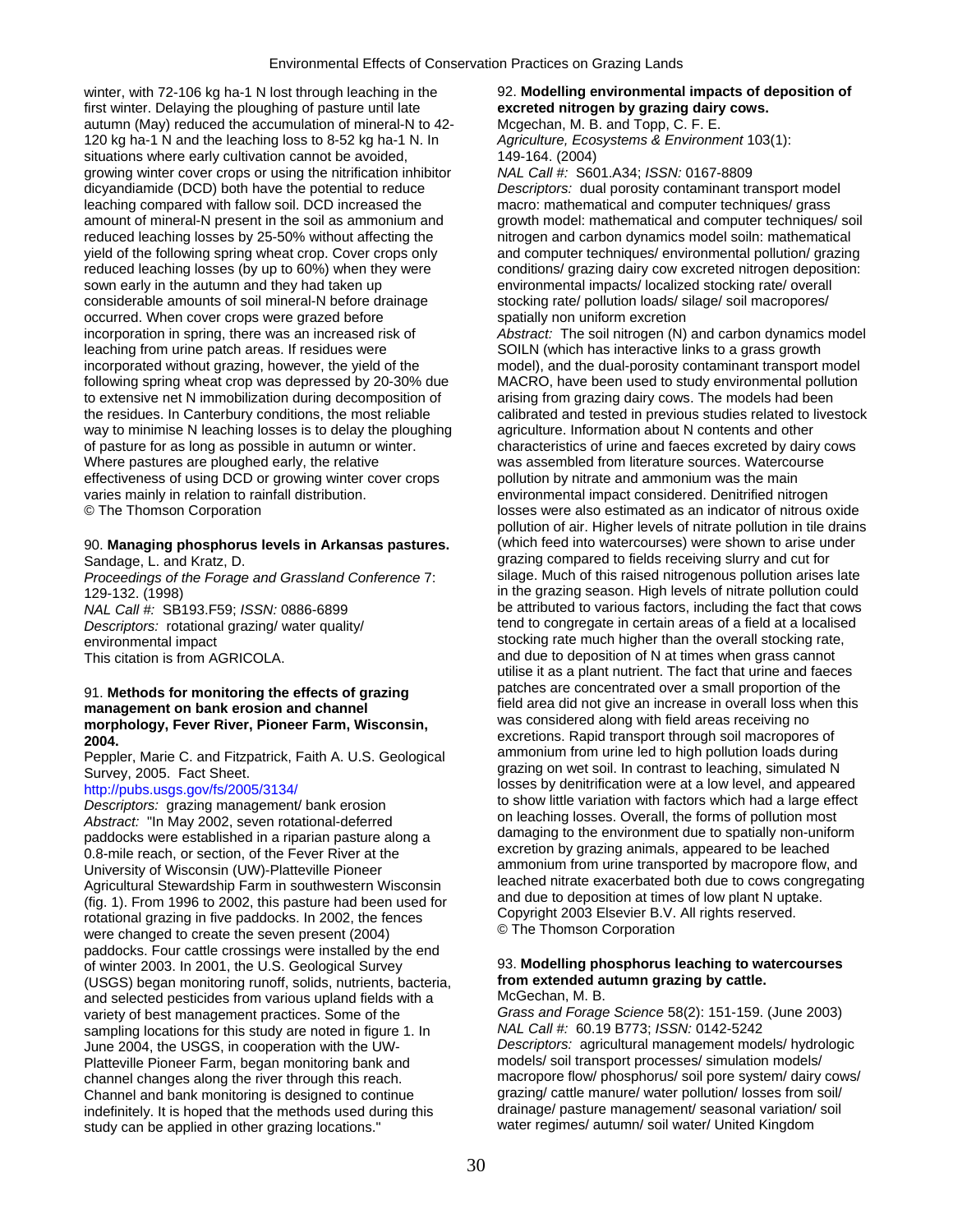Abstract: A modelling approach was undertaken to affected areas had the dominant effect. The study shows investigate the effect of grazing animals on phosphorus how simulation modelling can assist in identifying promising pollution of water draining from grazed fields. Following a management strategies. similar study in relation to slurry spreading in winter, the  $\heartsuit$  The Thomson Corporation dual-porosity hydrological and contaminant transport model, MACRO, was calibrated to represent transport of 95. **Nitrate leaching from grazed grassland and after**  phosphorus from faeces through the soil to field drains.<br>
Rapid flows, through water-filled macropores in wet soil, of Jarvis, S. C.; Barraclough, D.; Unwin, R. J.; and Rapid flows, through water-filled macropores in wet soil, of phosphorus sorbed onto colloidal particles in the faeces of Royle, S. M.<br>
cattle appeared to be the dominant transport mechanism. In: Managem The outputs of the model supported experimental evidence Germon, J. C. and Dupain, S.<br>
that levels of phosphorus pollution of water draining from New York: Flsevier Applied Sc grazed fields can rise substantially if grazing is extended *Notes:* ISBN: 1851664025 into late autumn, particularly if grazing is extended until soil *NAL Call #:* TD427.N5M3 The critical housing date, to avoid phosphorus losses rising soils/ straw/ groundwater contamination/ fertilizer to an unacceptable level, varied considerably between application/ nitrogen fertilizers/ United Kingdom years. The outputs of the model suggest that phosphorus This citation is from AGRICOLA. pollution does not occur during grazing under dry conditions where soil macropores do not contain water, so that losses would remain low if animals are housed before soil<br>substantially wets up in the autumn.<br>This citation is from AGRICOLA. A merican Forage and Grassland Council Proc

## 94. **Nitrate leaching affected by management options** *NAL Call #:* SB193.F59 **with respect to urine-affected areas and groundwater** *Descriptors: pastures/rall* **with respect to urine-affected areas and groundwater** *Descriptors:* pastures/ range management/ grazing/<br>**levels for grazed grassland.** prince and groundwater and primage prince of fertilizers/ urea/ leaching/ dairy farm

Hack Ten Broeke, M. J. D. and Van Der Putten, A. H. J. variation/ cattle manure/ Pennsyl<br>Agriculture, Ecosystems & Environment 66(3): This citation is from AGRICOLA. Agriculture, Ecosystems & Environment 66(3): 197-210. (1997)

NAL Call #: S601 .A34; /SSN: 0167-8809 97. Nitrate leaching from intensively grazed swards.<br>
Descriptors: simulation modeling: modeling method/<br>
grazed grassland/ groundwater levels/ management<br>
options/ management strateg

affected areas/ soll science<br> *Abstract:* Simulations were performed to quantify the *NAL Call #:* 57.9 F41<br>
effects of management options on nitrate leaching to the *Descriptors: pastures/reformer* effects of management options on nitrate leaching to the<br>groundwater in grazed pastures. At the experimental farm<br>for sustainable dairy fanning 'De Marke', experimental data<br>on soil water and nitrates were gathered for two during the years 1991-1995. These data were used for model validation. The simulations showed that a detilizing sole. Nitrate leaching from sheep-grazed upland pastures<br>three of precision anciculture, which can identify urine-<br>affected areas in the field and then subsequent

In: Management systems to reduce impact of nitrates/ New York: Elsevier Applied Science, 1989; pp. 110-125. **Descriptors: grazing/ grasslands/ nitrates/ leaching/ arable** 

216-220. (1996) nitrogen/ fertilizers/ urea/ leaching/ dairy farming/ seasonal variation/ cattle manure/ Pennsylvania

losses occurred from those areas of the plots where sheep congregated. As a result of this heterogeneity, there were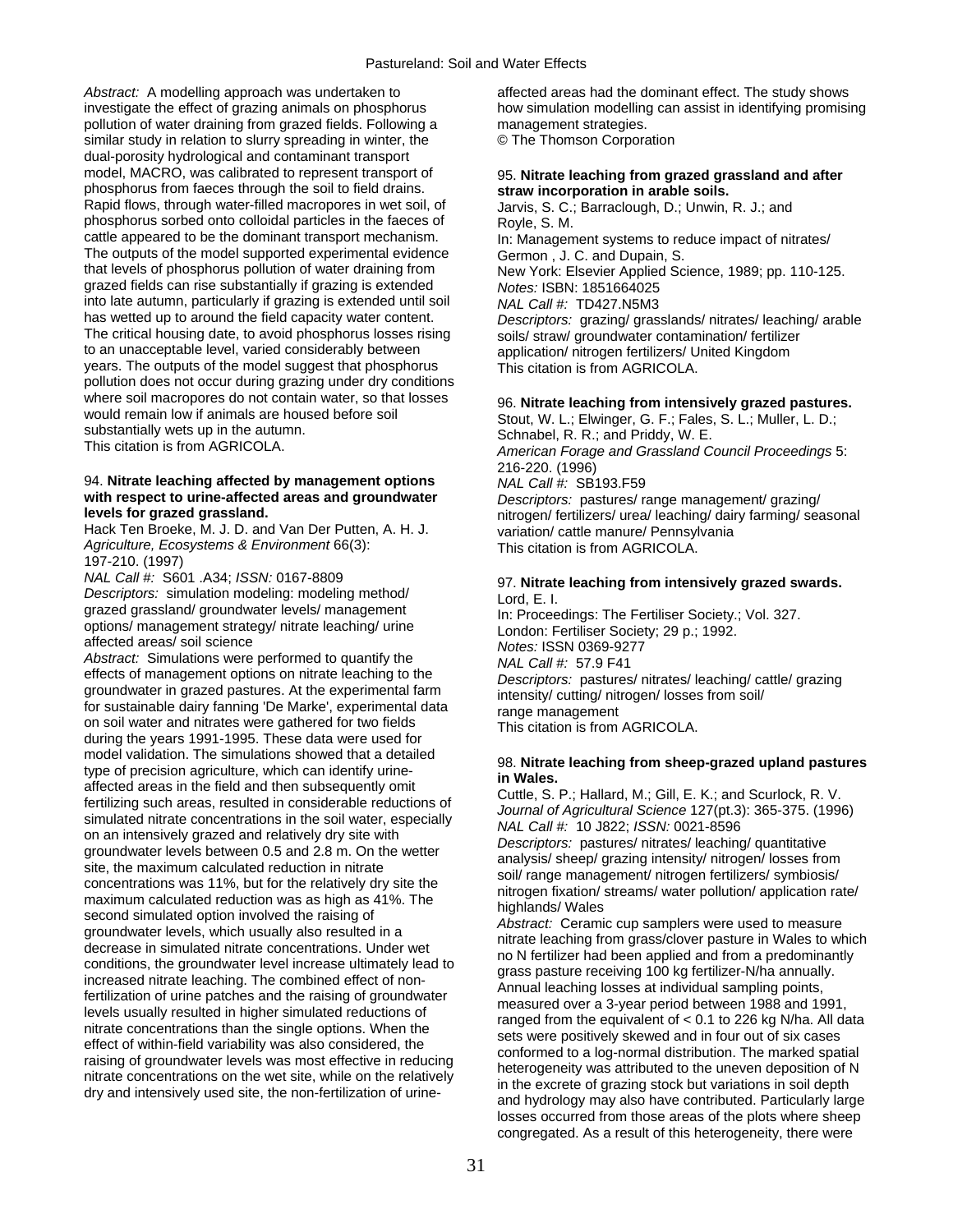large standard errors associated with estimates of mean Dordrecht, Netherlands: Kluewer Academic losses from the pastures as a whole. Overall losses ranged Publishers; 1986. from 13 to 24 kg N/ha per year from grass/clover plots and *Notes:* EEC (European Economic Community) Workshop; from 10 to 13 kg/ha from fertilized grass plots. There was no consistent relationship between relative losses from the *NAL Call #:* S596.7.D4 v.23; *ISBN:* 902473309X two types of pasture. The quantity of nitrate leached *Descriptors:* sward/ fertilizer/ denitrification/ utilization/ appeared to be independent of stocking rate, although grazing/ cutting/ urine there was a direct correspondence between the loss from © The Thomson Corporation grass/clover plots and the proportion of clover in the sward. Estimates of nitrate concentrations in drainage never 101. Nitrogen loss from a high fertility rotational exceeded 5.6 mg N/l for either sward.<br>
This citation is from AGRICOLA. **pasture program. pasture program. pasture program.** 

## 99. **Nitrate leaching from temperate perennial pastures** *NAL Call #:* QH540.J6; *ISSN:* 0047-2425 **grazed by dairy cows in south-eastern Australia.** *Descriptors:* water pollution/ winter grazing/ nonpoint

Chapman, D. F. nitrate transport/ Ohio/ USA

ammonium/ pasture/ dairies/ livestock/ grasses/ Australia determine effects of livestock management on N levels in *Abstract:* Nitrate (NO sub(3)-N) leaching losses were water. Both summer and winter areas annually received measured over 3 years from a temperate grass/clover 224 kg N/ha as NH4NO3 fertilizer. Surface runoff was pasture with and without 200 kg N fertiliser/ha, applied as collected automatically during runoff events, and ammonium nitrate or urea, using a system of moles and tile subsurface flow was sampled from spring developments on drains. Fertiliser was applied in 4 split dressings of 50 kg a weekly basis. Although seasonal N concentration and N/ha in each of the 4 seasons of each year. Drainage was transport in surface runoff tended to be greater in the area collected continuously and NO sub(3)-N concentrations in occupied by the cattle, N concentration and transport in drainage water were measured in subsamples collected runoff from the 2 areas were quite similar and did not using a flow-proportioned sampler. Pastures were strategy and significantly impair water quality, based on USA Public rotationally grazed with dairy cows at stocking rates Health Standards. The NO3-N concentration in the equivalent to 1.9 or 2.8 cows/ha for the unfertilised and subsurface flow from the WGF area was higher than in the fertilised treatments, respectively. Soil water deficit (SWD) subsurface flow from the SG area. The NO3-N fertilised treatments, respectively. Soil water deficit (SWD) varied markedly between seasons and years, with drainage concentration in the subsurface flow from both areas occurring in the cooler, wetter months (April-October) and increased progressively throughout the study period, and not at all through the summer. There were no significant reached levels as high as 18 mg/l. The subsurface flow differences between treatments in SWD, drainage events, provided the main pathway for N transport, with the surface or drainage volumes. Peak NO sub(3)-N concentrations transport being approximately 20 and 14% of the total N were 19, 50, and 17 mg/L for the control, ammonium transport from the SG and WGF areas, respectively. The nitrate, and urea treatments, respectively. Mean annual amount of sediment-N transported was very small because flow-weighted NO sub(3)-N concentrations over the 3 years of low soil loss. were 1.7 and 2.2 times higher from the ammonium nitrate © The Thomson Corporation treatment than from the urea and control treatments, respectively. Annual NO sub(3)-N leaching loads (kg N/ha) 102. **Nonpoint-source pollutant load reductions**  were 3.7-14.6 from the control treatment, 6.2-22.0 from the **associated with livestock exclusion.**<br>urea treatment, and 4.3-37.6 from the ammonium nitrate line, D. F.: Harman, W. A.: Jennings, G. treatment, for the lowest and highest drainage years, J.; and Osmond, D. L.<br>respectively. The experiment confirmed that the application Journal of Environment respectively. The experiment confirmed that the application *Journal of Environmental Quality* 29(6): 1882-1890. (2000)<br>
of N fertiliser prior to periods of substantial drainage can MAI Call #: OH540 J6: JSSN: 0047-2425 of N fertiliser prior to periods of substantial drainage can *NAL Call #:* QH540.J6; *ISSN:* 0047-2425 result in high losses of NO sub(3)-N through leaching. More *Descriptors:* grazing/ livestock exclusion/ nonpoint source be achieved by not combining high N fertiliser rates, high streams/ tree planting stocking intensity, and nitrate-containing fertilisers prior to *Abstract:* Cattle (Bos stocking intensity, and nitrate-containing fertilisers prior to *Abstract:* Cattle (Bos taurus) grazing on unimproved periods when there is a risk of substantial drainage pastures can be a significant, yet often overlooked, source<br>occurring.

# **from grassland effects of water supply soil type and** pastures. The purpose of this study was to evaluate the

In: Nitrogen fluxes in intensive grassland systems. (Held a small North Carolina stream. Analysis of 81 wk of pre-1983 at Wageningen, Netherlands.) Van der Meer, H. G.; exclusion and 137 wk of post-exclusion fencing data<br>Ryden, J. C.; and Ennik, G. C. (eds.) states and the documented 33,78,76, and 82% reductions in weekly

Owens. L, B.; Van Keuren, R. W.; and Edwards, W. M. *Journal of Environmental Quality* 12(3): 346-350. (1983) Eckard, R. J.; White, R. E.; Edis, R.; Smith, A.; and source pollution/ agricultural practice/ grazing system/

*Australian Journal of Agricultural Research* 55(9): *Abstract:* A beef cattle-pasturing system involving 4 911-920. (2004) rotationally grazed summer pastures (SG) and 4 pastures *NAL Call #: 23 Au783; <i>ISSN:* 0004-9409 used rotationally for winter grazing/feeding (WGF) was<br>Descriptors: drainage/ nitrates/ fertilizers/ leaching/ studied on sloping upland watersheds in Ohio [USA] to studied on sloping upland watersheds in Ohio [USA] to

Line, D. E.; Harman, W. A.; Jennings, G. D.; Thompson, E.

pollutant load reduction/ riparian corridor/ sediment load/

occurring. of pollutants to surface waters, especially when the cattle have unlimited access to streams in the pastures. Livestock exclusion from streams has been demonstrated to reduce 100. **Nitrate loss through leaching and surface runoff** sediment and possibly nutrient yield from streams draining **management.** effects of excluding dairy cows from, and planting trees in, Garwood, E. A. and Ryden, J. C. **a 335-m-long and 10-to 16-m-** wide riparian corridor along documented 33,78,76, and 82% reductions in weekly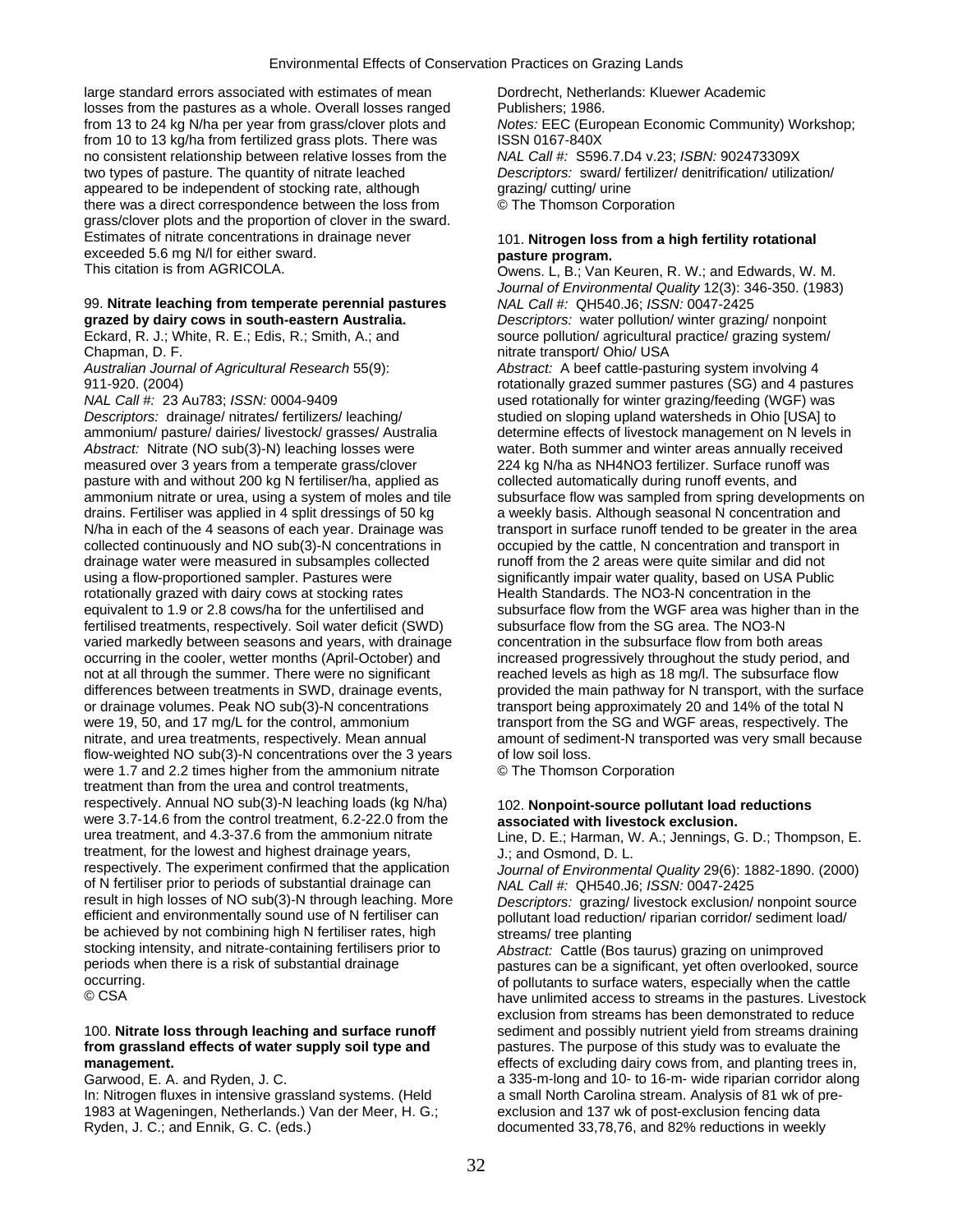nitrate+nitrite, total Kjeldahl nitrogen (TKN), total 106. **Offstream water and salt as management**  phosphorus (TP), and sediment loads, respectively, from **strategies for improved cattle distribution and**  the 14.9-ha pasture area adjacent to the fenced section of **subsequent riparian health.**  stream. Statistical analyses by t-tests and analysis of Dickard, M. L.; Momont, P. A.; DelCurto, T.; Rimbey, N. R.; variance suggested that the reductions in mean weekly Tanaka, J. A.; and McInnis, M. loads post-fencing were significant (P<0.05) for all *Eastern Oregon Agricultural Research Center: Annual*  pollutants except nitrate+nitrite. Thus, the results indicated *Report*: 65-72. (1998) that livestock exclusion and subsequent riparian vegetation *NAL Call #:* 100 Or3M no.991 establishment was effective at reducing pollutant export *Descriptors:* grazing/ water quality/ animal husbandry/ from an intensively grazed pasture. The cattle of cattle/ Oregon © The Thomson Corporation This citation is from AGRICOLA.

Weil, R. R. and Gilker, R. E. Wienhold, B. J.; Hendrickson, J. R.; and Karn, J. F. *Proceedings American Forage and Grassland Council* 13: *Journal of Soil and Water Conservation* 56(1): 302-306. (2004) 27-31. (2001) *NAL Call #:* SB193.F59 *NAL Call #:* 56.8 J822; *ISSN:* 0022-4561 *Descriptors:* dairy farming/ grazing/ pastures/ best *Descriptors:* grazing management/ microbe numbers/ This citation is from AGRICOLA. C/ soil quality

## stream bank stabilization and water quality BMP.

Blacksburg, Va.: Virginia Polytechnic Institute and State

*NAL Call #:* ViBlbV LD5655.V855-1996.S544<br>This citation is from AGRICOLA.

water source (i.e., water trough) in reducing stream bank erosion and fostering water quality improvements. This 108. **Patterns and simulation of soil water under**  study was conducted on two commercial cow-calf **different grazing management systems in central**<br> **different grazing management systems in central**<br> **Alberta. Alberta.** operations in southwest Virginia which used rotational **Alberta.**  stocking. When given the choice, cattle were observed to Mapfumo, E.; Chanasyk, D. S.; and Baron, V. S.<br>drink from a water trough 92% of the time, compared to the Canadian Journal of Soil Science 83(5): 601-614. (2003) drink from a water trough 92% of the time, compared to the *Canadian Journal of Soil Science* 83(5): 6<br>
time which they spent drinking from the stream Stream **NAL Call #: 56.8 C162; ISSN: 0008-4271** time which they spent drinking from the stream. Stream *NAL Call #:* 56.8 C162; *ISSN:* 0008-4271 bank erosion was reduced by 77% due to installation of the *Descriptors:* VB2000 model: mathematical and computer<br>Alternative water source, Concentrations of total suspended techniques/ versatile soil moisture budget model alternative water source. Concentrations of total suspended techniques/ versatile soil moisture budget model:<br>solids total nitrogen, and total phosphorus reduced by 90 mathematical and computer techniques/ neutron moisture solids, total nitrogen, and total phosphorus reduced by 90. 54, and 81%, respectively when an alternative water source probe: field equipment/ soil water measurement: applied was provided. Similar reductions were observed in and field techniques/ daily volumetric soil water content/<br>
concentrations of fecal coliform and fecal streptococcus evapotranspiration rates/ forage systems/ grazing concentrations of fecal coliform and fecal streptococcus. evapotranspiration rates/ forage systems/ grazing Concentrations of dissolved nutrients such as nitrate and management systems/ grazing systems/ grazing<br>
orthophosphorus, however, were adversely affected by extractments: rotational grazed, ungrazed/ input data errors/ orthophosphorus, however, were adversely affected by entitled treatments: rotational grazed, ungrazed/ input data installation of the BMP. The study results clearly indicate model errors/ overall modeling efficiency/ paddo installation of the BMP. The study results clearly indicate model errors/ overall modeling efficiency/ paddo<br>that off-stream water sources for grazing cattle are effective propagation errors/ soil water: content, patterns that off-stream water sources for grazing cattle are effective propagation errors/ soil water: content, patterns<br>RMPs for reducing the loss of sediment and sediment-<br>Abstract: A study was conducted at the Lacombe BMPs for reducing the loss of sediment and sediment- *Abstract:* A study was conducted at the Lacombe bound pollutants to adjacent streams without resorting to

## 103. **Nutrient losses from management intensive** 107. **Pasture management influences on soil properties in the northern Great Plains.**

management practices/ Maryland mixed grass prairie/ N mineralization/ North Dakota/ organic

*Abstract:* The effect of management practices associated 104. **Off-stream water sources for grazing cattle as a** with livestock grazing on soil properties are largely Sheffield, Ronald Erle<br>Blacksburg, Va : Virginia Polytechnic Institute and State<br>Blacksburg, Va : Virginia Polytechnic Institute and State<br>exclosure, a moderately grazed native vegetation pasture University, 1996.<br>Notes: Thesis (M.S.): Bibliography: leaves 147-153. stocked at 2.6 ha (6.4 ac) steer-1, a heavily grazed native<br>Notes: Thesis (M.S.): Bibliography: leaves 147-153. vegetation pasture stocked at 0.9 ha ste *Notes:* Thesis (M.S.); Bibliography: leaves 147-153. vegetation pasture stocked at 0.9 ha steer-1 and a fe<br> *NAL Call #:* ViBlbV LD5655 V855-1996 S544 crested wheatgrass (Agropyron cristatum L. Gaertn.) pasture stocked at 0.9 ha steer-1 near Mandan, North Dakota. The three native vegetation pastures were 105. **Off-stream water sources for grazing cattle as a**<br> **established in 1916 and the crested wheatgrass pasture**<br> **stream bank stabilization and water quality BMP.**<br>
Sheffield, R. E.; Mostaghimi, S.; Vaughan, D. H.; Colli Descriptors: stream erosion/ range management/ beef<br>cattle/ drinking/ water supply/ water troughs/ erosion<br>control/ water quality/ rotational grazing/ best management<br>practices/ Virginia<br>Abstract: A multi-disciplinary stud

stream bank fencing. forage and grazing systems on soil water content. Four<br>This citation is from AGRICOLA. This citation is from AGRICOLA. forages used in the study were alfalfa (Medicago sativa L.), a mixture of meadow bromegrass (Bromus riparius L.) and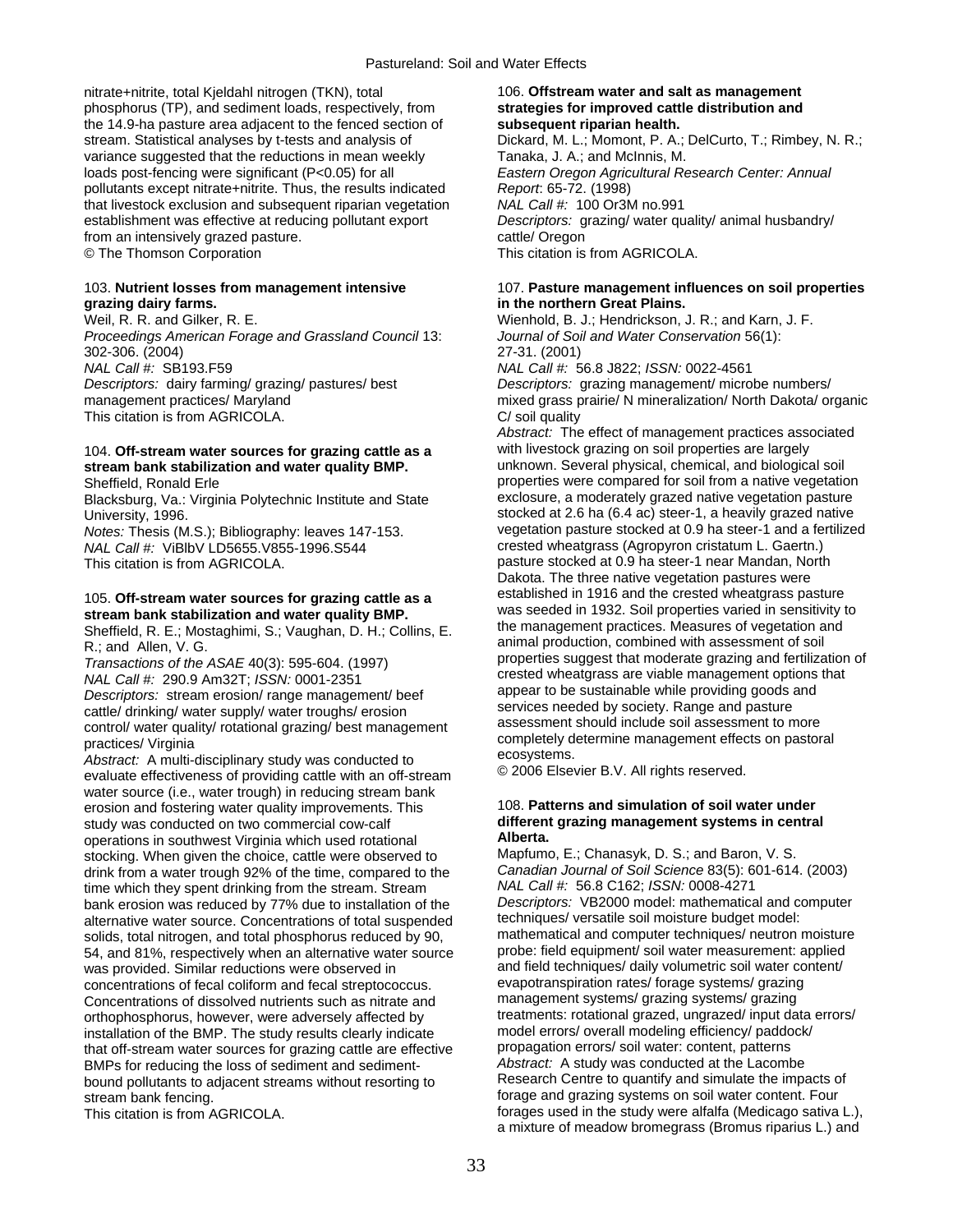alfalfa, an annual pasture and an old grass pasture that coli contamination from beef-cattle-grazed pastures may be was composed of mainly quackgrass (Elytrigia repens L.), to develop or encourage non-riparian shade and to provide smooth bromegrass (Bromus inermis L.) and Kentucky cattle with an alternative water supply away from the bluegrass (Poa pratensis L.). Within each 1.2-ha paddock stream. were two grazing treatments: rotational grazed and  $\heartsuit$  CSA ungrazed. Soil water measurements to a 65-cm depth were conducted between May and October of 1999 and 2000 110. **The potential of off-stream livestock watering to**  using a neutron moisture probe. Total soil water was **reduce water quality impacts.**<br>affected by forage species more than grazing. Actual Godwin, Derek C. and Miner, J. Ronald affected by forage species more than grazing. Actual evapotranspiration rates were 3-4 mm d-1 in both years. *Bioresource Technology* 58(3): 285-290. (1996) Simulation of daily volumetric soil water content (%) for *NAL Call #:* TD930.A32; *ISSN:* 0960-8524<br>
each year was conducted using the Versatile Soil Moisture *Descriptors:* animal enterprises/ animal hus each year was conducted using the Versatile Soil Moisture *Descriptors:* animal enterprises/ animal husbandry/ animal grazed annual and ungrazed annual treatments. During systems/ livestock grazing/ manure management/ off<br>
calibration year of 1999, the overall modeling efficiency stream livestock watering/ off stream watering device (EF) was 0.58 while, during the evaluation year it was 0.43. pollution/ water quality  $F$ urther, simulations for alfalfa were better than those for  $\overline{B}$  Abstract: Small comm Further, simulations for alfalfa were better than those for *Abstract:* Small commercial and non-commercial animal annual treatments. These EF values are relatively low enterprises (SCAEs) are often located in suburban indicating substantial discrepancies between observed and watersheds. Such operations raise a small number of simulated results, which could have been attributed to a animals on a few acres and have potential water quality<br>combination of input data errors, model errors and and any animacts from their manure management. A typical p combination of input data errors, model errors and impacts from their manure management. A typical pollution<br>abatement practice includes fencing livestock from streams

## **unfenced streams of the Georgia Piedmont, USA.** An alternative is to provide off-stream watering areas

Franklin, Dorcas H.; Andrae, John G.; Radcliffe, David E.; demonstrated that off-stream watering areas are an Mccann, Mark A.; Kuykendall, Holli A.; Hoveland, Carl S.; effective alternative to stream fencing. They reduce the and Calvert, Vaughn H. time animals spend at the stream under small acreage

Athens, GA (USA), 25-27 Apr 2005; *ISBN:* 0935835091 watering systems are inconvenient or expensive. *Descriptors:* pathogenic bacteria/ microbial contamination/ © The Thomson Corporation biological pollutants/ sediment pollution/ water resources/ water quality/ water supply/ agricultural pollution/ sediment 111. Quality of runoff from plots with simulated transport/ phosphorus/ environmental effects/ stream **grazing.**  (Enterobacteriaceae) (Escherichia)/ sediment T.; and Dunn, L. contamination/ pastures/ cattle/ animal wastes/ agricultural *Journal of the American Water Resources Association* runoff/ storm runoff/ grazing/ surface water/ sediment load/  $36(5)$ : 1063-1074. (2000)<br>pollution load/ Escherichia coli/ USA, Georgia  $NAL \text{ Call } \#$ : GB651.W31! pollution load/ Escherichia coli/ USA, Georgia *NAL Call #:* CB651.W315; *ISSN:* 1093-474X<br>Abstract: Contamination of unfenced streams with *Descriptors: runoff/ grazing/ livestock/ nonpoi* phosphorus, sediments, and pathogenic bacteria from sources/ pastures/ nutrients/ agriculture/ nitrogen/<br>cattle activity may be affected by the availability of shade bothosphorus/ livestock (see also individual animals cattle activity may be affected by the availability of shade phosphorus/ livestock (see also individual animals)/<br>and alternative water sources. The objectives of this study pollution (nonpoint sources)/ land (grass and pa were to evaluate water quality in two streams draining tall **USA, Kentucky**<br>
fescue/bermudagrass pastures with different shade **Abstract**: Graze fescue/bermudagrass pastures with different shade *Abstract:* Grazed pastures represent a potential source of distributions, and to quantify the effects of alternative water nonpoint pollution. In comparison to other nonpoint sources<br>sources on stream water quality. Loads of DRP, TP, and entity equipment of the lands), relatively sources on stream water quality. Loads of DRP, TP, and (e.g., row-cropped lands), relatively little information exists<br>TSS were measured during storm flow, and loads of DRP, regarding possible magnitudes of nutrient losses TSS were measured during storm flow, and loads of DRP, regarding possible magnitudes of nutrient losses from TP, TSS, and E.coli were measured every 14 d during base or a regard pasture how those losses are affected by TP, TSS, and E.coli were measured every 14 d during base grazed pasture, how those losses are affected by<br>flow in two streams located in the Piedmont region of management variables and how the losses can b flow in two streams located in the Piedmont region of management variables, and how the losses can be<br>Georgia. Our results showed that grazing cattle in pastures minimized. The objective of this study was to meas Georgia. Our results showed that grazing cattle in pastures minimized. The objective of this study was to measure<br>with unfenced streams contributed significant loads of DRP, concentrations of nitrogen (N), phosphorus (P), with unfenced streams contributed significant loads of DRP, concentrations of nitrogen (N), phosphorus (P), and solids<br>TP, TSS, and E. coli to surface waters (p<0.01). Although in runoff from fescue plots and relate those storm flow was similar in both streams, loads of DRP, TP, to simulated forage management strategy. The study was and TSS were larger (p< 0.08) in the pasture with the conducted at the University of Kentucky Maine Chance<br>smaller amount of non-riparian shade. Water trough<br>Agricultural Experiment Station north of Lexington Plots smaller amount of non-riparian shade. Water trough Agricultural Experiment Station north of Lexington. Plots availability significantly decreased (p< 0.08) base flow  $(2.4 \text{ m})$  wide by 6.1 m long) were constructed and availability significantly decreased (p< 0.08) base flow (2.4 m wide by 6.1 m long) were constructed and<br>- loads of TSS and E. coli in both streams. Our results extract he established in Kentucky 31 fescue (Festuca arung loads of TSS and E. coli in both streams. Our results established in Kentucky 31 fescue (Festuca arundinacea<br>Indicate that possible BMPs to reduce P. sediment, and E. Schreb ) to represent pasture. The experimental treatme

operated pasture pump/ biobusiness/ conventional watering stream livestock watering/ off stream watering device/

propagation errors in output.<br>
© The Thomson Corporation errors abatement practice includes fencing livestock from streams<br>
and providing an off-stream watering area. However, if and providing an off-stream watering area. However, if there is a large stream to land area ratio, this practice 109. **Phosphorus, sediment, and E. coli loads in** becomes very costly for implementation and maintenance. Byers, Harris L.; Cabrera, Miguel L.; Matthews, Monte K.; without fencing to lure animals from the stream. This project In: Proceedings of the 2005 Georgia Water Resources grazing conditions. In addition, an animal-operated pasture Conference. Hatcher, K. J. (eds.) pump was demonstrated to be a viable off-stream watering Athens, GA: University of Georgia Institute of device. The animal-operated tested pump pulled water from Ecology; 2005. the creek and held the water in a small basin accessible to *Notes:* Conference: 2005 Georgia Water Resources Conf., the animals. It is a usable alternative where conventional

Edwards, D. R.; Hutchens, T. K.; Rhodes, R. W.; Larson, B.

*Descriptors:* runoff/ grazing/ livestock/ nonpoint pollution pollution (nonpoint sources)/ land (grass and pasture)/

in runoff from fescue plots and relate those measurements Schreb.) to represent pasture. The experimental treatments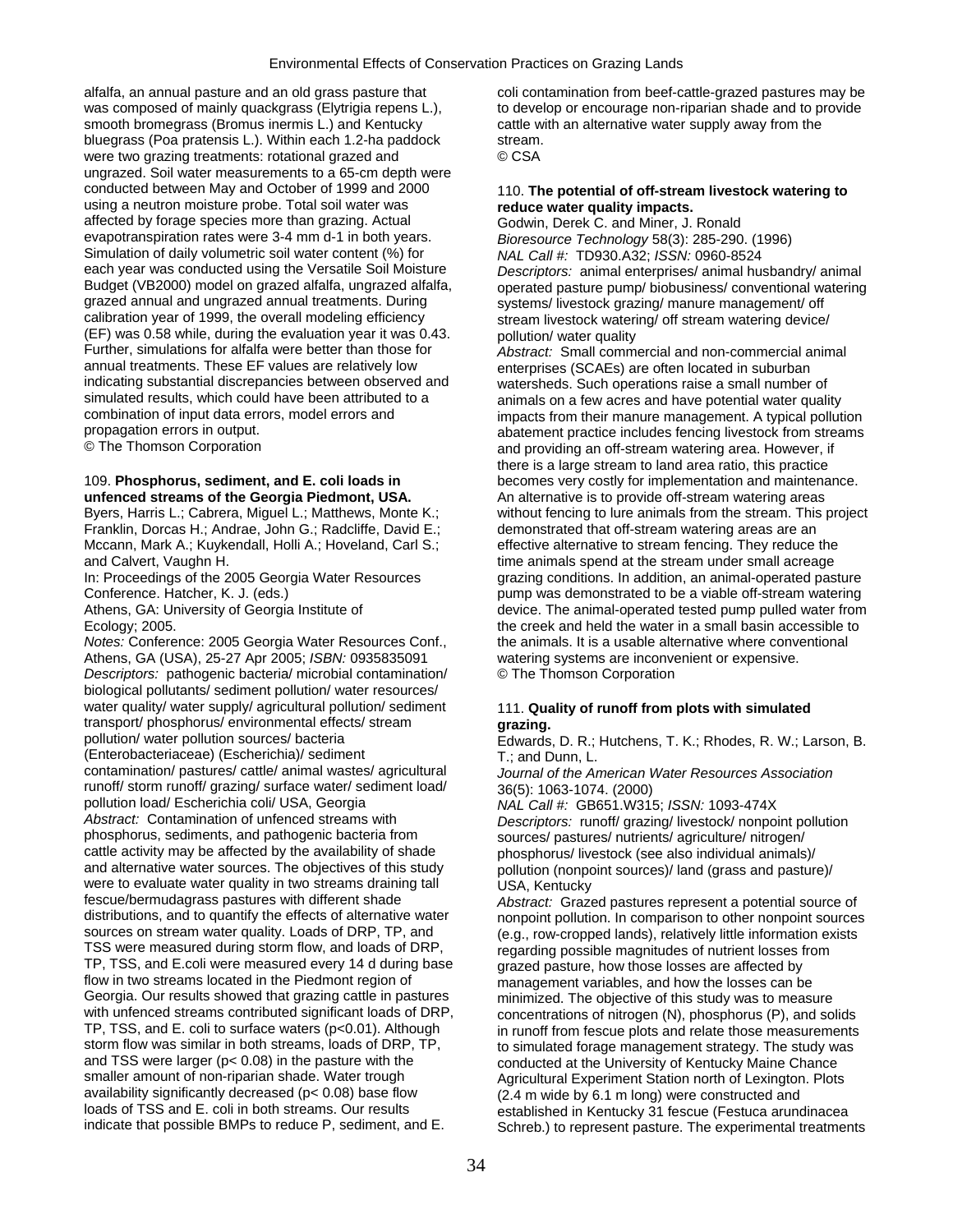applied to the plots varied in terms of forage height and statistics against optimal values. The evaluation indicated material applied (none, manure, or manure and urine). that the model under-predicted surface runoff from the Runoff was sampled for six simulated rainfall events watersheds in both the years.<br>Applied over the summer of 1997 and analyzed for nitrate N CAB International/CABI Publishing applied over the summer of 1997 and analyzed for nitrate N (NO sub(3)-N), ammonia N (NH sub(3)-N), total Kjeldahl N (TKN), ortho-P (PO sub(4)-P), total P (TP), and total 113. **Rapid intrinsic rates of amino acid biodegradation**  dependence on the date of simulated rainfall with generally **strategy.**<br>
higher concentrations measured when simulated rainfall **strategy**. D. followed relatively dry periods. The effects of forage height  $R$ ; and Edwards, A. C. and manure addition were mixed. Highest runoff N concentrations were associated with the greatest forage (July 2005) heights, whereas highest P concentrations occurred for the *NAL Call #:* S592.7.A1S6; *ISSN:* 0038-0717 least forage heights. Manure/urine addition increased runoff *Descriptors:* agricultural soils/ grassland soils/ arable soils/ P concentrations relative to controls (no manure/urine) for amino acids/ biodegradation/ mineralization/ fertilizer both the greatest and least forage heights, but runoff N application/ grazing/ soil pH/ liming/ soil types/ soil<br>concentrations were increased only for the greatest forage microorganisms/ microbial activity/ biodiversity/ concentrations were increased only for the greatest forage microorganisms/ microbial activity/ biodiversity/ community<br>heights. These findings indicate that runoff N and P is at structure/ soil quality/ field experimentati least as sensitive to amount and proximity of preceding Scotland/ Wales<br>
rainfall and suggest that managing forage to stimulate Abstract: Amino rainfall and suggest that managing forage to stimulate *Abstract:* Amino acids represent one of the largest inputs<br>growth and plant uptake can reduce runoff of N.<br>of dissolved organic pitrogen to soil and consequently they growth and plant uptake can reduce runoff of N. of dissolved organic nitrogen to soil and consequently they<br>© CSA excle. The constitute a major component of the organic N cycle. The

## **from fescue grassland watersheds.** aim of this study was to evaluate in long-term field

Chanasyk, D. S.; Mapfumo, E.; and Willms, W. experiments the effect of fertilizer addition (N, P and K), *Agricultural Water Management* 59(2): 137-153. (2003) grazing, pH manipulation (lime addition), vegetation cover *NAL Call #:* S494.5.W3A3; *ISSN:* 0378-3774 and shifts (grassland versus arable) and drainage on the *Descriptors:* erosion/ grasslands/ grazing intensity/ losses mineralization of 14C-labelled amino acids in agricultural

Abstract: The topographic features of the foothills fescue irrespective of the tested soil type. The average (+/-SEM) grasslands in southern Alberta predispose them to runoff half-life of the amino acids in all soils (n=155) was<br>and soil loss via erosion. A study was conducted at Stavely calculated to be 2.3+/-0.5 h. The relative amount o and soil loss via erosion. A study was conducted at Stavely Research Station, Alberta to determine the runoff from acid-C partitioned into respiration (25% of total C) versus viz. ungrazed (or control), heavy (2.4 animal unit months management strategy. The rate of amino acid per hectare (AUM ha-1)) and very heavy (4.8 AUM ha-1) mineralization was shown to be slightly sensitive to soil pH, grazing. Total annual precipitation in 1998, 1999 and 2000 peaking at around pH(CaCl2) 5.0 with an approximate was 648, 399 and 263 mm, respectively. Surface runoff twofold reduction at the pH extremes (pH 3.8 and 6.4). We hydrographs indicated large summer storm runoff rates conclude that management regime has little effect on the from heavy grazed compared to other watersheds, but intrinsic rate of amino acid mineralization in agricultural large snow melt-induced runoff from very heavy grazed soils. We propose therefore that total microbial activity compared to other watersheds. Surface runoff rates rather than microbial diversity or community structure is measured from May and August ranged between 0 and 2.3 likely to be the key determinant governing amino acid mm per day in 1998, 0-0.2 mm per day in 1999, and 0-0.07 turnover in agricultural soils. mm per day in 2000. In all the years, the average rainfall This citation is from AGRICOLA. runoff was <10% of average daily precipitation on all three watersheds. In 2000, snow melt-induced runoff was 114. **Reducing environmental impacts of agriculture by measured in March. Total surface runoff for this month was 114. Reducing environmental impacts of agriculture by** 0.07, 8.5 and 3.7 mm for ungrazed, heavy and very heavy **decrease nitrate leaching from grazed pastures.**  watersheds, respectively. These accounted for 78, 96 and Di, H. J. and Cameron, K. C. 92% of total annual runoff from ungrazed, heavy and very *Agriculture, Ecosystems & Environment* 109(3-4): heavy watersheds, respectively. Surface runoff for 1999 <br>and 2000 was simulated using Soil Water Assessment Tool MAL Call #: S601.A34; ISSN: 0167-8809 and 2000 was simulated using Soil Water Assessment Tool *(SWAT)*, a continuous time distributed parameter model (SWAT), a continuous time distributed parameter model *Descriptors:* soil monolith lysimeter: field equipment/ conducted using data of 1998 and parameters adjusted fine particle suspension until the predicted and observed results were visibly close. *Abstract:* Nitrate (NO3-) leaching from intensively grazed Evaluation of the model was conducted using statistical pasture systems, e.g. dairy farming, is of increasing<br>
partition of the major source enter the major source enter the major source enter the major source criteria that included calculations of average error (AE), environmental concern worldwide. The major source of the<br>
residual mean square (RMS), coefficient of residual mass<br>
NO3- leached in grazed pastures is the pitrogen residual mean square (RMS), coefficient of residual mass NO3- leached in grazed pastures is the nitrogen (N)<br>(CRM) and modelling efficiency (EF), and comparing these entired in the urine from the grazing animal. The of

# in soils are unaffected by agricultural management

Jones, D. L.; Kemmitt, S. J.; Wright, D.; Cuttle, S. P.; Bol,

Soil Biology and Biochemistry 37(7): 1267-1275.

structure/ soil quality/ field experimentation/ England/

constitute a major component of the organic N cycle. The effect of agricultural management on the rate of amino acid 112. **Quantification and simulation of surface runoff** turnover in soil, however, remains largely unknown. The from soil/ meltwater/ precipitation/ runoff/ simulation topsoils. Our results showed that the intrinsic rate of amino models/ topography/ watersheds acid mineralization was rapid for all management regimes, small grassland watersheds under three grazing intensities, biomass production (75% of total C) was also unaffected by

# using a fine particle suspension nitrification inhibitor to

environmental impact/ grazed pasture/ agronomic benefit/

returned in the urine from the grazing animal. The objective of this study was to use undisturbed soil monolith lysimeters to quantify the effectiveness of treating a grazed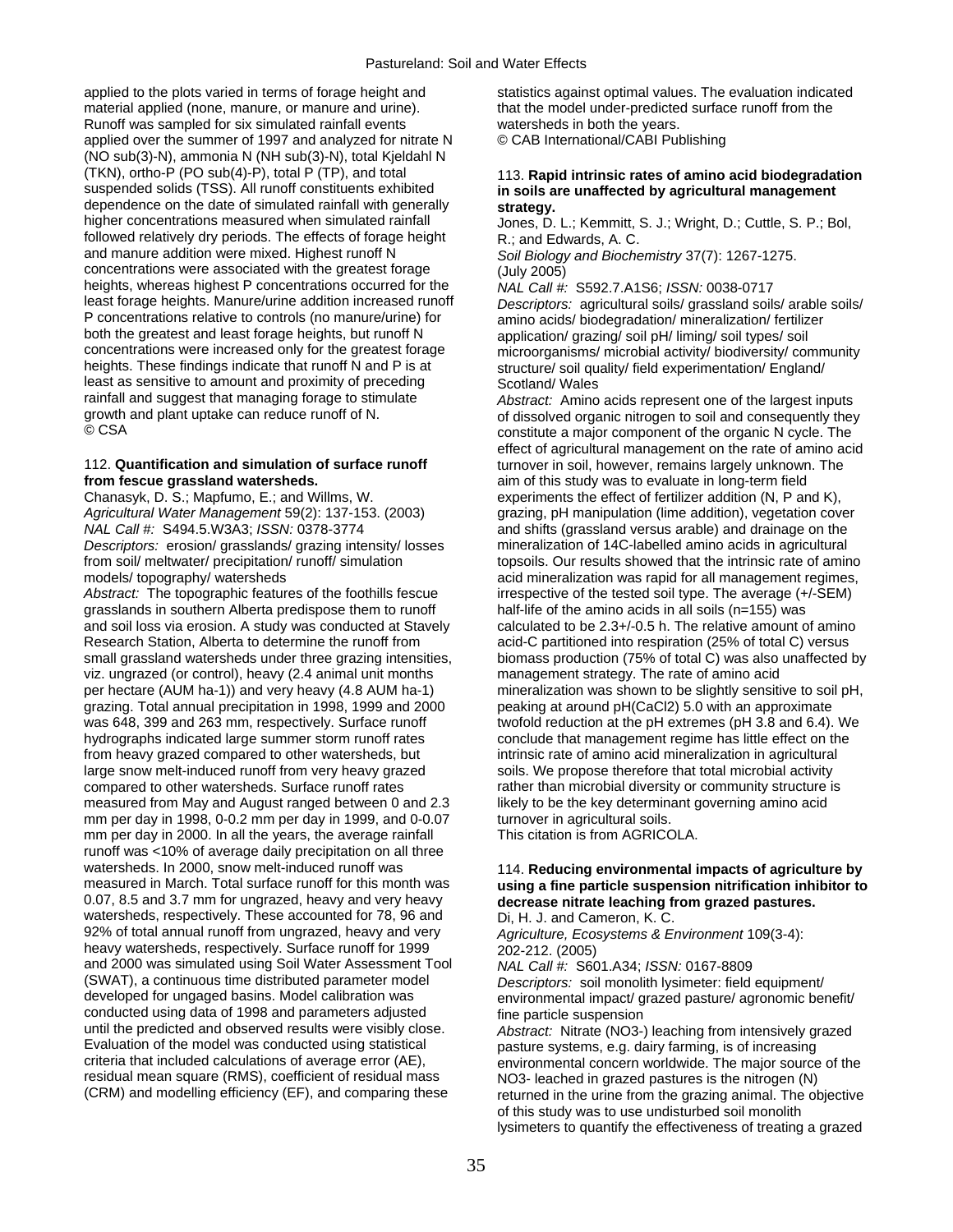pasture soil with a fine particle suspension (FPS) concentrations resulting from high-fertility, high-stocking nitrification inhibitor, dicyandiamide (DCD), in decreasing density grazing systems, including an option to continue NO3- leaching losses from a deep sandy soil with a mixture grazing.<br>of perennial ryegrass (Lolium perenne L.) and white clover © The Thomson Corporation of perennial ryegrass (Lolium perenne L.) and white clover (Trifolium repens L.) pasture. The application of DCD as a FPS at 10 kg ha(-1) in autumn (May) and late winter 116. **Responses of fecal coliform in streamwater to four** (August) decreased NO3--N leaching from 134 kg N ha(-1) **grazing strategies.**  reduction) from the dairy cow urine N applied in the autumn  $H. R$ ; and Marx, D. B.<br>(May) at the rate of 1000 kg N ha(-1). This reduced the *Journal of Range Man* annual average NO3--N concentration under the urine patch from 43 mg NO3--N L-1 a: *CAL CAL THA* is a must a: *R* Deniminal *R* Deniminal *R* Deniminal *R* Deniminal *R* Deniminal *R* Deniminal *R* Deniminal *R* Denimina DCD FPS also reduced Ca2+ leaching by 51% and Mg2+ *Descriptors:* bacteria/ water/ contamination/ livestock leaching by 31%. In addition, herbage dry matter yield in distribution/ pastures/ watersheds/ pollution<br>the urine patch areas was increased by 33%, from 15.3 t Abstract: Concentration and loadings (outp ha(-1) year(-1) without DCD to 20.3 t ha(-1) year(-1) when  $1 \text{ km-2}$  of fecal coliform (FC) indicator bacteria were<br>DCD was applied at 10 kg ha(-1). However, DCD applied at measured from 1979 through 1984 in streamflow fr 5 kg ha(-1) (May and August) did not provide significant forested watersheds under the following range<br>environmental and agronomic benefits under the management strategies: (A) no grazing: (B) gra environmental and agronomic benefits under the management strategies: (A) no grazing; (B) grazing without experimental conditions. Results from this study when experiment for livestock distribution; (C) grazing with experimental conditions. Results from this study when management for livestock distribution; (C) grazing with compared with those reported previously show that DCD, management to obtain livestock distribution, and (D) compared with those reported previously show that DCD,<br>when applied as a FPS at 10 kg active ingredient ha(-1), is example and with management to obtain livestock distribu when applied as a FPS at 10 kg active ingredient ha(-1), is grazing with management to obtain livestock distribution<br>just as effective in reducing NO3- leaching in grazed and cultural practices to increase forage. Both FC just as effective in reducing NO3- leaching in grazed endical practices to increase forage. Both FC<br>pasture soils, as when it is applied as a solution. (c) 2005 concentration (number/100 ml) and instantaneous pasture soils, as when it is applied as a solution. (c) 2005 concentration (number/100 ml) and instantaneous loadings<br>Elsevier B.V. All rights reserved. Elsevier B.V. All rights reserved. <br>
© The Thomson Corporation entity and the strategies, seasons, and water (© The Thomson Corporation entity and water vears Differences among strategies for mean

*NAL Call #:* QH540.J6; *ISSN:* 0047-2425 were different for each season with winter < summer < *Descriptors:* haying: applied and field techniques/ rotational snowmelt runoff. A definite relationship was established grazing: applied and field techniques/ alternative between the presence of cattle on the pastures and FC management practices/ groundwater/ high fertility high concentrations. Elevated FC counts in strategy D stocking density grazing systems/ small watersheds watersheds and loadings in excess of 108 organisms day-1 *Abstract:* In some high-fertility, high-stocking-density km-2 in the winter season provide evidence that organisms grazing systems, nitrate (NO3) leaching can be great, and live into and through the winter period in animal feces, ground water NO3-N concentrations can exceed maximum sediment, and soil. Results provide evidence that livestock contaminant levels. To reduce high N leaching losses and removal may not provide an immediate solution to elevated concentrations, alternative management practices need to levels of FC in streamwater. be used. At the North Appalachian Experimental Watershed © The Thomson Corporation near Coshocton, OH, two management practices were studied with regard to reducing NO3-N concentrations in 117. **Restricting the grazing time of cattle to decrease**<br>ground water. This was following a fertilized, rotational **by a propriet of propriet and E**, coli losses in grazing management practice from which ground water **flow from cropland.**<br>NO3-N concentrations exceeded maximum contaminant McDowell, R. W.: Dre levels. Using four small watersheds (each approximately I Paton, R. J.<br>ha), rotational grazing of a grass forage without N fertilizer *Australian J* being applied and unfertilized grass forage removed as hay *NAL Call #:*  56.8 Au7; *ISSN:* 0004-9573<br>were used as alternative management practices to the *Descriptors: Escherichia coli/ grazing/ pa* previous fertilized pastures. Ground water was sampled at pasture/ treading<br>spring developments, which drained the watershed areas, *Abstract:* This str spring developments, which drained the watershed areas, *Abstract:* This study investigated the effects of grazing<br>over a 7-yr period. Peak ground water NO3-N<br>management of brassica crops during winter on soil over a 7-yr period. Peak ground water NO3-N management of brassica crops during winter on soil<br>Concentrations before the 7-yr study period ranged from 13 bhysical properties and sediment, phosphorus (P), a concentrations before the 7-yr study period ranged from 13 physical properties and sediment, phosphorus (P), and E.<br>to 25.5 mg L-1. Ground water NO3-N concentrations coli loss via overland flow. Dairy cows were allowed eit to 25.5 mg L-1. Ground water NO3-N concentrations coli loss via overland flow. Dairy cows were allowed either<br>progressively decreased under each watershed and both unrestricted grazing grazing restricted to 3 h, or no graz progressively decreased under each watershed and both unrestricted grazing, grazing restricted to 3 h, or no grazing.<br>Treading in the unrestricted treatment decreased soil bulk alternative management practices, ground water NO3-N density and saturated hydraulic conductivity (Ksat), and concentrations ranged from 2.1 to 3.9 mg L-1. Both grazing increased surface roughness, loads and concentrations of and haying, without N fertilizer being applied to the forage, suspended sediment, and E. coli and P loss in overland<br>were similarly effective in reducing the NO3-N levels in flow relative to the ungrazed treatment. Only bu were similarly effective in reducing the NO3-N levels in flow relative to the ungrazed treatment. Only bulk density<br>ground water. This research shows two management was different in the restricted compared with the ungraze ground water. This research shows two management was different in the restricted compared with the ungrazed<br>practices that can be effective in reducing high NO3-N<br>treatment. For total P, the mean load in overland flow from

Tiedemann, A. R.; Higgins, D.; Quigley, T. M.; Sanderson,

Journal of Range Management 40(4): 322-329. (1987)<br>NAL Call #: 60.18 J82; ISSN: 0022-409X

http://jrm.library.arizona.edu/data/1987/404/9tied.pdf Abstract: Concentration and loadings (output, number daymeasured from 1979 through 1984 in streamflow from 13 years. Differences among strategies for mean concentrations were  $A < C = B < D$ . For instantaneous 115. **Reduction of nitrate leaching with haying or** loadings, significant differences were A < C, B or D; and C **grazing and omission of nitrogen fertilizer.** < D. FC concentration were the same for winter and for Owens, L. B. and Bonta, J. V. Solution of seasons but concentration of both were *Journal of Environmental Quality* 33(4): 1230-1237. (2004) significantly lower than during the summer period. Loadings

# phosphorus, sediment and E. coli losses in overland

McDowell, R. W.; Drewry, J. J.; Muirhead, R. W.; and

Australian Journal of Soil Research 43(1): 61-66. (2005) Descriptors: Escherichia coli/ grazing/ particulate P/

Treading in the unrestricted treatment decreased soil bulk treatment. For total P, the mean load in overland flow from the unrestricted grazing treatment after grazing was 3.31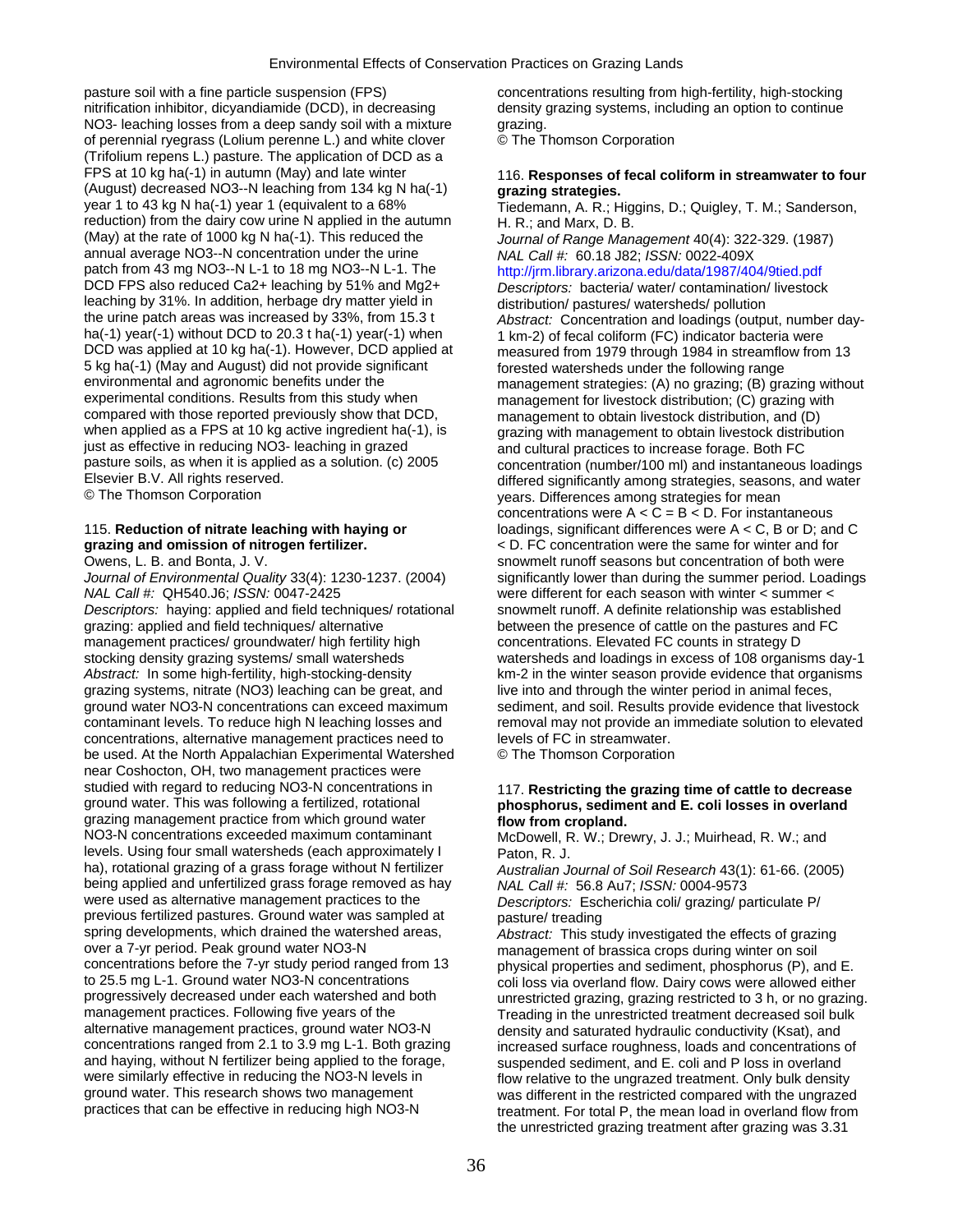mg/plot compared with restricted grazing (0.74 mg/plot) and a barley/Pika triticale mixture and two perennials: Carlton ungrazed (0.76 mg/plot) treatments, with most of the smooth bromegrass and Paddock meadow bromegrass<br>
increase in particulate form. E. coli concentrations only (Bromus riparius)] and three grazing intensities (light, exceeded water quality guidelines in the first event after medium and heavy) were studied, each replicated four grazing, and only in the unrestricted grazing treatment. We times. Total annual runoff was dominated by snowmelt. found that restricting grazing on forage crops during winter Generally runoff volumes, sediment yields, sediment ratios was beneficial for minimising contaminant loss. © CSIRO and runoff coefficients were all low. Bare ground increased 2005. with increasing grazing intensity and was significantly

Owens, L. B.; Edwards, W. M.; and Van Keuren, R. W.

*NAL Call #: 56.8 J822; ISSN: 0022-4561 Descriptors:* pastures/ runoff/ sediment erosion/ grazing/ small watersheds/ cattle/ sediments/ erosion/ watersheds/ 120. **Seasonality of the soil biota of grazed and**  agricultural runoff/ USA, Ohio/ pasture/ pastures/ sediment **ungrazed hill grasslands.**  erosion/ grazing/ small watersheds Bardgett, R. D.; Leemans, D. K.; Cook, R.; and Hobbs, P. J.

*Abstract:* Grazing is an important land use in the humid, *Soil Biology and Biochemistry* 29(8): 1285-1294. (1997) eastern U.S. When the grass is dormant, late fall through *NAL Call #:* S592.7.A1S6; *ISSN:* 0038-0717 early spring, the land is most vulnerable to the pressures of *Descriptors:* animals and man/ disturbance by man/ livestock. Runoff and sediment losses from a small commercial activities/ ecology/ habitat/ terrestrial habitat/ pastured watershed (WS) in eastern Ohio have been land and freshwater zones/ Palaearctic Region/ Europe/ studied for 20 years. In Period 1, a beef cow herd grazed it United Kingdom/ Nematoda: farming and agriculture/ cattle rotationally during the growing season for 12 years and was grazing effects on hill grassland soil communities/ fed hay in this WS during the dormant season (high animal community structure/ grassland soil habitat/ grassland/ soil density with feeding). During the next 3 years of this study community structure/ soil habitat/ grasslands/ Wales/ (Period 2), there was summer rotational grazing only. There Snowdonia National Park/ grassland soil community was no animal occupancy on this WS during the last 5 structure/ effects of cattle grazing/ Nematoda/ helminths/ years (Period 3). Annual runoff was more than 10% of invertebrates/ nematodes precipitation during Period 1 (120 mm) and less than 2% © The Thomson Corporation during Periods 2 and 3 (14 and 6 mm, respectively). The decrease in annual sediment loss was even greater with 121. **Sediment and nutrient losses from an unimproved,**  the change in management, yielding 2259, 146, and 9 **all-year grazed watershed.**<br>
kg/ha for the three respective periods. Over 60% of the soil Owens L. B. Edwards, W. N. kg/ha for the three respective periods. Over 60% of the soil Cowens, L. B.; Edwards, W. M.; and Van Keuren, R. W.<br>Iournal of Environmental Quality 18(2): 232-238, (1989) In response to weather inputs, there was considerable seasonal and annual variation in runoff and soil loss within seasonal and annual variation in runoff and soil loss within *Descriptors:* nutrients/ water quality/ nutrient loss/ pasture/ from three adjacent watersheds with summer-only grazing  $\overline{O}$ hio/ sedimentation/ effects on/ Ohio<br>supported the conclusion that the increased runoff and *Abstract:* A common practice for graz supported the conclusion that the increased runoff and *Abstract:* A common practice for grazing land in the humid, erosion during Period 1 resulted from the non-rotational, erosion during Period 1 resulted from the non-ro erosion during Period 1 resulted from the non-rotational, eastern USA is continuous grazing with little or no fertilizer<br>winter feeding on pastures. When the management was use. Concentrations and transport of nutrients fr winter feeding on pastures. When the management was use. Concentrations and transport of nutrients from a 28-ha<br>changed, the impacts of the previous treatment were not unimproved grassed watershed were assessed in eastchanged, the impacts of the previous treatment were not end improved grassed watershed were assessed in east-<br>long lasting, changing within a year. long lasting, changing within a year.<br>
© CSA (Ros taurus) berd grazing during the CSA

# **rainfall as influenced by forage type and grazing <b>Nutrient Concentrations remained low during all three**

Gill, S. I.; Naeth, M. A.; Chanasyk, D. S.; and Baron, V. S. increased with all-year grazing. All-year cattle Canadian Journal of Soil Science 78(4): 699-706. (1998) grazing/feeding on an unimproved pasture in this area *Canadian Journal of Soil Science* 78(4): 699-706. (1998)<br>NAL Call #: 56.8 C162; ISSN: 0008-4271

*Descriptors:* runoff/ sediment yield/ erosion/ grasslands/ water quality from nutrient concentrations or transport. meltwater/ rain/ forage/ fodder plants/ barley/ triticale/ © CSA grazing

*Abstract:* A study to examine the runoff and sediment yields of annual and perennial forages in central Alberta, Canada, was initiated in 1994. Runoff and sediment yield were quantified under snowmelt and rainfall events for two seasons. Rainfall simulation was used to further examine runoff under growing season conditions. Four forage treatments [two annuals: Pika triticale (x Triticosecale) and

(Bromus riparius)] and three grazing intensities (light, © 2006 Elsevier B.V. All rights reserved. Greater in annuals than perennials for all grazing intensities. Litter biomass decreased with increasing grazing intensity 118. **Runoff and sediment losses resulting from winter** and was generally similar in all species for both years at **feeding on pastures.**<br>
Owens, L. B.: Edwards, W. M.: and Van Keuren, R. W. **Frame and rainfall simulation corroborated those under natural rainfall** *Journal of Soil and Water Conservation* 52(3): conditions and generally indicated the sustainability of 194-197. (1997)<br>  $194-197$ . (1997)<br>  $194-197$ . (1997)<br>  $194-197$ . (1997)<br>  $194-197$ . (1997)<br>  $194-197$ . (1997)

Journal of Environmental Quality 18(2): 232-238. (1989)<br>NAL Call #: QH540.J6; ISSN: 0047-2425 grazing/ watersheds/ livestock/ agricultural pollution/ USA, yr with a 17-cow beef (Bos taurus) herd grazing during the summer months only, and for an additional 6-yr period with 119. **Runoff and sediment yield from snowmelt and** all-year grazing with hay being brought in for winter feed. **intensity. intensity. grazing levels. An exception was K concentration, which** would not be expected to produce degradation of stream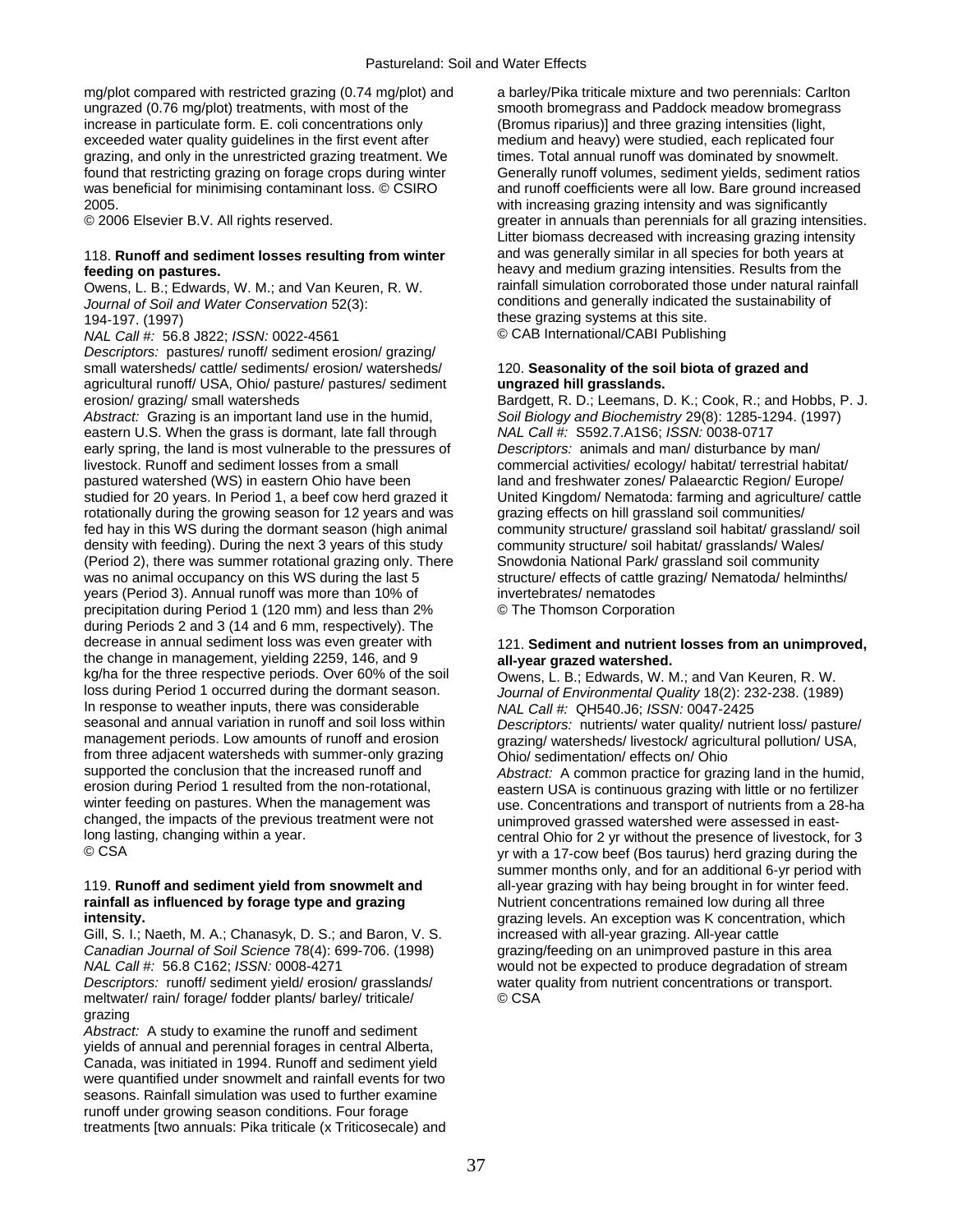*Journal of Soil and Water Conservation* 51(1): maximum soil water deficit were used to estimate the

*NAL Call #:* 56.8 J822; *ISSN:* 0022-4561 average amount of this surplus, which was highest (97-201 grasslands/ pastures/ fences/ agricultural watersheds/ USA, regions of north-east and western Victoria and lowest (3-11 Ohio, Coshocton mm/year) in the warmer, lower rainfall regions of the

*Abstract:* Livestock induced sediment loss is one of the eastern Riverina and Esperance, Western Australia. Kikuyu potential detrimental impacts from grazing grasslands. Near in Western Australia achieved the largest increase in Sm Coshocton, Ohio, a 26-ha unimproved pasture watershed compared with annual pasture (55-71 mm), while increases was grazed year-around, and no fertilizer was applied. A due to phalaris were 18-45 mm, and those of native beef cow herd had access to the entire watershed area perennials were small and variable. Long-term model including the small stream that originated within the simulations suggested rooting depth was crucial in watershed, i.e. there was no rotational grazing in the decreasing deep drainage, to about 50 mm/year for kikuyu pasture. Sediment loss via the stream was measured at the rooting to 2.5 m, compared with 70-200 mm/year for pasture. Sediment loss via the stream was measured at the base of the watershed. Following 7 years of this annuals rooting to only 0.8 m. Plantation blue gums dried management practice, the stream and the wooded areas on the soil profile to 5.25 m by an average of 400 mm more the sides of the stream were fenced so that the cattle no than kikuyu pasture, reducing the probability of winter longer had access to them. During the next 5 years, with surplus water to zero, and eliminating drainage below the the cattle fenced out of the stream, the annual sediment root zone. Widely spaced river red gums had a much concentration decreased by more than 50% and the smaller effect on water use, and would need to number at amount of soil lost decreased by 40%. Average annual soil least 14 trees per hectare to achieve extra soil drying of losses were reduced from 2.5 to 1.4 Mg/ha while annual about 50 mm over a catchment. Soil type affected water precipitation averages were similar during each use primarily through controlling the rooting depth of the management period. vegetation, but it also changed the partitioning of surplus

White, R. E.; Christy, B. P.; Ridley, A. M.; Okom, A. E.; use, but could have a positive effect on farm profitability<br>Murphy, S. R.; Johnston, W. H.; Michalk, D. L.; Sanford, P.; untrough increased livestock production per Murphy, S. R.; Johnston, W. H.; Michalk, D. L.; Sanford, P.; through increased livestock production per McCaskill M. R.; Johnson, J. R.; Garden, D. L.; Hall, D. J. improved persistence of perennial species. McCaskill, M. R.; Johnson, I. R.; Garden, D. L.; Hall, D. J. M.; and Andrew, M. H. © CAB International/CABI Publishing

*Australian Journal of Experimental Agriculture* 43(7/8): 907- 926. (2003) 124. **Short-term changes in soil nutrients and** 

*Descriptors:* Alfisols/ Aridisols/ fertilizers/ grassland **introduction of extensive management in upland sown**  management/ grasslands/ grazing/ natural grasslands/ **swards in Scotland, UK.** water balance/ soil water movement/ sown grasslands/ Hood, Kenny stocking rate/ Ultisols/ water deficit/ water use *Agriculture, Ecosystems & Environment* 106(4): *Abstract:* Eleven experimental sites in the Sustainable 331-344. (2005) Grazing Systems (SGS) national experiment were *NAL Call #:* S601 .A34; *ISSN:* 0167-8809 established in the high rainfall zone (HRZ, >600 mm/year) *Descriptors:* grazing management/ nutrient content/ of Western Australia, Victoria and New South Wales to vegetation biomass 2001. The effect of widely spaced river red gums of soil nutrients and vegetation biomass and quality to (Eucalyptus camaldulensis) in pasture, and of belts of reductions in grazing intensity are still unresolved. We plantation blue gums (E. globulus), was studied at 2 of the measured soil nutrients and the biomass and nutrient Chromosols and Sodosols, with different subsoil of extensive management treatments at three sites in permeabilities, to Hydrosols and Tenosols. The pasture Scotland, UK. Five unfertilised treatments, representing phalaris (Phalaris aquatica), redgrass (Bothriochloa macra) on existing sown perennial ryegrass/white clover swards.<br>
and annual ryegrass (Lolium rigidum), with subterranean One treatment was ungrazed (UN) and the others h and annual ryegrass (Lolium rigidum), with subterranean clover (Trifolium subterraneum) included. Management sward surface height treatments of 4 or 8 cm during two variables were set stocking v. rotational grazing, adjustable grazing season treatments, summer and autumn, within<br>stocking rates, and level of fertiliser input. Soil, pasture and each year in a factorial combination (4/4, stocking rates, and level of fertiliser input. Soil, pasture and animal measurements were used to set parameters for the A further treatment, representative of current more biophysical SGS pasture model, which simulated the long- intensive systems, received an annual total of 140 kg N

122. **Sediment losses from a pastured watershed** management on water use and movement, using as inputs **before and after stream fencing.** Management on water use and movement, using as inputs **before and after stream fenci before and after stream fencing. daily weather data for 31 years from selected sites** Owens, L. B.; Edwards, W. M.; and Van Keuren, R. W. **representing a range of climates**. Measurements of representing a range of climates. Measurements of mean 90-94. (1996) probability of surplus water occurring in winter, and the *Descriptors:* grazing/ sediment erosion/ livestock/ mm/year) for pastures in the cooler, winter-rainfall dominant © CSA water between runoff and deep drainage. Strongly duplex soils such as Sodosols shed 50% or more surplus water as 123. **SGS Water Theme: Influence of soil, pasture type** runoff, which is important for flushing streams, provided the **and management on water use in grazing systems** water is of good quality. Grazing method and pasture **across the high rainfall zone of southern Australia. management had only a marginal effect in increasing water**<br>White, R. F.: Christy, B. P.: Ridley, A. M.: Okom, A. F.: **use, but could have a positive effect on farm pr** 

# *NAL Call #:* 23 Au792; *ISSN:* 0816-1089 **vegetation biomass and nutrient content following the**

plant water relations/ rotational grazing/ soil types/ soil Marriott, Carol A.; Bolton, Geoffrey R.; Fisher, Julia M.; and

measure components of the water balance, and pathways *Abstract:* Agri-environmental policy changes promote more of water movement, for a range of pastures from 1997 to extensive grazing management but the temporal responses sites. The soil types tested ranged from Kurosols, content of vegetation over 5 years following the introduction types tested were kikuyu (Pennisetum clandestinum), different levels of extensive management, were established term effects of soil, pasture type, grazing method and ha(-1) plus maintenance P and K and was grazed by sheep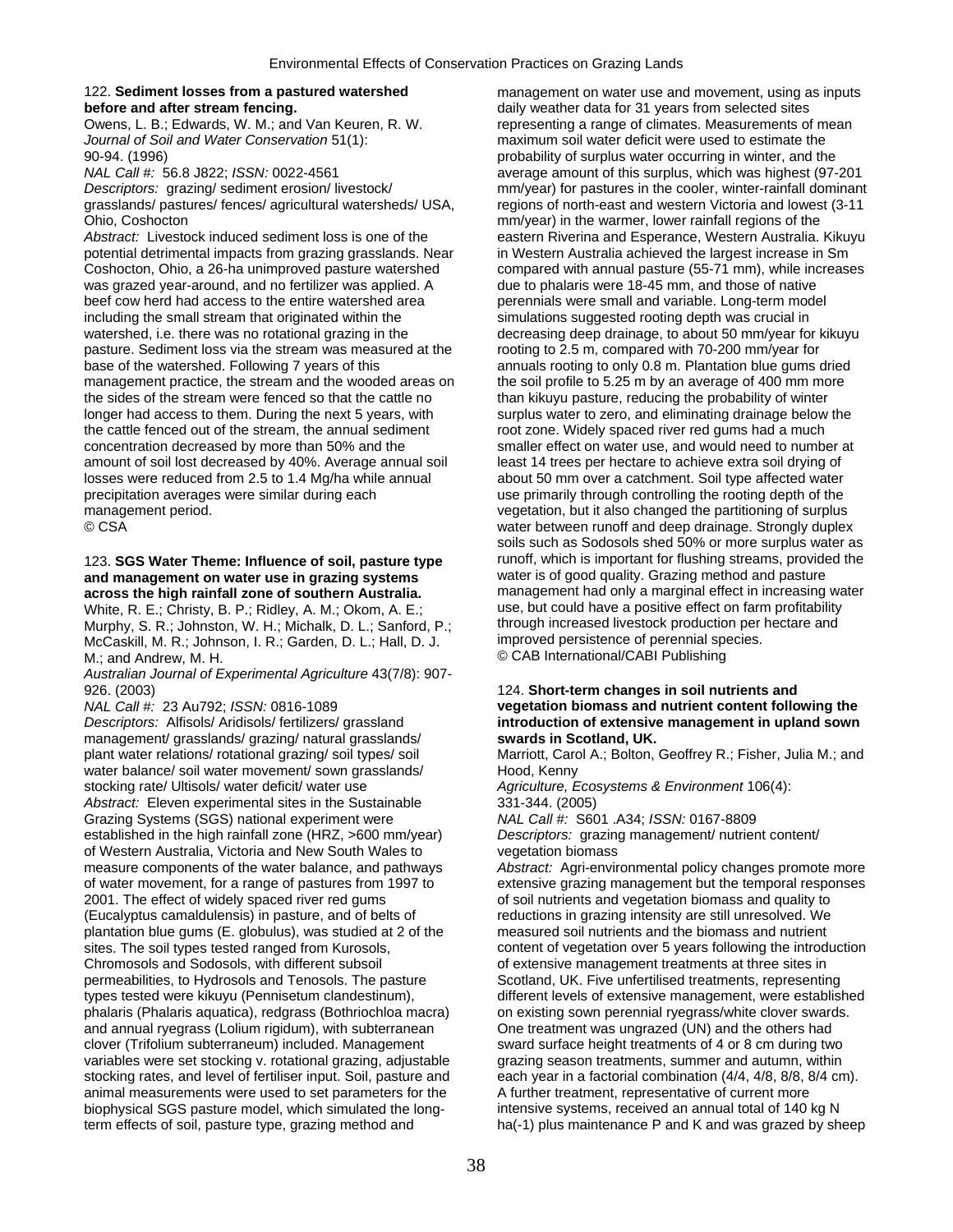to maintain a sward surface height of 4 cm (417). When 126. **Simulating transport of E. coli derived from faeces**  compared with more intensive management, there was little **of grazing livestock using the MACRO model.**  effect of 5 years of extensive management on soil nutrients McGechan, M. B. and Vinten, A. J. A. at any of the three sites. The extensive treatments created *Soil Use and Management* 20(2): 195-202. (2004) swards with different above-ground biomass during the *NAL Call #:* S590.S68; *ISSN:* 0266-0032 season, thus changing the balance between the litter and *Descriptors:* Escherichia coli/ feces/ sheep/ coliform excretal routes for the recycling of plant nutrients. When bacteria/ contaminants/ water pollution/ drainage water/ soil expressed relative to treatment 4F, the proportion of live dry water content/ soil pore system/ soil transport processes/ mass and N, P and K contents in sown species was on simulation models/ rain average higher in swards maintained at 4 cm in summer *Abstract:* Coliforms such as Escherichia coli and E. coli than at 8 cm, and there was evidence of a decline over time O157 are present in faeces deposited on the ground by in the latter treatments. The proportion of unsown species grazing livestock, which gives rise to environmental in live mass increased over time in the unfertilised concerns about the consequences of their transport in soil treatments, and the increase was most rapid in the water draining to rivers, lakes, groundwater, water supplies ungrazed treatment. Nutrient contents of the vegetation in and bathing waters. Following a similar study in relation to unfertilised swards were lower than those in fertilised slurry spreading (Soil Use and Management 2003; 19, 321-<br>swards, and changes over 5 years in the different 330), a two-stage approach was adopted to using the dualmanagement treatments differed between sites. However porosity contaminant transport model MACROto simulate nutrient contents remained above levels that could processes by which E. coli microorganisms from grazing adversely affect sheep performance throughout this period. livestock (sheep) pass through the soil to receiving waters Agri-environment schemes that promote extensive grazing via field drains. First, model parameter values were management will change vegetation biomass and nutrients selected to reproduce experimental measurements showing but are unlikely to reduce soil nutrients in the short term. (c) rapid flows of the organisms by macropore flow without 2004 Elsevier B.V. All rights reserved. The same of the large trapping in smaller pores. However, because of the large

## 125. **The short-term effects of cessation of fertiliser** unique and so any predictions should be considered **applications, liming, and grazing on microbial biomass** provisional pending validation. Second, a series of and activity in a reseeded upland grassland soil.

*Biology and Fertility of Soils* 19(2/3): 148-154. (1995) *NAL Call #:* QH84.8.B46; *ISSN:* 0178-2762 influenced almost entirely by the soil water content at the<br>Descriptors: grassland soils/ Lolium perenne/ fertilizers/ time of grazing, rising to a high level during grazing in w liming/ grazing/ soil microorganisms/ biomass/ soil conditions, but low or zero under dry conditions. In conti<br>enzymes/ oxidoreductases/ urease/ phosphoric monoester and rainfall at the time of grazing had almost no consis enzymes/ oxidoreductases/ urease/ phosphoric monoester rainfall at the time of grazing had almost no consistent<br>hydrolases/ adenosine triphosphate/ soil pH/ range<br>effect, other than large losses on the occasional days with hydrolases/ adenosine triphosphate/ soil pH/ range management/ highlands/ Wales over 20 mm of rain. Overall losses for a period of grazing

influence of a short-term (2 year) cessation of fertiliser applications, liming, and sheep-grazing on microbial in soil water content. This demonstrates that there would<br>biomass and activity in a reseeded upland grassland soil probably be substantial reductions in the environmenta biomass and activity in a reseeded upland grassland soil. entity probably be substantial reductions in the environn<br>The cessation of fertiliser applications (N and NPK) on a entity risks of water pollution by E. coli and o The cessation of fertiliser applications (N and NPK) on a biomass measurements, enzyme activities, or respiration. early September and replaced by<br>Withholding fertiliser and lime from a grazed grassland Filis citation is from AGRICOLA. Withholding fertiliser and lime from a grazed grassland resulted in significant reductions in both microbial biomass C (P < 0.05) and dehydrogenase activity (P < 0.05) by 127. **Soil changes associated with cessation of sheep**  approximately 18 and 21%, respectively. The removal of **grazing in the Canterbury high country, New Zealand.**  fertiliser applications, liming, and grazing resulted in even Basher, L. R. and Lynn, I. H. greater reductions in microbial biomass C (44%, P < 0.001) *New Zealand Journal of Ecology* 20(2): 179-189. (1996) and dehydrogenase activity (31%, P < 0.001), and *NAL Call #:* QH540.N43; *ISSN:* 0110-6465 significant reductions in microbial biomass N (P < 0.05), *Descriptors:* high country/ indicators/ microbial carbon/ urease activity ( $P < 0.05$ ), phosphatase activity ( $P < 0.001$ ), nutrients/ sustainability and basal respiration (P < 0.05). The abundance of *Abstract:* Soil characteristics were examined within and culturable bacteria and fungi and the soil ATP content were adjacent to two vegetation exclosures near Porters Pass, unaffected by changes in grassland managements. With Canterbury retired from grazing 45 years ago. Soils were the cessation of liming soil pH fell from 5.4 to 4.7, and the analysed for a range of simple physical (topsoil depth, bulk removal of grazing resulted in a further reduction to pH 4.5. density), chemical (pH, exchangeable cations, P, S, total C<br>A significant negative linear relationship (r2 = 0.97; P < and N) and biochemical (microbial carbon 0.01) was found between increasing soil acidity and determine whether the vegetation recovery inside the dehydrogenase activity. Possible mechanisms influencing exclosures was reflected in soil differences. At both sites<br>these changes are discussed.

330), a two-stage approach was adopted to using the dual-© The Thomson Corporation number of parameters and likely experimental errors, the set of values chosen, although plausible, is not necessarily Bardgett, R. D. and Leemans, D. K. (1995) of soil and weather conditions on losses to field drains<br>Biology and Fertility of Soils 19(2/3): 148-154 (1995) during grazing. These showed that E. coli losses were *Descriptors:* grassland soils/ Lolium perenne/ fertilizers/ time of grazing, rising to a high level during grazing in wet *Abstract:* A field study was conducted to determine the were generally small during summer, but rose to a high influence of a short-term (2 year) cessation of fertiliser limed and grazed grassland had no effect on microbial microorganisms if continuous grazing were stopped around<br>biomass measurements enzyme activities or respiration early September and replaced by grazing on dry days only

and N) and biochemical (microbial carbon) properties to there were few significant differences between the This citation is from AGRICOLA. **Example 20 and 12** exclosure and the surrounding grazed area, despite vegetation recovery since exclusion of grazing. At Starvation Gully topsoil depth and Na were higher, and bulk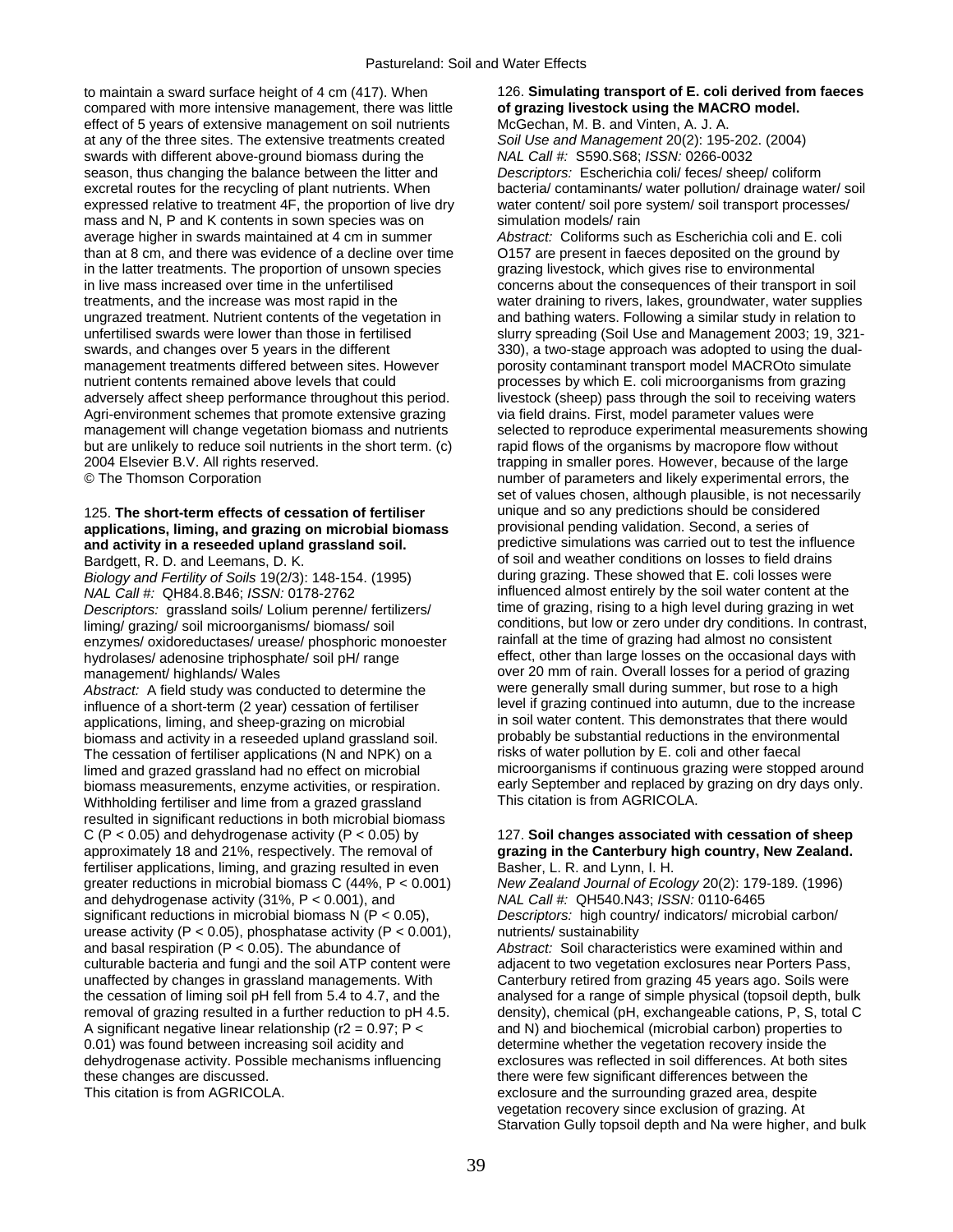density, pH, K, total C, total N and microbial C mass, and water content/ grasslands/ seasonal variation/ the microbial C to total C ratio were lower in the exclosure. environmental impact/ stocking density/ Triticosecale-At Cloudy Knoll Ca, Mg, total C and N were higher and Na wittmark was lower in the exclosure. There was a marked contrast in *Abstract:* The impact of heavy, medium and light grazing of the trends at the two sites, with slightly lower nutrient status meadow bromegrass [Bromus riparius] and triticale on soil and organic matter in the exclosure at Starvation Gully, and bulk density, relative compaction and penetration the reverse at Cloudy Knoll. The differences between the resistance was assessed at Lacombe, Alberta, Canada, on sites probably reflect differences in the partitioning of a orthic black Chernozem of loam to silt loam texture. nutrients and organic matter between vegetation, litter and Sampling was conducted in autumn 1995, spring and soil at the two sites. The results suggest a slow rate of autumn 1996, and spring 1997. Core samples were change of soil properties following cessation of grazing and collected to a 15-cm depth for measurement of bulk density the need to sample soils, litter and vegetation when and moisture content. Surface (0-2.5 cm) bulk density and<br>determining trends in organic matter and chemical fertility. penetration resistance were significantly greater determining trends in organic matter and chemical fertility. © 2006 Elsevier B.V. All rights reserved. heavily grazed than under medium and lightly grazed

Stout, W. L.; Gburek, W. J.; Schnabel, R. R.; Folmar, G. J.;

*Journal of Environmental Quality* 27(5): 992-998. (1998) *NAL Call #:* QH540.J6; *ISSN:* 0047-2425 interval. Except for autumn 1995, the relative compaction<br>Descriptors: leaching/ cattle/ manure/ farms/ grazing/ soil values for all grazing intensities and forage species were *Descriptors:* leaching/ cattle/ manure/ farms/ grazing/ soil values for all grazing intensities and forage species vertiling the species vertiling of the value considered critical for plant growth. properties/ climates/ nitrates/ lysimeters/ excretory products/ soils/ agriculture/ climate/ organic wastes/ Generally, within each grazing level, there were minimal<br>
agricultural runoff/ dairies/ urine/ soil/ animal wastes/ differences in bulk density, relative compaction an agricultural runoff/ dairies/ urine/ soil/ animal wastes/ excretion/ nitrogen/ USA, Pennsylvania/ seasonal penetration resistance under triticale compared to those<br>variations/ cattle manure/ Dactyls glomerata variation with the under meadow bromegrass. variations/ cattle manure/ Dactyls glomerata under meadow bromegrass.<br>Abstract: Management intensive grazing (MIG) is a grazing CAB International/CABI Publishing *Abstract:* Management intensive grazing (MIG) is a grazing system in which animals at a high stocking density are rotated through several paddocks at short time intervals 130. **Soil compaction versus cow-stocking rates on an**  (12-24 h) so that animal performance is maximized. **irrigated grazing system.**  Although MIG has the potential to increase dairy farm Silva, A. P.; Imhoff, S.; and Corsi, M. profitability in the northeast USA, recent work in this region *Advances in Geoecology*(35): 397-406. (2002); has shown that a substantial amount of N recycled through *ISSN:* 0722-0723 urine is leached below the root zone. How soil properties, *Descriptors:* cows/ grazing systems/ irrigated pastures/ soil particularly water-holding capacity, can affect NO sub(3)-N leaching from beneath urine and feces spots under the water/ stocking rate/ trampling/ soil-quality climatic conditions of the northeast USA is not known. We *Abstract:* Reduction in pasture productivity is generally conducted a field study to measure NO sub(3)-N leaching attributed to alterations in soil quality. Soil compaction due loss from spring-, summer-, and fall-applied urine and the animal trampling is one of the factors responsible for the summer applied feces beneath N-fertilized orchardgrass degradation of the physical quality of soils under pasture. (Dactyls glomerata L., cv. Pennlate) using large drainage The objective of this study was to evaluate soil compaction lysimeters installed in two soils that differed greatly in soil by determining soil strength in an irrigated short-duration water storage capacity. The study sites were located in grazing system at three cow-stocking rates. The study was central Pennsylvania on a Hagerstown silt loam soil (fine, carried out at the ESALQ experimental station (University of mixed, mesic Typic Hapludalf) and a Hartleton channery silt Sao Paulo, Brazil), where an irrigated short-duration loam (loamy-skeletal, mixed, mesic Typic Hapludult). grazing system was established. Simultaneous Compared to the Hagerstown soil, the Hartleton soil measurements of soil strength and moisture were made in provided an 85% decrease in plant N uptake, a 52% plots submitted to three cow-stocking rates: 5.68 animal increase in leachate volume, but no significant increase in units (AU) ha-1, 4.42 AU ha-1, and 3.50 AU ha-1. The NO sub(3)-N leaching beneath urine spots. However, the influence of soil moisture on soil strength was taken into lower soil water-holding capacity of the Hartleton soil account using regression analysis techniques. After this caused the NO sub(3)-N leaching losses to be more evenly procedure, the results showed that soil strength was distributed over the year.  $\blacksquare$  significantly higher for the treatment that employed the

## 129. **Soil compaction under grazing of annual and** © CAB International/CABI Publishing **perennial forages.**

Baron, V. S. **and rainfall interactions.** 

*Canadian Journal of Soil Science* 79(1): 191-199. (1999) Hinton, T. G.; Stoll, J. M.; and Tobler, L.

*Descriptors:* triticale/ grazing/ resistance to penetration/ *NAL Call #:* QH543.5.A1; *ISSN:* 0265-931X compaction/ soil compaction/ trampling/ bulk density/ soil *Descriptors:* environmental transport/ grazing density/

meadow bromegrass for autumn 1995. Differences in bulk 128. **Soil-climate effects on nitrate leaching from cattle** density, relative compaction and penetration resistance for **excreta.** different grazing intensities in spring and autumn 1996 and and Weaver, S. R. Canadian Research Cuality 27(5): 992-998 (1998) over winter in the top 2.5 cm, was not consistent in the 5-10<br>Journal of Environmental Quality 27(5): 992-998 (1998) cm depth interval, and did not change i

© CSA highest cow-stocking rate, while similar values were obtained for the other two treatments.

## Mapfumo, E.; Chanasyk, D. S.; Naeth, M. A.; and 131. **Soil contamination of plant surfaces from grazing**

*NAL Call #:* 56.8 C162; *ISSN:* 0008-4271 *Journal of Environmental Radioactivity* 29(1): 11-26. (1995) radioactive pollution/ scandium/ soil movement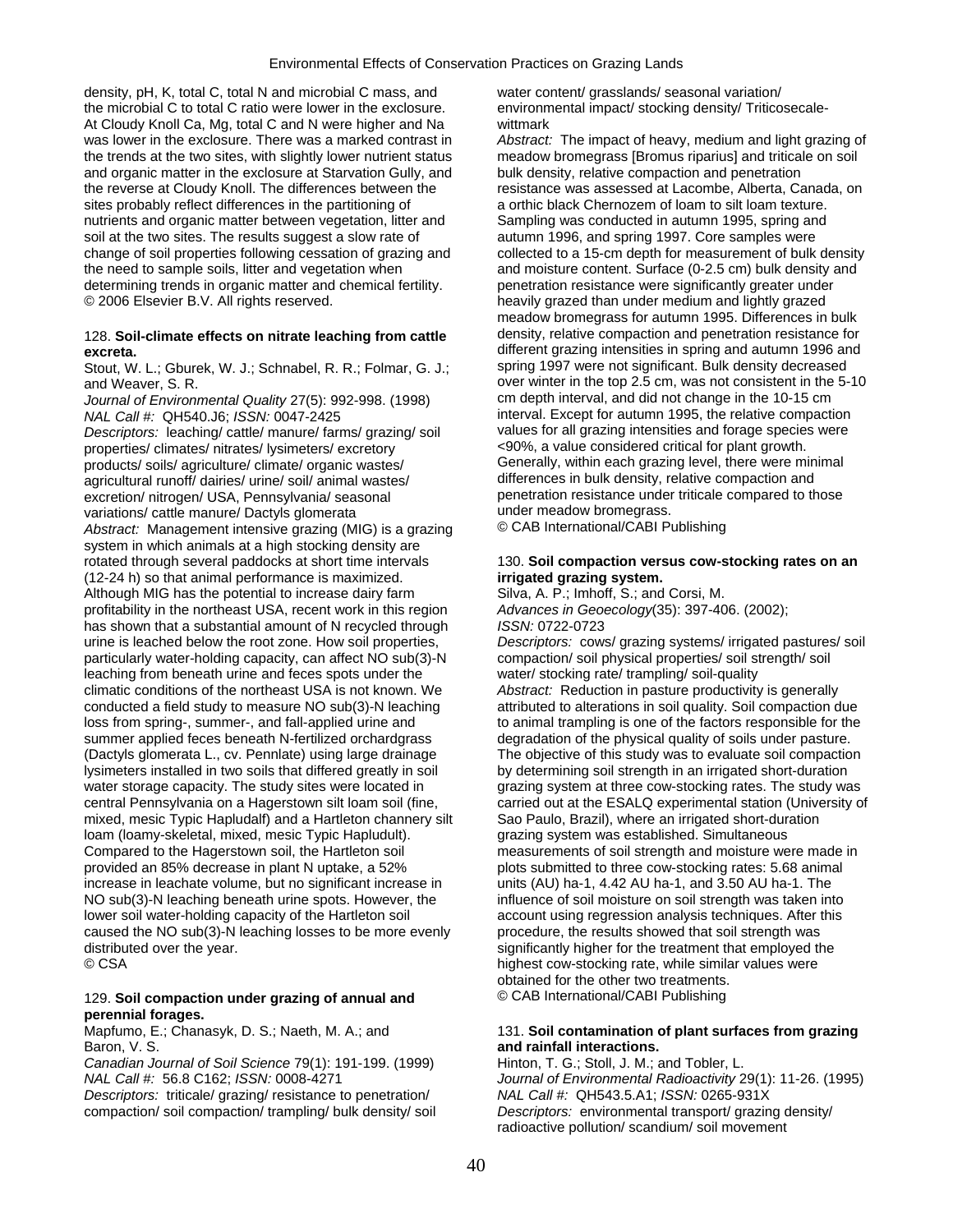*Abstract:* Contaminants often attach to soil particles, and 133. **Soil hydrologic response to number of pastures**  determined by processes that govern soil movement. We Warren, S. D.; Blackburn, W. H.; and Taylor, C. A. examined the influence of grazing intensity on soil *Journal of Range Management* 39(6): 500-504. (1986) contamination of pastures. Four different grazing densities *NAL Call #:* 60.18 J82; *ISSN:* 0022-409X of sheep were tested against an ungrazed control plot. <http://jrm.library.arizona.edu/data/1986/396/5warr.pdf> activation analysis and was used as a tracer of soil sediment loss/ rest period adhesion on vegetation. Soil loadings (g soil kg-1 dry plant) *Abstract:* Infiltration rate and sediment production was increased 60% when grazing intensity was increased by a measured for 2 years on 3 pastures from an intensive factor of four ( $p = 0.003$ ). Rain and wind removed soil from rotational grazing system. The pastures were 32, 24, and sheep were present, an increase in rain from 0.3 to 9.7 mm density at any given point in time varied due to pasture caused a 130% increase in soil contamination. Multiple size. Stocking densities were 0.68, 0.51, and 0.32 ha/AU, regression was used to develop an equation that predicts respectively. Within the respective treatments, midgrass wind speed (p =  $0.0001$ , r-2 =  $0-78$ ). The model predicts reduce contaminant intake from inadvertent consumption of produced the lowest infiltration rates and the greatest resuspended soil by grazing animals, grazing densities sediment loss. However, there was no consistent trend in would have to be reduced 2-5 times to reduce soil loadings hydrologic responses over time and the differences by 50%. appeared to be the result of random selection of a poorer

*NAL Call #:* TD420.W3; *ISSN:* 0043-1354 of pasture size and numbers. Rest, rather than intensive<br>Descriptors: fertilizers/ lysimeters/ phosphorus/ surface livestock activity, appears to be the key to soil hydrologic *Descriptors:* fertilizers/ lysimeters/ phosphorus/ surface livestock activity, appears to be the key to soil hydrolog<br>runoff/ monitoring/ grasslands/ grazing/ cattle/ rainfall stability. The potential for altering the len runoff/ monitoring/ grasslands/ grazing/ cattle/ rainfall intensity/ water pollution sources/ soil environment period is greatest where the number of pastures is small.<br>Abstract: Seven 1 ha grazed lysimeter plots, managed as Therefore, very little benefit in terms of soil hydrolo *Abstract:* Seven 1 ha grazed lysimeter plots, managed as Therefore, very little benefit in terms of soil hydrologic intensive grassland for the last 12 years, were monitored condition should be expected from large increases in t<br>for total phosphorus (TP) and molybdate reactive strategy condition of pastures within rotational grazing sys for total phosphorus (TP) and molybdate reactive number of pastures within rot<br>number of pastures within rotational gradient phosphorus (MRP) in surface runoff plus interflow to 30 cm phosphorus (MRP) in surface runoff plus interflow to 30 cm depth, for up to ten events during 1994. The mean MRP and TP concentrations determined were 40 and 122 mu g l 134. Soil macronutrient distribution in rotationally super(-1), respectively, but the data were heavily skewed **stocked kikuyugrass paddocks with short and long**  by low frequency high intensity events. Thus concentrations **grazing periods.**  of MRP and TP of over 1200 and 1700 mu g l super(-1) Mathews, B. W.; Tritschler, J. P.; Carpenter, J. R.; and respectively were determined in extreme events, causing a Sollenberger, L. E.<br>TP export of up to 18 g ha super(-1) per h and, during one Communications in Soil Science and Plant Analysis TP export of up to 18 g ha super(-1) per h and, during one event of 30 h duration, over 0.5 kg TP ha super(-1) was 30(3-4): 557-571. (1999) estimated to have been removed, representing a significant *NAL Call #:* S590.C63; *ISSN:* 0010-3624 proportion of the triple super phosphate fertiliser added 6 *Descriptors:* grazing period length/ kikuyugrass paddock days earlier. One storm was monitored at 3 h intervals and rotational stocking the patterns for TP concentration and TP load were closely *Abstract:* Grazing management affects plant growth and related to discharge. MRP concentration did not follow the animal production and it may influence the redistribution hydrographic pattern. Excluding the low frequency high and cycling of nutrients excreted in dung and urine. intensity events, an empirical model TP ( mu g l super(-1)) Unfortunately, the soil component of pasture systems has = 58 + [42 x discharge] (l s super(-1)) was postulated, received little attention in most grazing trials, and when which although significant ( $P = 0.0053$ ), only accounted for considered has been evaluated on pastures smaller than 14% of the relationship. It was thus concluded that those used commercially. A naturalized kikuyu (Pennisetum understanding of release mechanisms in the majority of clandestinum Hochst. ex Chiov.) grassland was grazed by high frequency, low intensity events is inadequate. heifers (Bos taurus) for 2 yr in Experiment 1 to determine Conversely, during one period of high phosphorus (P) the effects of two rotational stocking methods (short vs. export, the mechanisms responsible were suggested to be long grazing periods) on soil distribution of extractable a combination of the presence of cattle (excretal returns hitrogen (N), phosphorus (P), potassium (K), calci and poaching), timing of inorganic P fertiliser additions, and magnesium (Mg), and sulfur (S) in 4-ha paddocks with intensity of rainfall. Grassland soils are a significant source natural shade. Additionally, in Experiment 2, kikuyugrass-<br>of diffuse P inputs to surface and estuarine waters and may greenleaf desmodium (Desmodium intortum of diffuse P inputs to surface and estuarine waters and may cause eutrophication. paddocks were used to evaluate the effect of distance from

their subsequent environmental transport is largely **and stocking density under intensive rotation grazing.**  Scandium concentrations were determined by neutron *Descriptors:* livestock/ infiltration rate/ sediment production/ vegetation in the ungrazed control plots, but when grazing 16 ha in size. Stocking rate was held constant but stocking soil loadings as a function of grazing density, rainfall and interspaces exhibited significantly higher infiltration rates<br>wind speed (p = 0.0001, r-2 = 0-78). The model predicts and lower sediment production than shortgra that if grazing management were to be used as a tool to Overall, the pasture grazed at the highest stocking density © The Thomson Corporation condition site on 1 or 2 occasions rather than the result of stocking density. Regardless of whether the pasture grazed 132. **Soil derived phosphorus in surface runoff from** at the highest stocking density was in similar or poorer **grazed grassland lysimeters.** hydrologic condition in terms of treatment response, the Haygarth, P. M. and Jarvis, S. C. **data do not support the hypothesized beneficial hydrologic** *Water Research* 31(1): 140-148. (1997) advantages of increased stocking density via manipulation

nitrogen (N), phosphorus (P), potassium (K), calcium (Ca), © CSA waterers on soil nutrient distribution in rotationally stocked paddocks (long grazing periods) without shade in a cooler,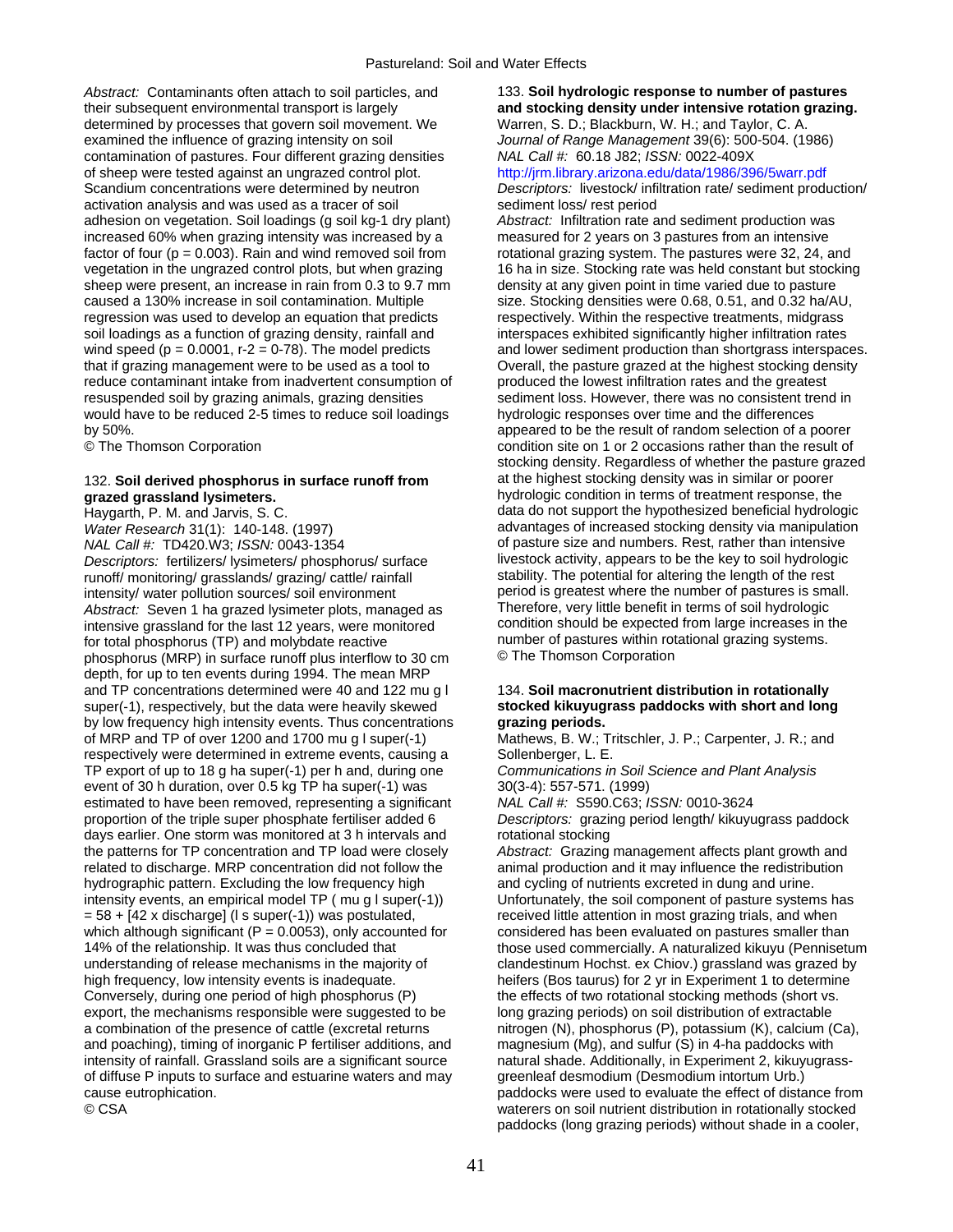higher elevation, environment. In Experiment 1, soil N, P, 136. **Soil organic C and N pools under long-term** and K distribution did not differ between lengths of grazing **pasture management in the Southern Piedmont USA.**  period when assessed using a zonal soil sampling Franzleubbers, A. J.; Stuedemann, J. A.; Schomberg, H. procedure with zones based on distance from shade and H.; and Wilkinson, S. R. procedure with zones based on distance from shade and water sources. These nutrients, and in particular K, *Soil Biology and Biochemistry* 32(4): 469-478. (2000) accumulated within 15 m of shade, but did not accumulate *NAL Call #:* S592.7.A1S6; *ISSN:* 0038-0717 significantly around waterers. In Experiment 2, zonal soil *Descriptors:* pastures/ range management/ grazing/ sampling indicated that P, Mg, and especially K, botanical composition/ age/ land use/ soil organic matter/ accumulated within 15 m of the waterer. In both studies, carbon/ nitrogen/ soil microorganisms/ biomass/ grassland extractable K data collected via a grid sampling regime and soils/ forest soils/ agricultural soils/ Georgia contour maps constructed from these data supported, in *Abstract:* Soil organic matter pools under contrasting longgeneral, the conclusions made using zonal sampling. It is term management systems provide insight into potentials suggested that in this subtropical environment the for sequestering soil C, sustaining soil fertility and magnitude of excretal N, P, and K accumulation is greater functioning of the soil-atmospheric interface. We compared around shade than waterers, and that in paddocks without soil C and N pools (total, particulate and microbial) under shade substantial amounts of P and K accumulate near the pastures (1) varying due to harvest technique (grazing or waterer. As with small paddocks/pastures, zonal soil having), species composition (cool- or warm-season), s sampling appears to be a practical sampling strategy for age and previous land use and (2) in comparison with other large paddocks (4 ha). land uses. Grazed tall fescue-common bermudagrass

# and enzyme activities in a hill pasture: Influence of

Ross, D. J.; Speir, T. W.; Kettles, H. A.; Tate, K. R.; and

*Australian Journal of Soil Research* 33(6): 943-959. (1995)

*Descriptors: carbon/ elemental sulfur/ fertilizer/ nitrogen/* 

*Abstract:* Grazing and fertilizer management practices are forest, whereas soil N storage was 77 to 90% greater of prime importance for maintaining summer-moist hill grazed tall fescue than under forest. Properly grazed of prime importance for maintaining summer-moist hill grazed tall fescue than under forest. Properly grazed<br>pastures of introduced grasses and clovers in New Zealand pastures in the Southern Piedmont USA have great pastures of introduced grasses and clovers in New Zealand pastures in the Southern Piedmont USA have great<br>
for sheep and cattle production. The influence of potential to restore natural soil fertility, sequester soil for sheep and cattle production. The influence of potential to restore natural soil fertility, sequester soil<br>withholding grazing (a pastoral fallow) from spring to late organic C and N and increase soil biological activit withholding grazing (a pastoral fallow) from spring to late organic C and N and increase so<br>summer on microbial biomass. C and N mineralization, and This citation is from AGRICOLA. summer on microbial biomass, C and N mineralization, and enzyme activities was investigated in a Typic Dystrochrept soil from unfertilized and fertilized (rock phosphate and 137. **The soil structure component of soil quality under**  elemental S) low-fertility pastures at a temperate hill site. **alternate grazing management strategies.**  The fallow increased pasture but not legume growth in the Southorn, Neil J. following year in the unfertilized treatment, but had no effect lin: Sustainable land management: Environmental<br>on pasture or legume growth in fertilized plots. High protection: A soil physical approach/ Pagliai, Marc background levels of the biochemical properties examined, Jones, Robert; Vol. 35. and very variable rates of N mineralization, complicated Reiskirchen, Germany: Catena Verlag , 2002; pp. 163-170. data interpretation. Extractable-C concentration and CO-2- *Notes:* Meeting Information: International Conference on fallow. Increases in net N mineralization (14-56 days Soil Physical Aspects, Firenze, Italy; July 02-07, 2001; incubation), following initial immobilization, after the fallow ISBN: 3923381484 were clearly indicated in the unfertilized treatment, but were *NAL Call #:* S596 .I58 2001 less distinct in the fertilized treatment. The fallow had no *Descriptors:* alternate grazing management: applied and detectable influence on the concentrations of total C and N field techniques/ image analysis: imaging and microscopy or microbial C and P, or on invertase, phosphodiesterase techniques, laboratory techniques/ soil properties: bulk and sulfatase activities. Some small changes in microbial N density, hydraulic conductivity, microbial activity, organic and an increased proportion of bacteria in the microbial carbon content, penetration resistance, pore geometry/ soil population were, however, suggested. Results are quality: soil structure component consistent with the concept of fallowing giving a short-term  $\heartsuit$  The Thomson Corporation increase in pools of readily decomposable soil organic biochemical properties are, with the partial exception of **and annual forages.**  pronounced impact on subsequent pasture performance.<br>
© The Thomson Corporation Capacities Canadian Journal of

haying), species composition (cool- or warm-season), stand © The Thomson Corporation pasture (20 yr old) had greater soil organic C (31%), particulate organic C (66%), particulate organic N (2.4 fold) 135. **Soil microbial biomass, C and N mineralization,** and soil microbial biomass C (28%) at a depth of 0-200 mm **grazing management. interest in the solution of the solution** organic C and total N at a depth of 0-200 mm<br>
Ross. D. J.: Speir. T. W.: Kettles. H. A.: Tate. K. R.: and averaged 3800 and 294 g m-2, respectively, under gr Mackay, A. D.<br>
Australian Journal of Soil Research 33(6): 943-959. (1995) bermudagrass and 3112 and 219 g m-2, respectively, *NAL Call #: 56.8 Au7; <i>ISSN:* 0004-9573<br>*Descriptors: carbon/ elemental sulfur/ fertilizer/ pitrogen/* 7.3, 4.4 and 0.6 g m-2 yr-1 to a depth of 200 mm during 0-<br>*7.3, 4.4 and 0.6 g m-2 yr-1 to a depth of 200 mm during 0*nutrient cycle/ plant growth/ rock phosphate/ 10, 10-30 and 30-50 yr, respectively. Soil C storage under typic Dystrochrept<br>
Abstract: Grazing and fertilizer management practices are forest, whereas soil N storage was 77 to 90% greater under

protection: A soil physical approach/ Pagliai, Marcello and

C production were enhanced at the completion of the Sustainable Soil Management for Environmental Protection:

## 138. Soil water regimes of rotationally grazed perennial

Twerdoff, D. A.; Chanasyk, D. S.; Naeth, M. A.; Baron, V. Canadian Journal of Soil Science 79(4): 627-637. (1999)

*NAL Call #:* 56.8 C162; *ISSN:* 0008-4271

*Descriptors:* rotational grazing: agronomic method, annual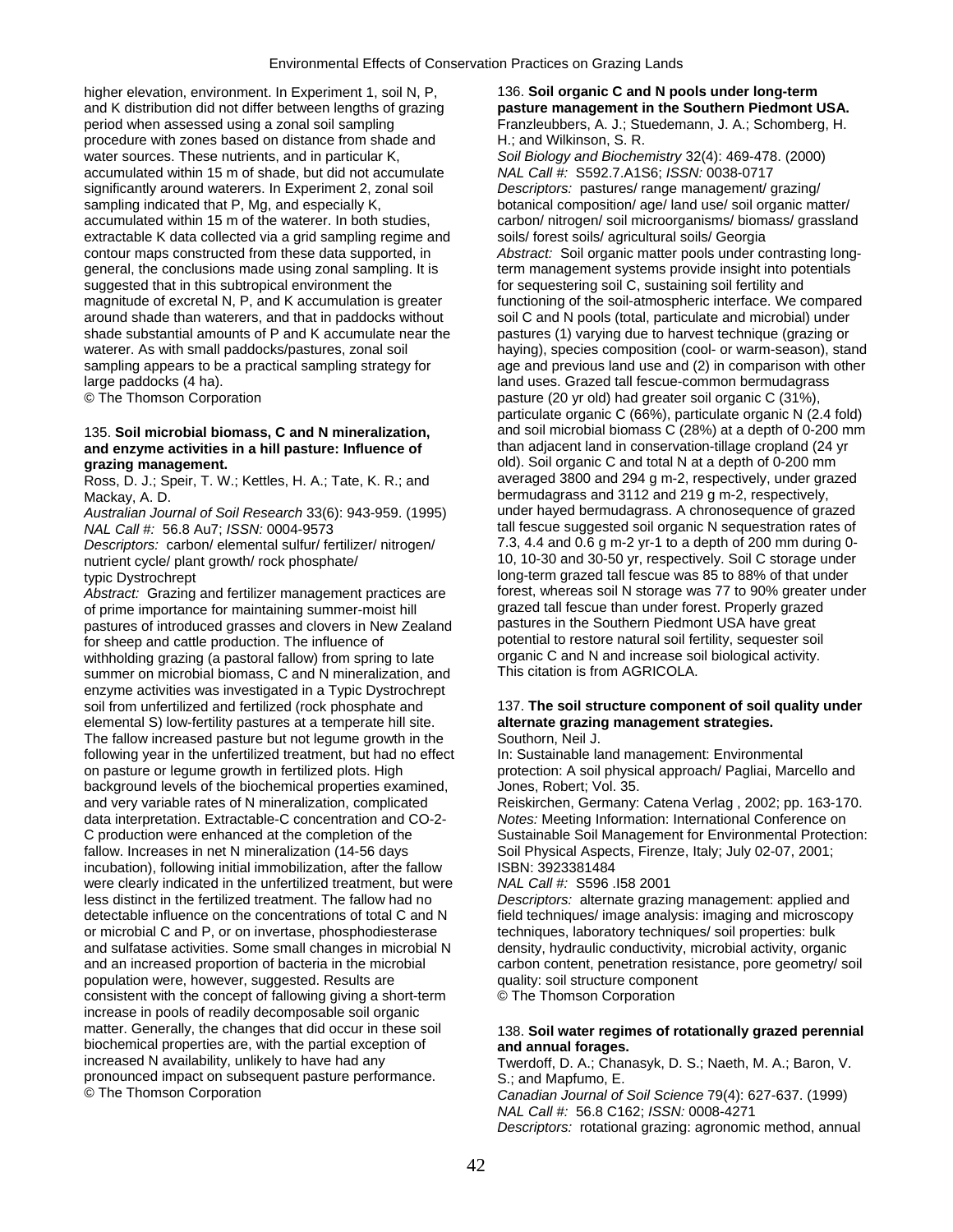forages, perennial forages/ evaporation/ soil water regime/ 140. **Spatial variation of plant-available phosphorus in**  water use efficiency **pastures with contrasting management.** 

Abstract: To maintain a sustainable agricultural system, Sauer, Thomas J. and Meek, David W.<br>
management practices such as grazing must ensure Soil Science Society of America Journal 67(3): management practices such as grazing must ensure adequate soil water for plant growth, yet minimize the risk 826-836. (2003) of soil erosion. The objective of this study was to *NAL Call #:* 56.9 So3; *ISSN:* 0361-5995 characterize the soil water regime of perennial and annual *Descriptors:* contrasting management systems/ grazing/ ph forages under three grazing intensities (heavy, medium and level/ pasture/ poultry litter/ spatial variation light). The study was conducted at the Lacombe Research *Abstract:* Land application of animal manure, at rates Station, Alberta, on an Orthic Black Chernozem of loam to based on soil nutrient content or crop requirements, silt loam texture. The forages used were smooth optimizes nutrient recycling and minimizes offsite bromegrass (Bromus inermis L. 'Carlton'), meadow environmental impacts. The objective of this research was<br>bromegrass (Bromus riparius L. 'Paddock'), a mixture of the observatorize the spatial variation of plant-available bromegrass (Bromus riparius L. 'Paddock'), a mixture of to characterize the spatial variation of plant-available P and<br>triticale (X Triticosecale Wittmack 'Pika') and barley on the soil properties (C, N, and pH) in two pas (Hordeum vulgare L. 'AC Lacombe') and triticale. Soil water contrasting grazing and poultry litter management. One site of 1994 and 1995 using a neutron scattering hydroprobe to arundinacea Schreb.) pasture with limited poultry litter a depth of 90 cm. Surface (0-7.5 cm) soil water was more application and the other (Haxton) was a 9.5-ha tall fescue responsive to grazing intensity than soil water accumulated pasture with annual poultry litter application and intensive to various depths. For all grazing treatments and forages, rotational grazing for 10 yr. Soil cores (0-0.15 m) were both surface soil water and accumulated soil water collected on a 30-m grid at both sites and analyzed for generally fluctuated between field capacity and wilting point plant-available P (Mehlich-3 extract), total C and N during the growing season. Although plant water status was (combustion method), and pH (1:1 water/0.01 M CaCl2). not determined, no visual permanent wilting of forages was Cellar Ridge had significantly less Mehlich-3 extractable P observed during the study. Differences in (32 vs. 341 mg kg-1), more acid pH (5.25 vs. 5.73), and evapotranspiration (ET), as determined by differences in significantly greater C (23.3 vs. 16.3 g C kg-1) and N (1.76 soil water were evident among forage species but not vs. 1.54 g N kg-1). Spatial dependence over approximately grazing intensities, with perennials having high ET in spring 1 to 3 lag distances with a consistent orientation (across and annuals having high ET in summer. Estimated values ridge) was observed for all parameters at Cellar Ridge. No of water-use efficiency (WUE) were greater for perennials spatial dependence was observed for Mehlich-3 P, C, N, or than for annuals and grazing effects on WUE were minimal. pH at the Haxton site (all parameters exhibiting nugget From a management perspective, grazing of annuals and effect). Ten years of poultry litter application likely perennials altered soil water dynamics but still maintained eliminated spatial structure for these properties. Further adequate soil water for plant growth. research is needed to determine whether additional costs

## 139. Spatial variability of soil total C and N and their **stable isotopes in an upland Scottish grassland.**

Marriott, C. A.; Hudson, G.; Hamilton, D.; Neilson, R.; Boag, 141. **Stocking method effects on nutrient runoff from**  B.; Handley, L. L.; Wishart, J.; Scrimgeour, C. M.; and **pastures fertilized with broiler litter.**  Robinson, D. Kuykendall, H. A.; Cabrera, M. L.; Hoveland, C. S.;

*Plant and Soil* 196(1): 151-162. (1997) Mccann, M. A.; and West, L. T. *NAL Call #:* 450 P696; *ISSN:* 0032-079X *Journal of Environmental Quality* 28(6): 1886-1890. (1999) *Descriptors: geostatistics/ grazing management/ spatial* variability/ total soil carbon/ total soil nitrogen *Descriptors:* nutrients/ runoff/ pastures/ fertilization/ litter/ study, the spatial variability of three soil properties (total N, fate of pollutants/ agricultural runoff/ fertilizers/ animal total C and pH) and two stable isotopes (delta13C and wastes/ manure/ land (grass and pasture)/ animal delta15N of whole soil) were quantified using geostatistical foodstuffs/ cattle (see also livestock)/ water quality (natural approaches in upland pastures under contrasting waters)/ Bos taurus/ Gallus gallus domesticus/ Festuca management regimes (grazed, fertilized and ungrazed, arrundinacea/ Cynodon dactylon unfertilized) in Scotland. This is the first such study of *Abstract:* Repeated applications of broadcast broiler variability suggest that to obtain statistically independent from pastures. Rotational stocking (RS) of cattle, as samples in this system, a sampling distance of gtoreq 13.5 compared with continuous stocking (CS), may be useful in m is required. Additionally, temporal change (a decline of decreasing surface nutrient runoff because of better 1permill) was observed in whole soil delta15N for the manure distribution and more uniform forage accumulation grazed, fertilized plot. This may have been caused by new to act as filters and trap nutrients. Our objective was to inputs of symbiotically-fixed atmospheric N2.<br>measure nutrient runoff from six 0.75-ha tall fescue

other soil properties (C, N, and pH) in two pastures having measurements were conducted between April and October (Cellar Ridge) was a lightly grazed 6-ha tall fescue (Festuca © The Thomson Corporation and variable rate litter associated with grid sampling and variable rate litter application can be justified.<br>© The Thomson Corporation

*Abstract:* As preparation for a below ground food web forages/ cattle/ agricultural practices/ grazing/ water quality/ upland, north maritime grasslands. The resulting patterns of (Gallus gallus domesticus) litter can increase nutrient runoff

measure nutrient runoff from six 0.75-ha tall fescue © The Thomson Corporation (Festuca arundinacea Schreb.)-common bermudagrass [Cynodon dactylon (L.) Pers.] pastures fertilized with 13 to 15 Mg (dry weight) broiler litter per hectare per year and managed under RS or CS. Two cross-bred beef (Bos taurus) steers were maintained on each pasture year around for 2 yr, with additional steers added to maintain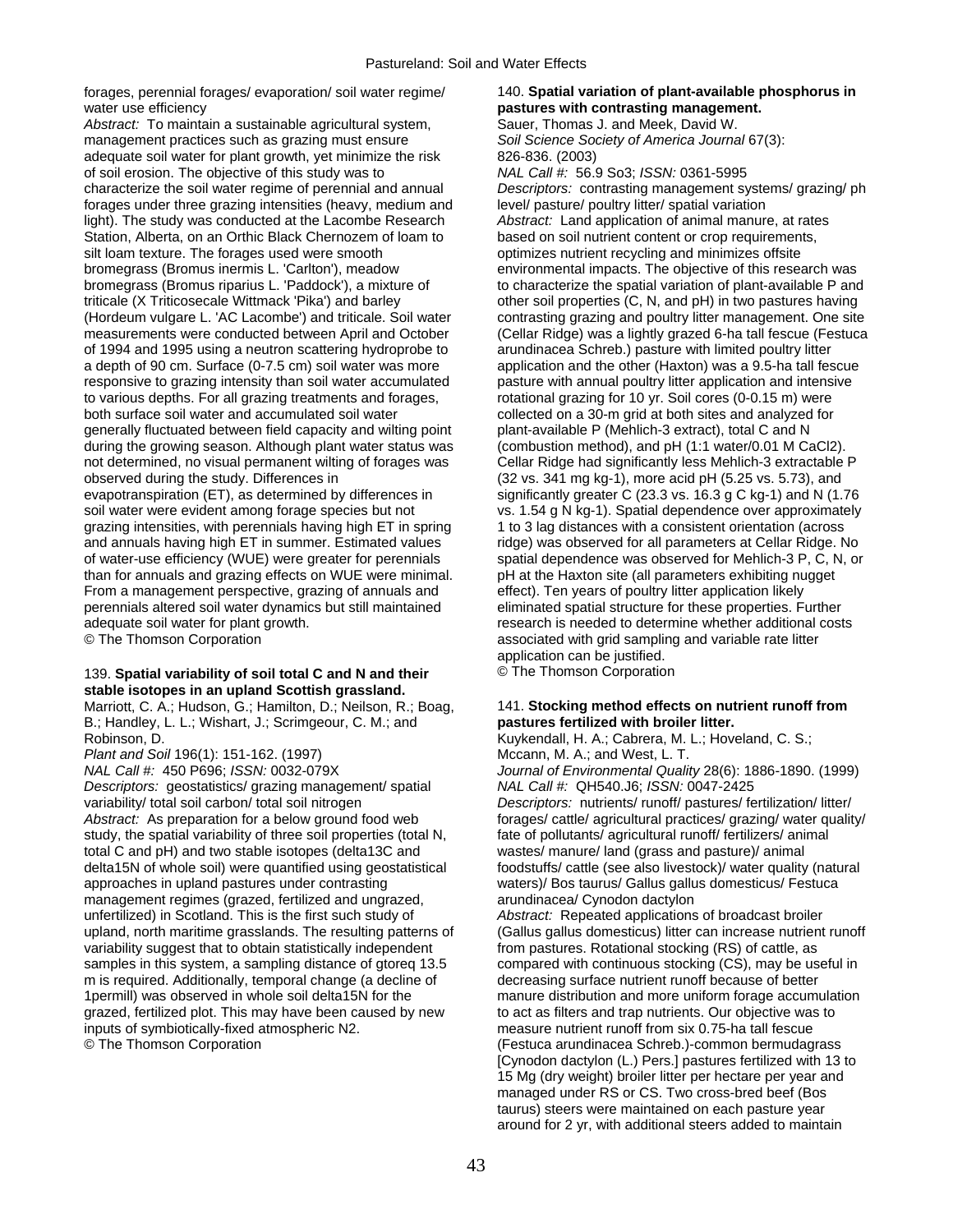similar forage availability between stocking methods. In stream health has been well documented in the western each pasture, surface runoff was directed to a flume where portion of the United States, but is lacking in the east. it was sampled by an automatic sampler. Runoff was Western researchers have estimated that 80% of the<br>analyzed for total Kieldahl N, (NO sub(3) super(-) + NO damage incurred by stream and riparian systems in the sub(2) super(-))-N, NH sub(4) super(+)-N, total Kjeldahl P, arid environments was from grazing livestock. Stream and and dissolved reactive P (DRP). Grazing method had no riparian damage resulting from grazing includes alterations effect (P > 0.10) on surface runoff quality or quantity. in watershed hydrology, changes to stream morphology, Average runoff expressed as a percentage of the rain was soil compaction and erosion, destruction of vegetation, and 15% for the first year and 12% for the second year. The water quality impairments. The objective of this project was average flow-weighted concentrations of DRP and NH to provide the agricultural community with a better sub(4) super(+)-N were 5.08 mg P L super(-1) and 1.07 mg understanding of the impacts of cattle grazing on stream N L super(-1) for the first year, and 8.22 mg P L super(-1) bank erosion so as to enhance current cattle production and 10.11 mg N L super(-1) for the second year (P < 0.10). methods on farms in the humid region of the U.S. The © CSA project site, located on the University of Kentucky's Animal

## 142. Stormflow and sediment loss from intensively

Blackburn, W. H.; Knight, R. W.; Wood, J. C.; and

*Water Resources Bulletin* 26(3): 465-178. (1990) *NAL Call #:* 292.9 Am34; *ISSN:* 0043-1370 techniques. Changes in stream cross sectional area were<br>Descriptors: watersheds/ sediment transport/ river used to quantify soil loss or gain associated with the *Descriptors:* watersheds/ sediment transport/ river environmental impact/ USA, Texas, east that streambank erosion can be minimized though the<br>Abstract: Five small (4 ha) forested watersheds in East incorporation on a BMP system (with or without a fenced *Abstract:* Five small (4 ha) forested watersheds in East incorporation on a BMP system (with or without a fenced  $\overline{P}$  recorporation on a BMP system (with or without a fenced  $\overline{P}$  recorporation or a BMP system (wit Texas were instrumented in December 1980 to determine and sediment loss. After three pretreatment years, four of erosion along streambanks, during periods characterized<br>the watersheds were treated as follows: (1) clearcutting by higher flows and/or hot humid conditions. the watersheds were treated as follows: (1) clearcutting by higher flows and/or hot humid condition<br>followed by roller chopping: (2) clearcutting following by  $\bullet$  2006 Elsevier B.V. All rights reserved. followed by roller chopping; (2) clearcutting following by shearing and windrowing; (3) clearcutting following by shearing, windrowing, and continuous grazing; and (4) 144. **Streambank erosion associated with grazing**  clearcutting followed by shearing, windrowing, and **practices in the humid region.**  rotational grazing. Clearcut harvesting and all site Agouridis, C. T.; Edwards, D. R.; Workman, S. R.; Bicudo, preparation treatments significantly increased stormflow, J. R.; Koostra, B. K.; Vanzant, E. S.; and Taraba, J. L. peak discharge, and sediment losses over the undisturbed *Transactions of the ASAE* 48(1): 181-190. (2005) condition. Roller chopping and shearing/windrowing had *NAL Call #:* 290.9 Am32T; *ISSN:* 0001-2351 little impact on sediment loss from these watersheds and [http://www.bae.uky.edu/WQ406/publications/TransASAE48](http://www.bae.uky.edu/WQ406/publications/TransASAE48/(1)181-190.pdf) appears to be a sound forest conservation practice for (1)181-190.pdf gently sloping watersheds (<8 percent). As applied, *Descriptors:* bank erosion/ cattle/ grazing/ best livestock grazing had minimal impact on stormflow and management practices/ riparian areas/ streams/ fences/ peak discharge. The moderately stocked continuously erosion control/ Kentucky<br>grazed treatment had little impact on sediment loss, but the *Abstract:* The effects of cattle grazing on stream stability grazed treatment had little impact on sediment loss, but the high stocking density of the rotational grazing treatment have been well documented for the western portion of the increased sediment losses over the undisturbed condition. U.S., but are lacking for the east. Stream and riparian Sediment losses from these intensively managed forest damage resulting from grazing can include alterations in watersheds, even though significantly greater than from watershed hydrology, changes to stream morphology, soil undisturbed conditions, were within the range of sediment compaction and erosion, destruction of vegetation, and losses from undisturbed watersheds in the Southeast, water quality impairments. However, few studies have below the range of losses from mechanically prepared examined the successes of best management practices watersheds elsewhere, and well below potential losses (BMPs) for mitigating these effects. The objective of this from pasture and cropland. (DBO) project was to assess the ability of two common BMPs to

Agouridis, C. T.; Edwards, D. R.; Workman, S. R.; Bicudo, 2004-4 Aug 2004 at Ottawa, Ontario, Canada.); pp. 2949-

*Abstract:* Research into the effects of cattle grazing on

damage incurred by stream and riparian systems in these Research Center, consisted of two replications of three<br>treatments: control. selected BMPs with free access to the **managed forest watersheds in east Texas. Stream, and selected BMPs with limited access to the Stream. Blackburn, W. H.: Knight, R. W.: Wood, J. C.: and Stream. Fifty permanent cross sections were established** Pearson, H. A. Throughout the project site. Over a two year period, 18<br>Water Resources Bulletin 26(3): 465-178 (1990) Surveys were conducted using conventional surveying discharge/ forest industry/ resource management/ different treatment levels Results from this project indicated the effect of forest harvesting, mechanical site preparation, grazing managers should modify their practices to minimize and livestock grazing on stormflow, peak discharge rate, cattle activity (i.e. flash grazing, no grazing), and associated

© CSA reduce streambank erosion along a central Kentucky stream. The project site consisted of two replications of 143. **Streambank erosion associated with grazing** three treatments: (1) an alternate water source and a **practices in Central Kentucky.** Fenced riparian area to exclude cattle from the stream<br>Agouridis, C. T.: Edwards, D. R.: Workman, S. R.: Bicudo. Fexcept at a 3.7 m wide stream ford, (2) an alternate water J. R.; Taraba, J. L.; Vanzant, E. S.; and Gates, R. S. source with free stream access, and (3) free stream access<br>In: 2004 ASAE Annual International Meeting. (Held 1 Aug without an alternate water source (i.e., control). F In: 2004 ASAE Annual International Meeting. (Held 1 Aug without an alternate water source (i.e., control). Fifty 2974; 2004. project site. Each cross-section was surveyed monthly from *NAL Call #:* S671.3 .A54 <br>*April 2002 until November 2003.* Results from the project<br>*Descriptors:* BMP/ management/ riparian/ soil loss indicated that the incorporation of an alternate water source *Descriptors:* BMP/ management/ riparian/ soil loss indicated that the incorporation of an alternate water source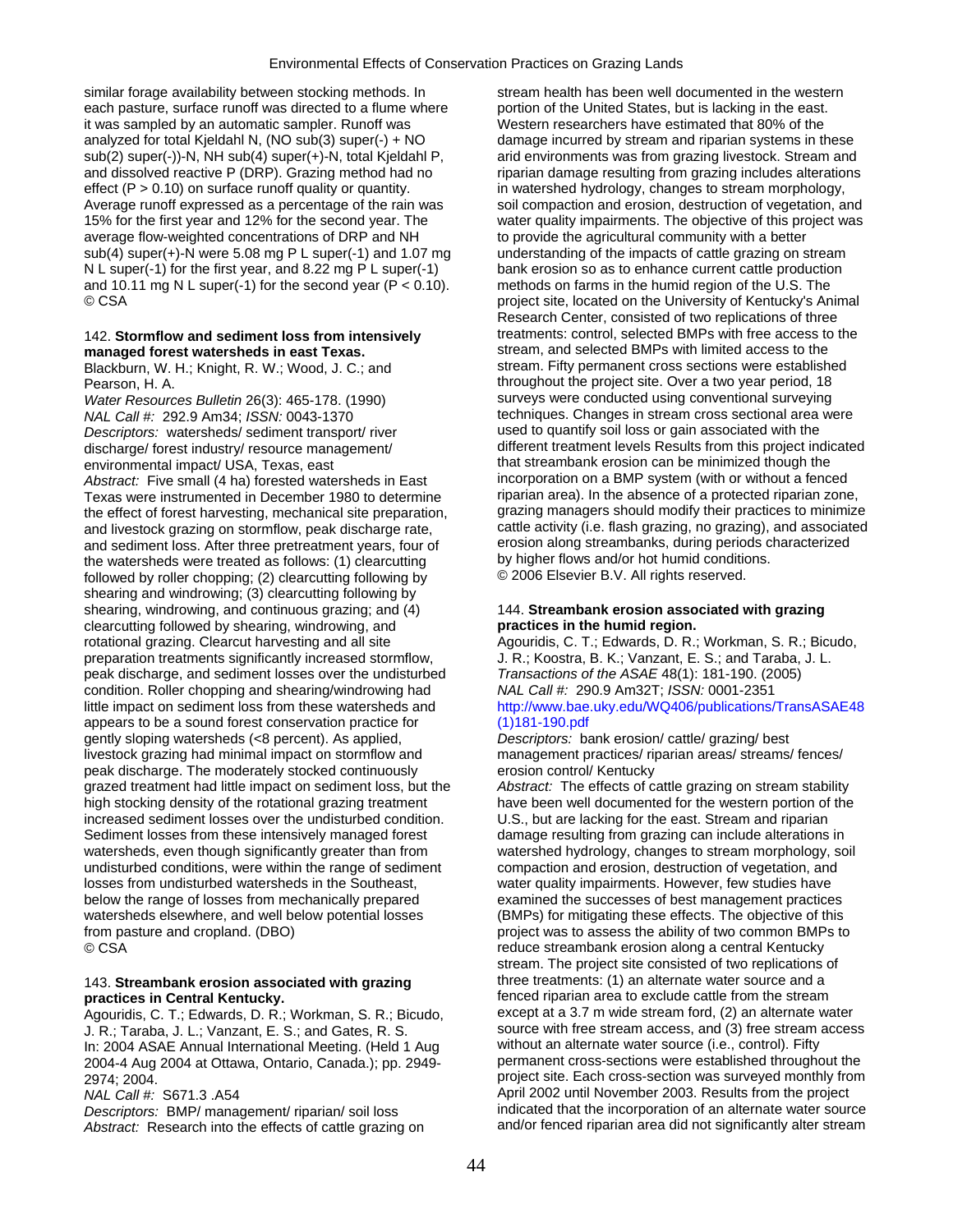cross-sectional area over the treatment reaches. Rather by 42% for urine N applied in the spring, giving an annual than exhibiting a global effect, cattle activity resulted in average reduction of 59%. This would reduce the NO3--N exclosures, changes in cross-sectional area varied by yr-1. The NO3--N concentration in the drainage water location, indicating that localized site differences influenced would be reduced accordingly from 19.7 to 7.7mg N L-1, the processes of aggradation and/or erosion. Hence, with the latter being below the drinking water guideline of riparian recovery within the exclosures from pretreatment 11.3 mg N L-1. Total N2O emissions following two urine grazing practices may require decades, or even applications were reduced from 46 kg N2O-N ha-1 without intervention (i.e., stream restoration), before a substantial DCD to 8.5 kg N2O-N with DCD, representing an 82% reduction in streambank erosion is noted. The reduction. In addition to the environmental benefits, the use This citation is from AGRICOLA. **or a station is the ACCO** also increased herbage production by more than

## 145. Study of the contribution of nutrients to the soil by

Suarez, J. J.; Senra, A.; and Galindo, J. L. N. 20 emissions.<br>Cuban Journal of Agricultural Science 15(1): 95-102 (1981) © The Thomson Corporation *Cuban Journal of Agricultural Science* 15(1): 95-102. (1981) *NAL Call #:* S1.R4; *ISSN:* 0864-0408 *Descriptors:* classification model/ paddock system/ 147. **Use of fertilization and grazing exclusion in** 

*Abstract:* The contribution of nutrients to the soil by feces **Nevada, California, USA.**  of cows grazing 18 h/day in 3 rotational systems (8, 4 and 2 Kie, J. G. and Myler, S. A. paddocks) was studied in the dry season of 1978. The *Environmental Management* 11(5): 641-648. (1987) measurements were as follows: feces number/cow, feces *NAL Call #:* HC79.E5E5; *ISSN:* 0364-152X diameter and content of organic matter (DM), P and K in *Descriptors:* agriculture/ ammonium phosphate/ dolomite/ the soil. A simple classification model was used. The feces mitigation/ hydroelectric development/ denitrification/ number/cow (10.1 and 11.5) was higher in the systems of 8 graminoids/ forbs and 4 paddocks compared with the 2 paddock system (7.5). *Abstract:* The effects of single fertilizer treatment The diameters (26.1; 25.7 and 26.7 cm) of the feces were (ammonium phosphate at 841 kg/ha, plus dolomite at 336 similar in the 3 systems. The percentage of the covered kg/ha) and cattle exclusion were studied in two meadows in area/paddock per yr was low (6.28, 6.99 and 5.19%). The the Sierra Nevada of California in the USA. Grazing amount (kg/ha per yr) of nutrients supplied by feces (40, 50 exclusion had no effect on soil bulk density during the three and 52 kg of N; 9, 11 and 7 kg of P and 10, 12 and 8 kg of years of the study. Fertilization had no effect on total soil K in the 8, 4 and 2 paddock system, respectively) was low. nitrogen, soul pH, or crude protein concentrations in In the 1st yr of grazing the DM and K contents in the soil graminoids or forbs. Saturated soils and the devel increased ( $P < 0.001$ ), while the P content decreased ( $P <$  anaerobic conditions close to the surface may haved led to 0.001). Under grazing conditions, the contribution of N and denitrification and the loss of usable nitrogen. Fertilization P to the soil by the feces are so poor that their application is did result in short-term (one- to two-year) increases in still needed. The increase of K content in the soil could available solid phosphorus in the drier of the two meadows, save applications of this nutrient.  $\Box$  and in total phosphorus concentrations in graminoids and

# **(DCD), to decrease nitrate leaching and nitrous oxide**

*Soil Use and Management* 18(4): 395-403. (2002) <br>*NAL Call #: S590.S68: ISSN: 0266-0032* (2002) C The Thomson Corporation *NAL Call #: S590.S68; ISSN: 0266-0032 Descriptors:* lysimeter: field equipment/ dairy farms/ drainage water: nitrate concentration/ free draining lismore 148. **Using constructed wetlands to treat subsurface**  stony silt loam: udic haplustept loamy skeletal/ grazed dairy **drainage from intensively grazed dairy pastures in New**  pasture systems/ grazed paddock/ herbage production/ **Zealand.**  simulated grassland: grazed, irrigated/ water quality Tanner, C. C.; Nguyen, M. Long; and Sukias, J. P. S.<br>Abstract: In grazed dairy pasture systems, a major source Water Science and Technology 48(5): 207-213. (2003) *Abstract:* In grazed dairy pasture systems, a major source *Water Science and Technology* 48(5): 207-21.<br>
of NO3- leached and N2O emitted is the N returned in the *NAL Call #:* TD420.A1P7; ISSN: 0273-1223. of NO3- leached and N2O emitted is the N returned in the urine from the grazing animal. The objective of this study *Descriptors:* intensively grazed dairy pastures: subsurface was to use lysimeters to measure directly the effectiveness drainage/ non point source pollution of a nitrification inhibitor, dicyandiamide (DCD), in *Abstract:* Performance data, during the start-up period, are decreasing NO3- leaching and N2O emissions from urine presented for constructed wetlands treating subsurface patches in a grazed dairy pasture under irrigation. The soil drainage from dairy pastures in Waikato (rain-fed) and was a free-draining Lismore stony silt loam (Udic Northland (irrigated), North Island, New Zealand. The Haplustept loamy skeletal) and the pasture was a mixture wetlands comprised an estimated 1 and 2% of the drained of perennial ryegrass (Lolium perenne) and white clover catchment areas, respectively. Nitrate concentrations were leaching by 76% for the urine N applied in the autumn, and at Waikato and 6.5 g m-3 at Northland), but organic N was

streambank erosion in localized areas. As for the riparian leaching loss in a grazed paddock from 118 to 46 kg N ha-1 30%, from 11 to 15 t ha-1 yr-1. The use of DCD therefore has the potential to make dairy farming more **the feces of cows grazing in 3 rotational systems.** <sup>environmentally sustainable by reducing NO3- leaching and Suarez L. L. Senra, A. and Galindo, L. L.</sup>

# phosphorus/ potassium **mitigating lost meadow production in the Sierra**

graminoids or forbs. Saturated soils and the development of © The Thomson Corporation **for the Contract of the Contract of Contract in** forbs, which were otherwise generally deficient in phosphorus. Few changes in plant species composition or 146. **The use of a nitrification inhibitor, dicyandiamide** production were detected, although a combination of **emissions in a simulated grazed and irrigated in the drier meadow. Based on our initial results, fertilization grassland.** With phosphorus was the recommended treatment for with phosphorus was the recommended treatment for Di, H. J. and Cameron, K. C. meadow improvement projects in the central Sierra<br>Soil Use and Management 18(4): 305-403-(2003) Nevada

(Trifolium repens). The use of DCD decreased NO3--N high in the drainage inflows at both sites (medians 10 g m-3